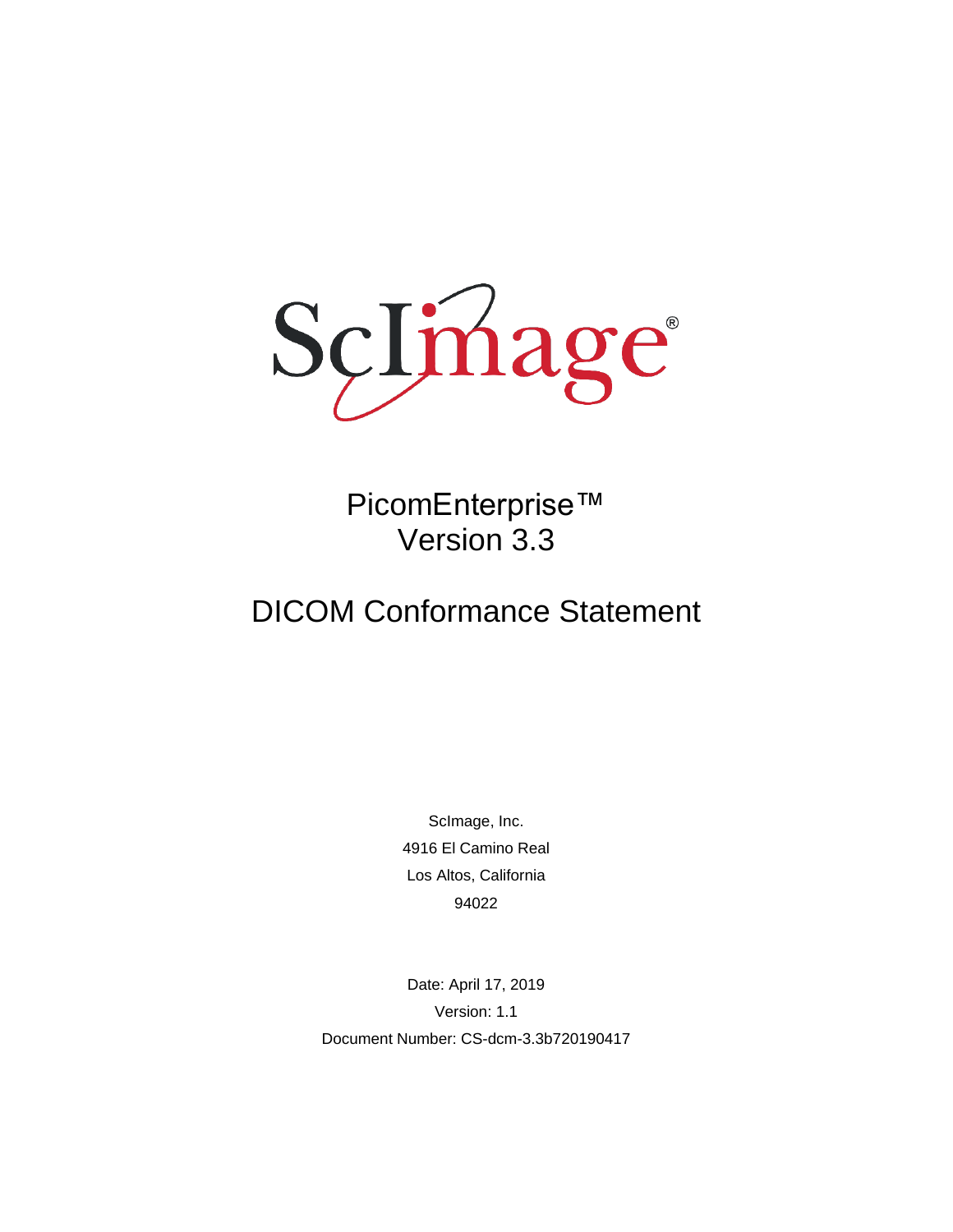# Table of Contents

| $\mathbf{1}$   |                                                                                |  |
|----------------|--------------------------------------------------------------------------------|--|
|                | 1.1                                                                            |  |
|                | 1.2                                                                            |  |
|                | 1.3                                                                            |  |
|                | 1.4                                                                            |  |
|                | 1.5                                                                            |  |
|                | 1.6                                                                            |  |
|                | 1.6.1                                                                          |  |
|                | 1.6.2                                                                          |  |
|                |                                                                                |  |
|                | 1.7                                                                            |  |
| $\overline{2}$ |                                                                                |  |
|                | 2.1                                                                            |  |
|                | 2.2                                                                            |  |
|                | 2.3                                                                            |  |
| 3              |                                                                                |  |
|                | 3.1                                                                            |  |
|                | 3.1.1                                                                          |  |
|                | 3.1.1.1                                                                        |  |
|                | 3.1.1.2                                                                        |  |
|                | 3.1.1.3                                                                        |  |
|                |                                                                                |  |
|                | 3.1.2.1                                                                        |  |
|                |                                                                                |  |
|                |                                                                                |  |
|                |                                                                                |  |
|                | 3.1.2.2                                                                        |  |
|                | 3.1.2.2.1                                                                      |  |
|                |                                                                                |  |
|                |                                                                                |  |
|                |                                                                                |  |
|                |                                                                                |  |
|                | 3.1.2.3                                                                        |  |
|                | 3.1.2.3.1                                                                      |  |
|                |                                                                                |  |
|                |                                                                                |  |
|                |                                                                                |  |
|                |                                                                                |  |
|                | Send Modality Worklist Information from PicomEnterprise Database 21<br>3.1.2.4 |  |
|                | 3.1.2.4.1                                                                      |  |
|                | 3.1.2.4.2                                                                      |  |
|                |                                                                                |  |
|                |                                                                                |  |
|                |                                                                                |  |
|                | 3.1.2.5                                                                        |  |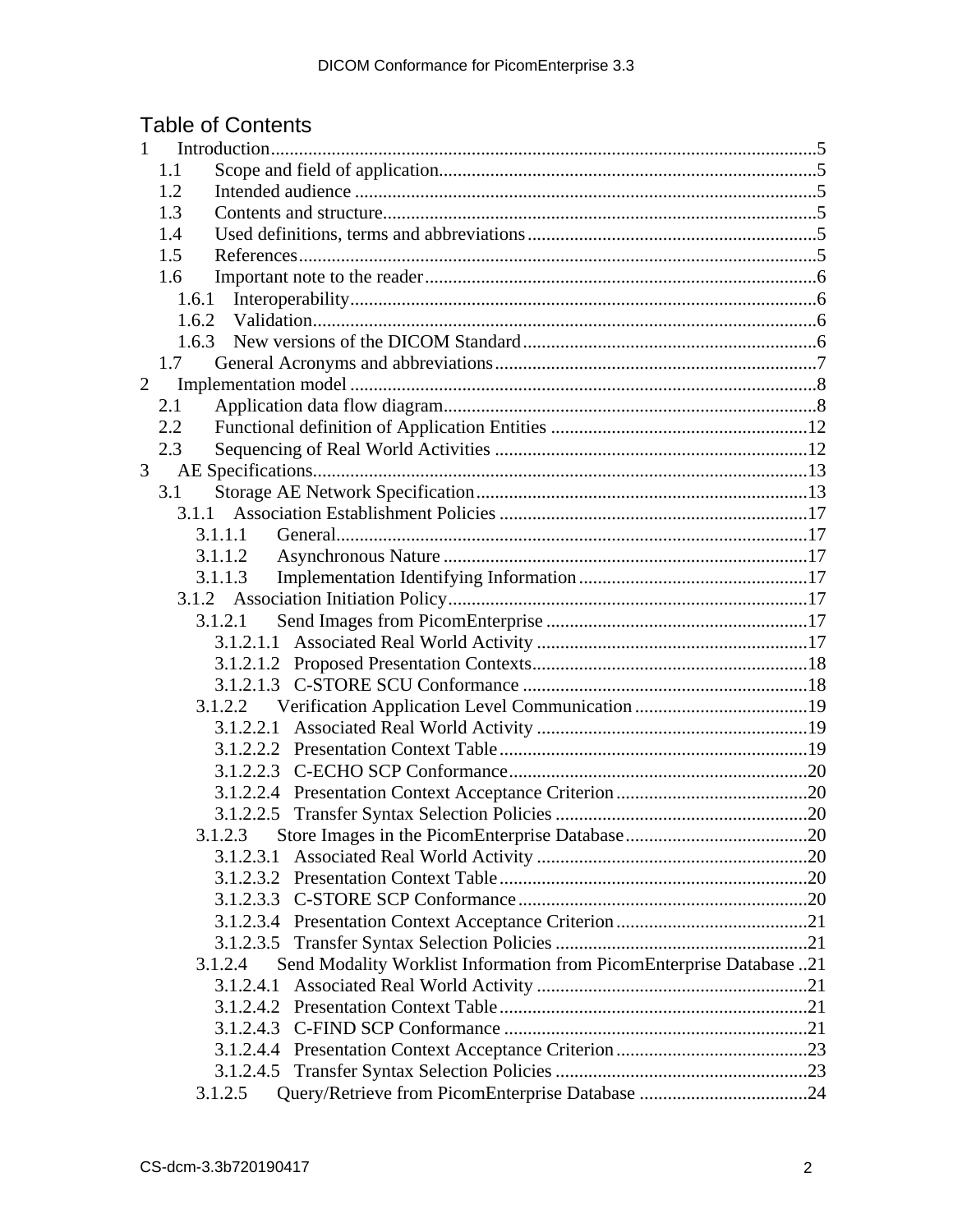| 3.1.2.5.7.1 Patient Root Query/Retrieve Information Model 25             |  |
|--------------------------------------------------------------------------|--|
|                                                                          |  |
| 3.1.2.5.7.3 Basic Text SR and Enhanced SR C-FIND Supported Attributes.27 |  |
| Grayscale Soft Copy Presentation State C-FIND Supported<br>3.1.2.5.7.4   |  |
|                                                                          |  |
| 3.1.2.6                                                                  |  |
|                                                                          |  |
|                                                                          |  |
| 3.1.2.6.3 SOP Specific Conformance for Storage Commitment Push SOP Class |  |
| 28                                                                       |  |
|                                                                          |  |
|                                                                          |  |
| Send Storage Commitment Request to a Remote System28<br>3.1.2.7          |  |
|                                                                          |  |
|                                                                          |  |
| 3.1.2.7.3 SOP Specific Conformance for Storage Commitment Push SOP Class |  |
| 29                                                                       |  |
|                                                                          |  |
|                                                                          |  |
| Send Basic Study Content Notification to a Remote System29<br>3.1.2.8    |  |
|                                                                          |  |
|                                                                          |  |
|                                                                          |  |
|                                                                          |  |
|                                                                          |  |
|                                                                          |  |
|                                                                          |  |
|                                                                          |  |
|                                                                          |  |
|                                                                          |  |
| 3.2                                                                      |  |
| 3.2.1                                                                    |  |
| 3.2.1.1                                                                  |  |
| 3.2.1.2                                                                  |  |
| 3.2.1.3                                                                  |  |
| 3.2.1.4                                                                  |  |
|                                                                          |  |
|                                                                          |  |
|                                                                          |  |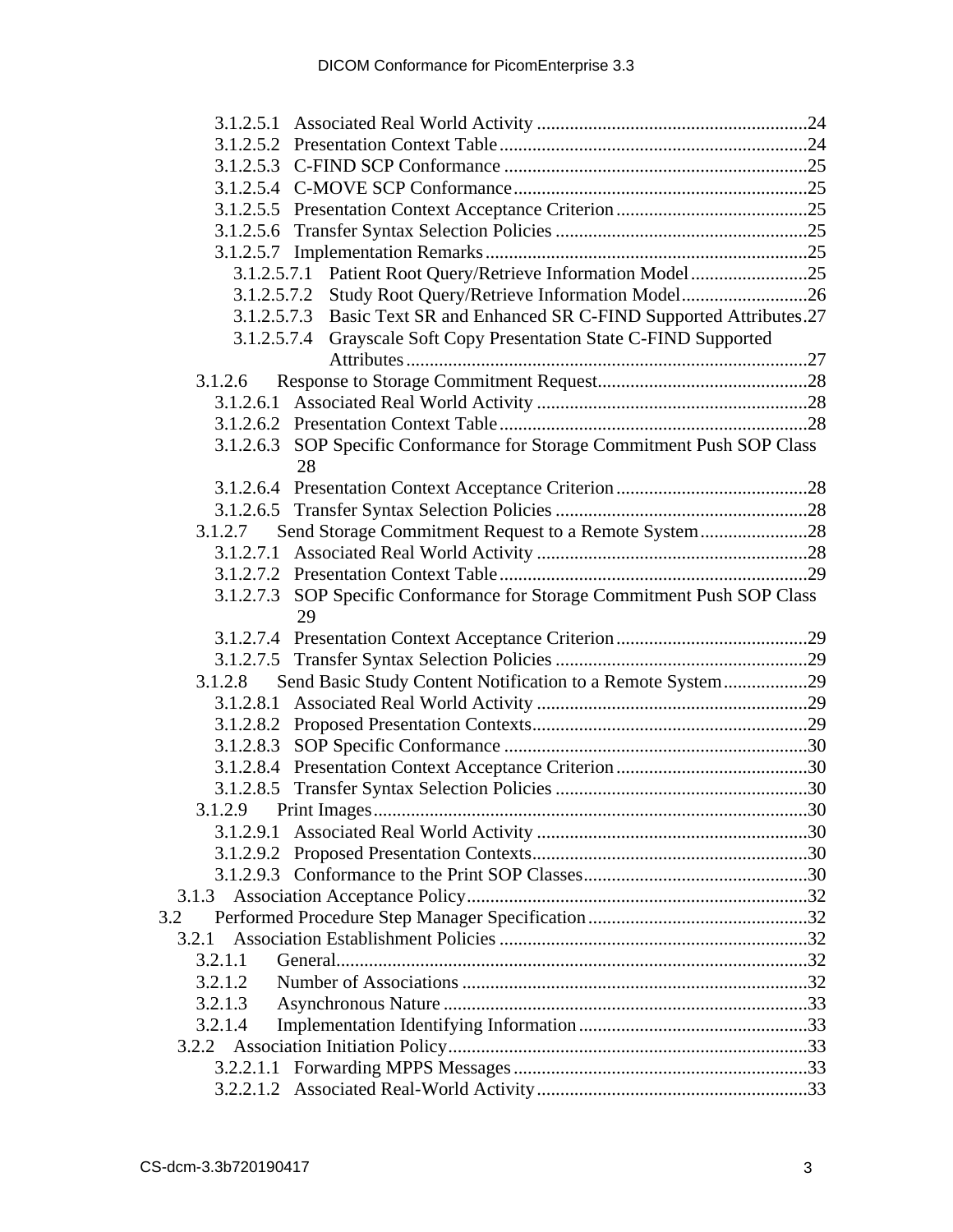|   | Respond to a Verification Request from a Remote System 34<br>3.2.3.1 |  |
|---|----------------------------------------------------------------------|--|
|   |                                                                      |  |
|   |                                                                      |  |
|   | 3.2.3.1.3 SOP Specific Conformance for Verification SOP Class 34     |  |
|   |                                                                      |  |
|   |                                                                      |  |
|   |                                                                      |  |
|   | 3.2.3.2.3 SOP Specific Conformance Statement for MPPS 35             |  |
|   |                                                                      |  |
|   |                                                                      |  |
|   | 3.3                                                                  |  |
|   | 3.3.1                                                                |  |
|   | 3.3.2                                                                |  |
|   |                                                                      |  |
|   |                                                                      |  |
|   |                                                                      |  |
|   | 3.3.2.2                                                              |  |
|   |                                                                      |  |
|   |                                                                      |  |
|   | 3.3.2.3                                                              |  |
|   |                                                                      |  |
|   |                                                                      |  |
|   | 3.3.3                                                                |  |
| 4 |                                                                      |  |
|   | 4.1                                                                  |  |
|   | 4.2                                                                  |  |
|   |                                                                      |  |
| 5 |                                                                      |  |
| 6 |                                                                      |  |
|   | 6.1                                                                  |  |
|   |                                                                      |  |
|   | 6.1.2                                                                |  |
|   | 6.2                                                                  |  |
|   | 6.2.1                                                                |  |
|   | 6.2.2                                                                |  |
|   | 6.2.3                                                                |  |
| 7 |                                                                      |  |
|   | 7.1                                                                  |  |
|   | 7.2                                                                  |  |
|   | 7.3                                                                  |  |
|   | 7.4                                                                  |  |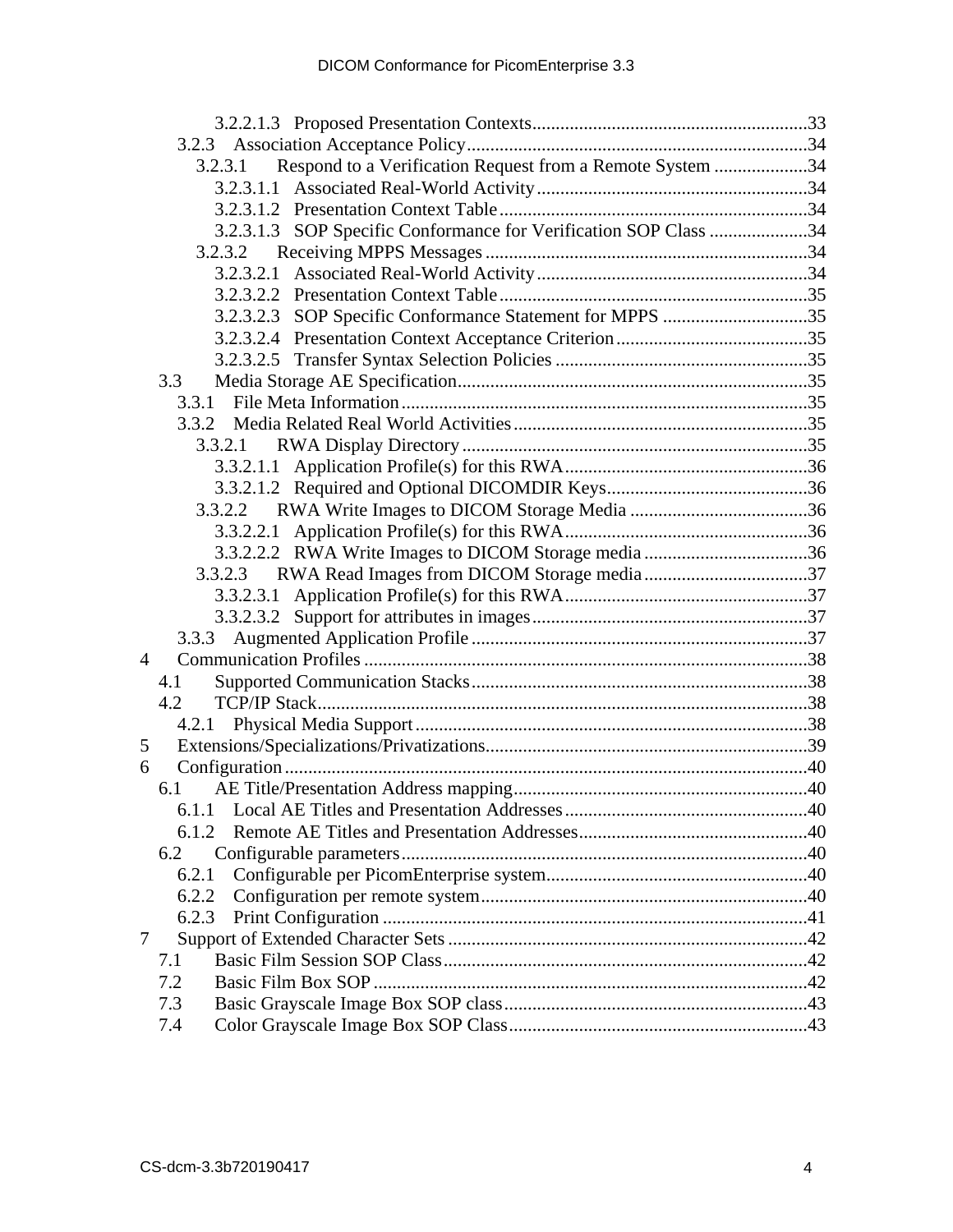# <span id="page-4-0"></span>**1 Introduction**

This document will specify the PicomEnterprise system's conformance to the DICOM 3.0 standard. The PicomEnterprise system provides a mechanism for image and non-image data management and archival services. This document will cover the conformance for the following:

Receive DICOM Storage SOP Instances from an acquisition modality for long-term data storage.

Service and Initiate Storage Commitment requests for the SOP Instances.

Send DICOM Storage SOP Instances to an external system for data distribution.

Service and Initiate information query and data retrieval to the Patient, Study, Series, and SOP Instances maintained in another DICOM entity and load them into the PicomEnterprise system.

Receive a DICOM Modality Worklist information query of the ordered studies from an acquisition modality

The PicomEnterprise creates a number of DICOM Application Entities to support these services. Each DICOM AE will be dedicated to a particular type of the DICOM services, as explained in the rest of the document.

# <span id="page-4-1"></span>*1.1 Scope and field of application*

The scope of this DICOM Conformance Statement is to facilitate data exchange with equipment of ScImage, Inc. This document specifies the compliance of the DICOM standard. It contains a short description of the applications involved and provides technical information about the data exchange capabilities of the equipment. The main elements describing these capabilities are: the supported DICOM Service Object Pair (SOP) Classes, Roles, Information Object Definition (IOD) and Transfer Syntaxes.

# <span id="page-4-2"></span>*1.2 Intended audience*

This Conformance Statement is intended for:

- (Potential) customers,
- System integrators of medical equipment,
- Marketing staff interested in the system functionality,
- Software designers implementing DICOM interfaces.
- It is assumed that the reader is familiar with the DICOM standard.

# <span id="page-4-3"></span>*1.3 Contents and structure*

The DICOM Conformance Statement is contained in chapters 2 through 7 and follows the contents and structuring requirements of DICOM PS 3.2-2011.

# <span id="page-4-4"></span>*1.4 Used definitions, terms and abbreviations*

DICOM definitions, terms and abbreviations are used throughout this Conformance Statement. For a description of these, see NEMA PS 3.3-2011 and PS3.4-2011.

# <span id="page-4-5"></span>*1.5 References*

[DICOM] Digital Imaging and Communications in Medicine (DICOM) standard, NEMA PS 3.X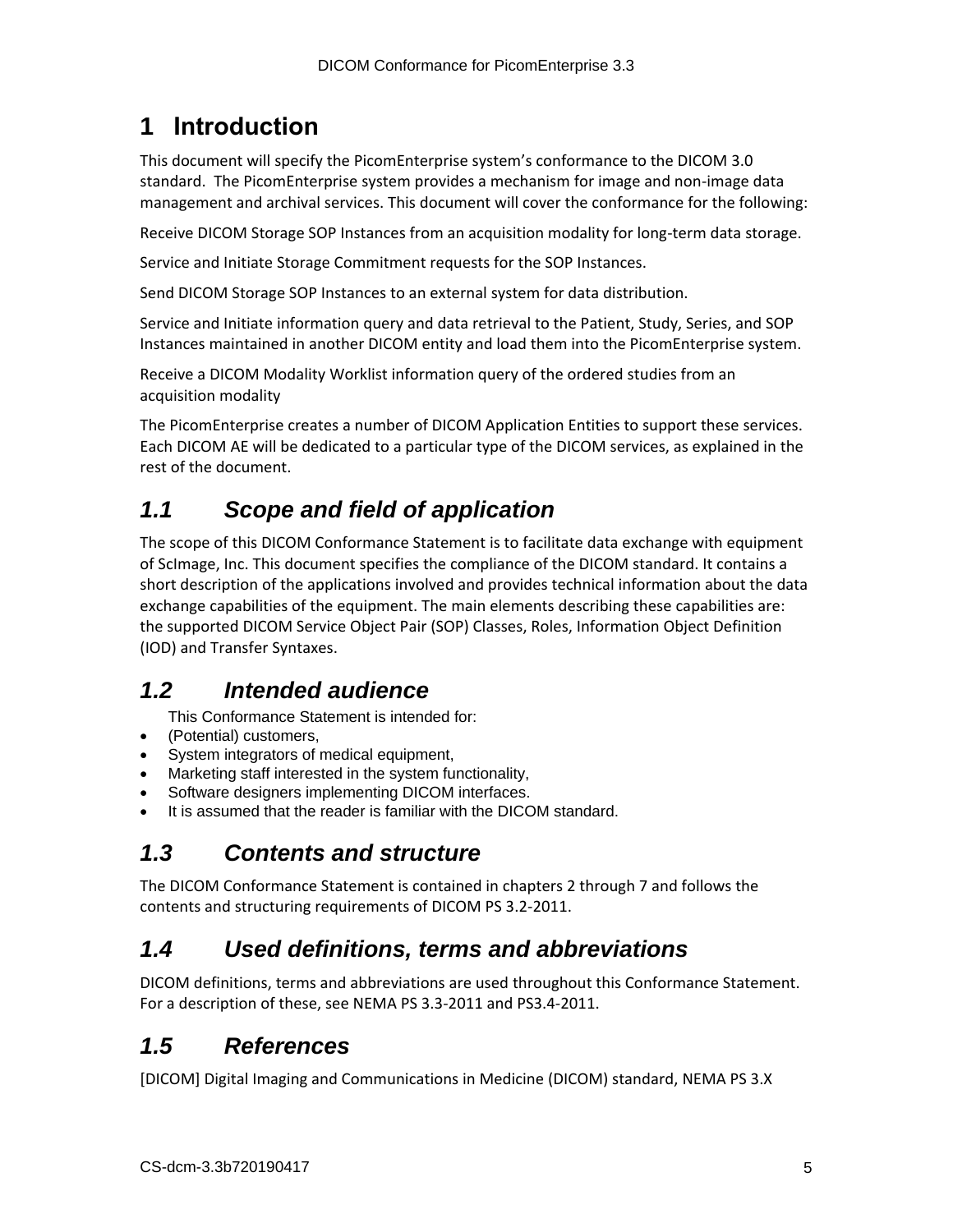# <span id="page-5-0"></span>*1.6 Important note to the reader*

This Conformance Statement by itself does not guarantee successful interoperability of ScImage equipment with non-ScImage equipment. The user (or user's agent) should be aware of the following issues:

## <span id="page-5-1"></span>**1.6.1 Interoperability**

Interoperability refers to the ability of the application functions, distributed over two or more systems, to work successfully together. The integration of medical devices into a networked environment may require application functions that are not specified within the scope of DICOM. Consequently, using only the information provided in this Conformance Statement does not guarantee interoperability of ScImage equipment with non-ScImage equipment. It is the user's responsibility to analyze thoroughly the application requirements and to specify a solution that integrates ScImage equipment with non-ScImage equipment.

## <span id="page-5-2"></span>**1.6.2 Validation**

ScImage equipment has been carefully tested to assure that the actual implementation of the DICOM interface corresponds with the Conformance Statement. Where ScImage equipment is linked with non-ScImage equipment, the first step is to compare the relevant Conformance Statements. If the Conformance Statements indicate that successful information exchange should be possible, additional validation tests will be necessary to ensure functionality, performance, accuracy and stability of image and image related data. It is the responsibility of the user (or user's agent) to specify the appropriate test suite and to carry out the additional validation tests.

# <span id="page-5-3"></span>**1.6.3 New versions of the DICOM Standard**

The DICOM Standard will evolve in the future to meet the user's growing requirements and to incorporate new features and technologies. ScImage is actively involved in this evolution and plans to adapt its equipment to future versions of the DICOM Standard. In order to do so, ScImage reserves the right to make changes to its product or to discontinue its delivery. The user should ensure that any non-ScImage provider linking to ScImage equipment, also adapt to future versions of the DICOM standard. If not, the incorporation of DICOM enhancements into ScImage equipment may lead to loss of connectivity (in case of networking) and the incompatibility (in case of media).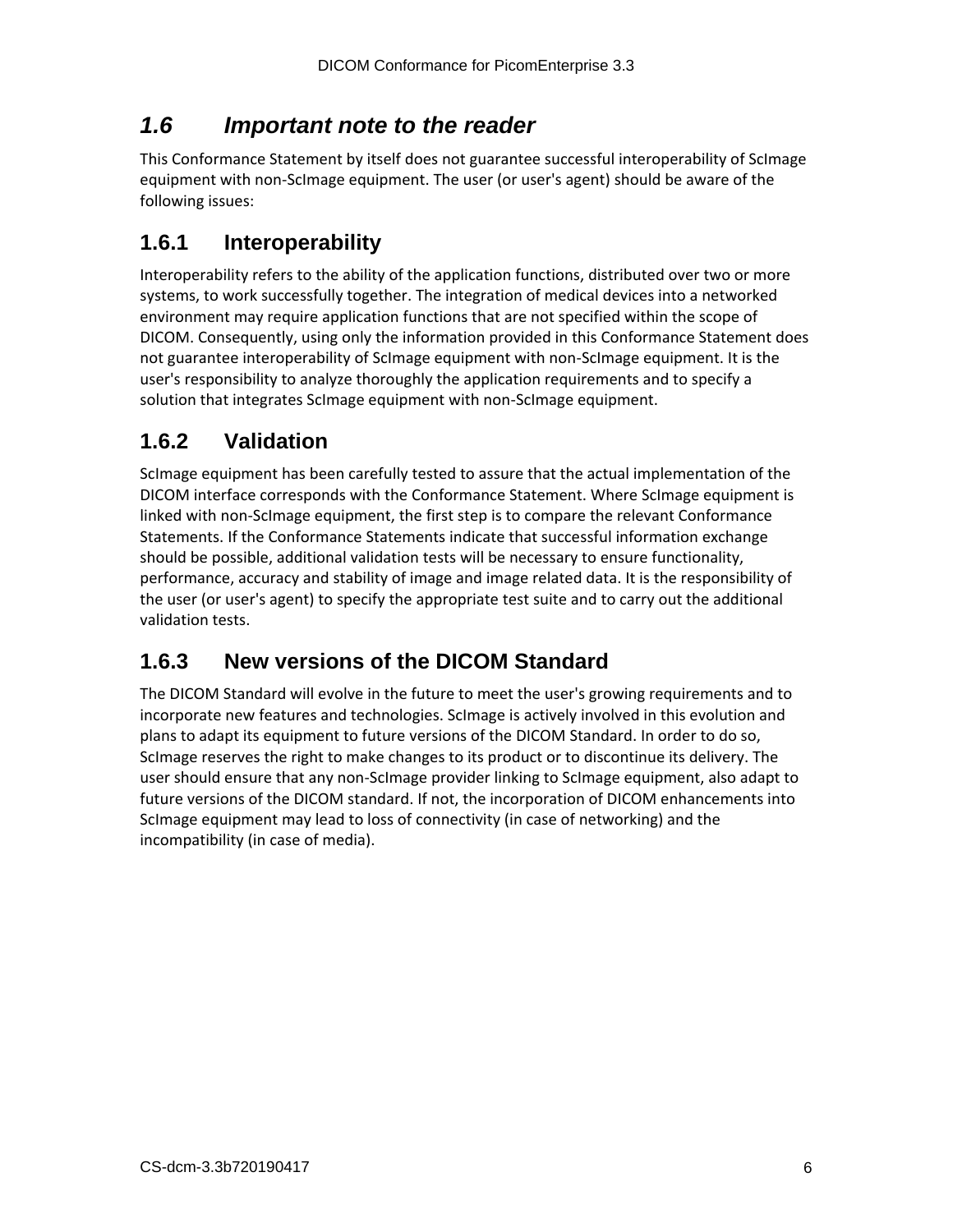# <span id="page-6-0"></span>*1.7 General Acronyms and abbreviations*

| ACC          | American College of Cardiology                       |
|--------------|------------------------------------------------------|
| AE           | <b>Application Entity</b>                            |
| ACR          | American College of Radiology                        |
| ANSI         | American National Standard Institute                 |
| <b>BOT</b>   | <b>Basic Offset Table</b>                            |
| CD-R         | CD Recordable                                        |
| CD-M         | <b>CD Medical</b>                                    |
| DCI          | <b>Digital Cardio Imaging</b>                        |
| <b>DCR</b>   | Digital Cardio Review                                |
| <b>DIMSE</b> | <b>DICOM Message Service Element</b>                 |
| DIMSE-C      | DICOM Message Service Element-Composite              |
| DIMSE-N      | DICOM Message Service Element-Normalized             |
| ELE          | <b>Explicit VR Little Endian</b>                     |
| EBE          | <b>Explicit VR Big Endian</b>                        |
| <b>FSC</b>   | <b>File Set Creator</b>                              |
| GUI          | <b>Graphical User Interface</b>                      |
| HIS          | <b>Hospital Information System</b>                   |
| HL7          | Health Level 7                                       |
| ILE          | Implicit VR Little Endian                            |
| IOD          | <b>DICOM Information Object Definition</b>           |
| <b>ISIS</b>  | Information System - Imaging System                  |
| <b>NEMA</b>  | <b>National Electrical Manufacturers Association</b> |
| PDU          | <b>Protocol Data Unit</b>                            |
| <b>RIS</b>   | Radiology Information System                         |
| <b>RWA</b>   | Real World Activity                                  |
| SC           | Secondary Capture                                    |
| SCM          | <b>Secondary Capture Management</b>                  |
| SCP          | Service Class Provider                               |
| SCU          | <b>Service Class User</b>                            |
| SOP          | Service Object Pair                                  |
| TCP/IP       | Transmission Control Protocol/Internet Protocol      |
| UID          | Unique Identifier                                    |
| <b>WLM</b>   | <b>Worklist Management</b>                           |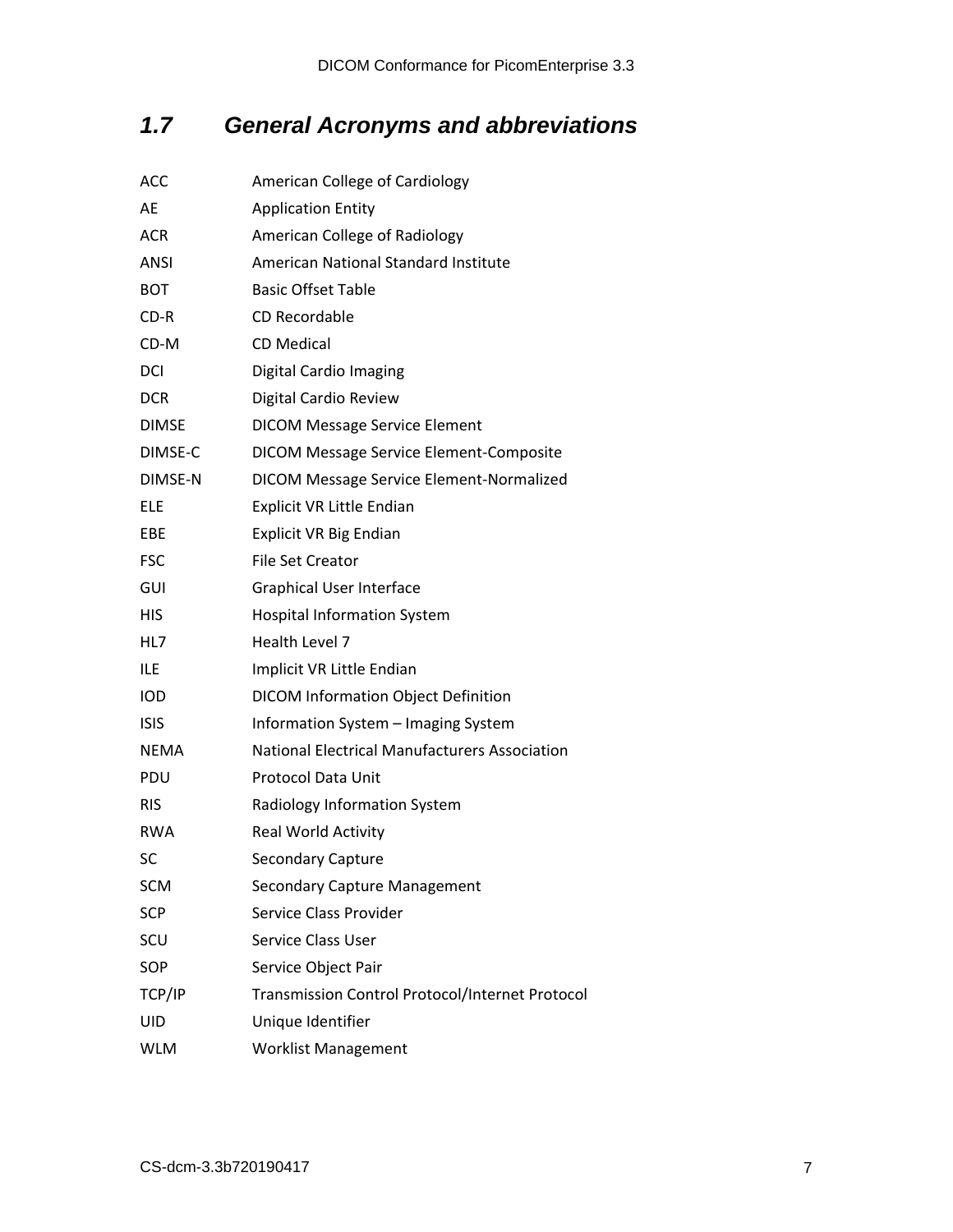# <span id="page-7-0"></span>**2 Implementation model**

The PicomEnterprise system of ScImage, Inc. is a medical image and information management system designed to provide seamless integration into a healthcare enterprise. The PicomEnterprise provides the following DICOM data exchange features:

- It receives images sent to it by remote applications (e.g. imaging modalities or workstations) and stores them in a networked database.
- It allows the operator to send images from the database to remote applications.
- It sends storage commitment requests to remote applications.
- It allows the operator to print images stored in the database on a DICOM printer.
- It is able to read and write DICOM storage media.
- It responds to Worklist queries (patient and study information) by remote applications with Worklist information obtained from an internal database.
- It responds to queries sent by a remote application, retrieves the information queried (if present) and moves it back to the requesting remote application.
- It responds to storage commitment requests from remote applications.
- It responds and is able to process and forward MPPS requests.

PicomEnterprise allows the operator also to view, to analyze and process the images stored in the database. Some advanced analysis and processing applications are primarily designed for images generated by certain imaging modalities and that are sent to the PicomEnterprise system by means of a private protocol that are beyond the scope of current DICOM standard. Some of these advanced applications may not perform optimally when applied to images that are sent to the PicomEnterprise system by means of DICOM because additional required data may be lacking.

# <span id="page-7-1"></span>*2.1 Application data flow diagram*

The PicomEnterprise system provides image and non-image data management and archival services. The PicomEnterprise system consists of multiple independent Application Entities. Its related Implementation model is shown in Figure 2-1.

The PicomEnterprise operator can request to send images from PicomEnterprise to a selected remote system, retrieve images from remote systems and can request to print images. This results in Associations initiated by the appropriate AE of the PicomEnterprise system.

PicomEnterprise is able to reply on verification requests, to store received images onto PicomEnterprise and retrieve requested images from PicomEnterprise. These requests from remote systems are done via Associations initiated by the remote systems.

PicomEnterprise is able to display the contents (i.e. directory listing) of DICOM storage media and to write, read and update images on/from a DICOM storage media.

PicomEnterprise is able to respond to Worklist queries and retrieves the requested Worklist information (patient and study information) from the PicomEnterprise database. These requests from remote systems are done via associations initiated by the remote systems.

PicomEnterprise is able to send and respond to storage commitment requests, to commit the storage of received images onto PicomEnterprise. It then responds with a result of the storage commitment procedure. The request for storage commitment is done via associations initiated by the remote systems.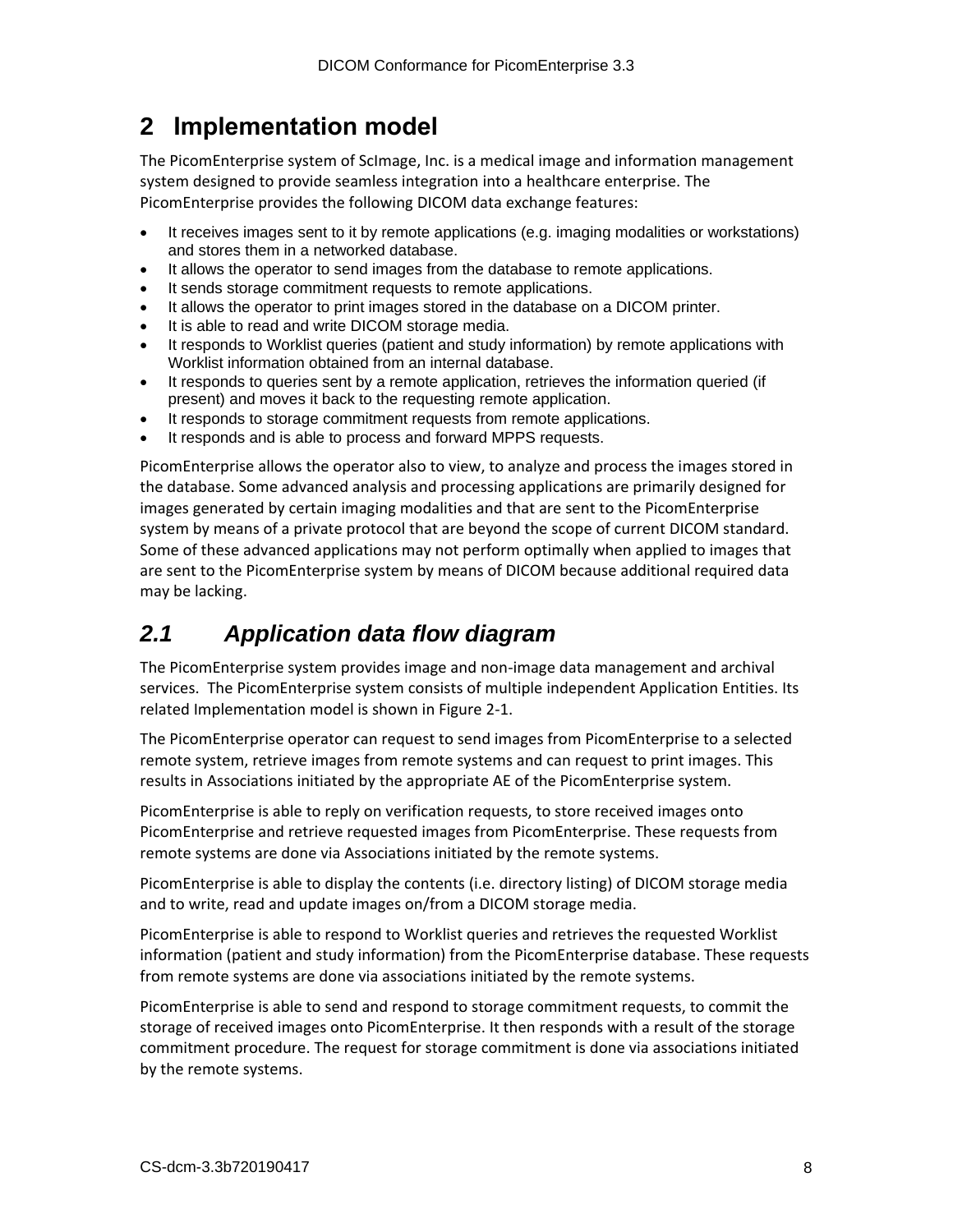PicomEnterprise is able to respond to query and retrieve (information objects) requests. PicomEnterprise verifies the presence of the requested object in its database, and if present retrieves it and moves it to the requesting remote application. These requests from the remote systems are done via associations initiated by the remote systems.

PicomEnterprise is also able to receive and forward a DICOM Modality Performed Procedure Step SOP Class N-CREATE request and create a MPPS object within the PicomEnterprise system. Additionally, PicomEnterprise is able to receive and forward one or more DICOM Modality Performed Procedure Step SOP Class N-SET requests and update the requested MPPS object within the PicomEnterprise system.



*Figure 2-1: PicomEnterprise Implementation Model*

*Figure 2-1.1: PicomEnterprise Storage AE Implementation Model*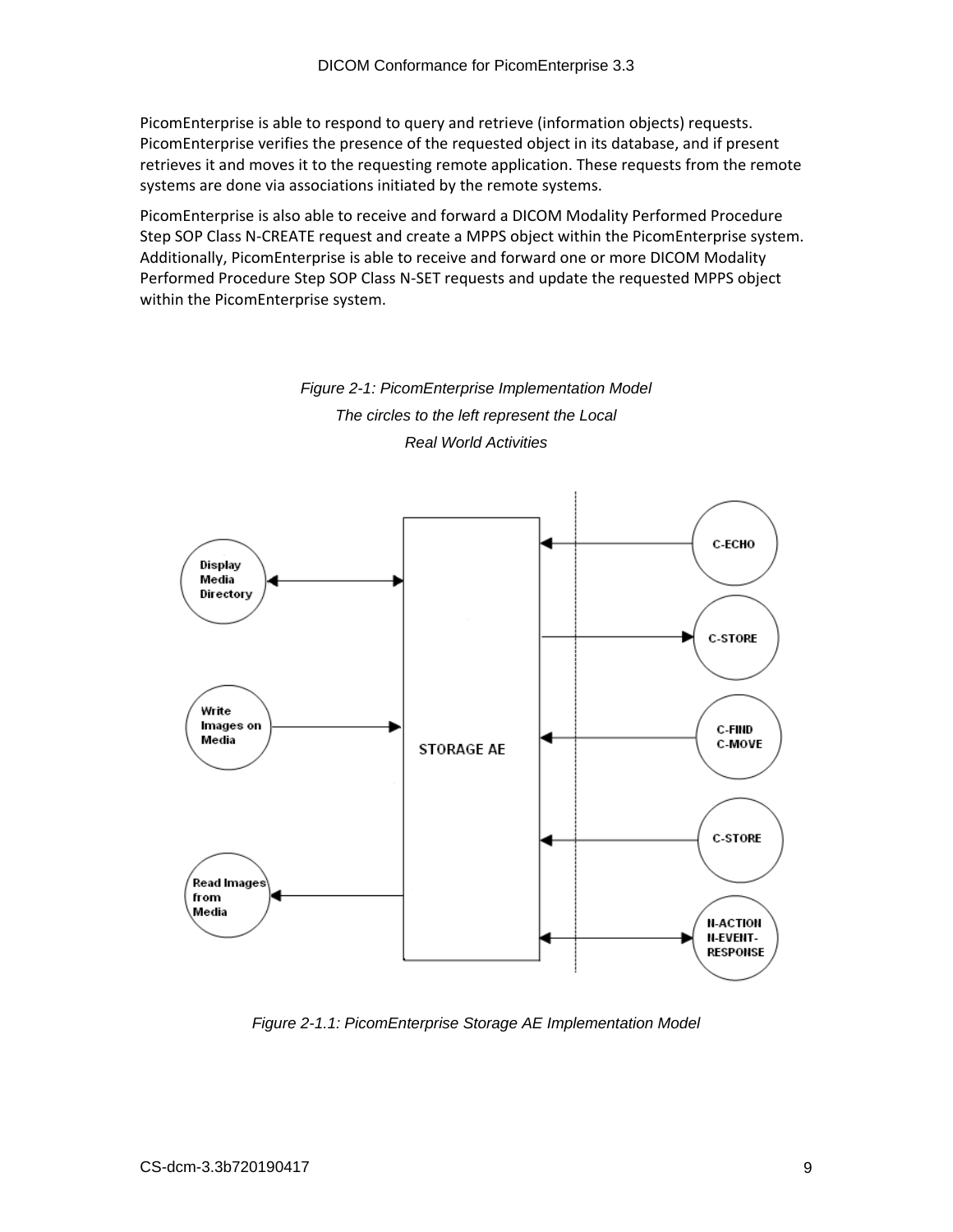

*Figure 2-1.2: PicomEnterprise Worklist Manager AE Implementation Model*



*Figure 2-1.3: PicomEnterprise Query/Retrieve Implementation Model*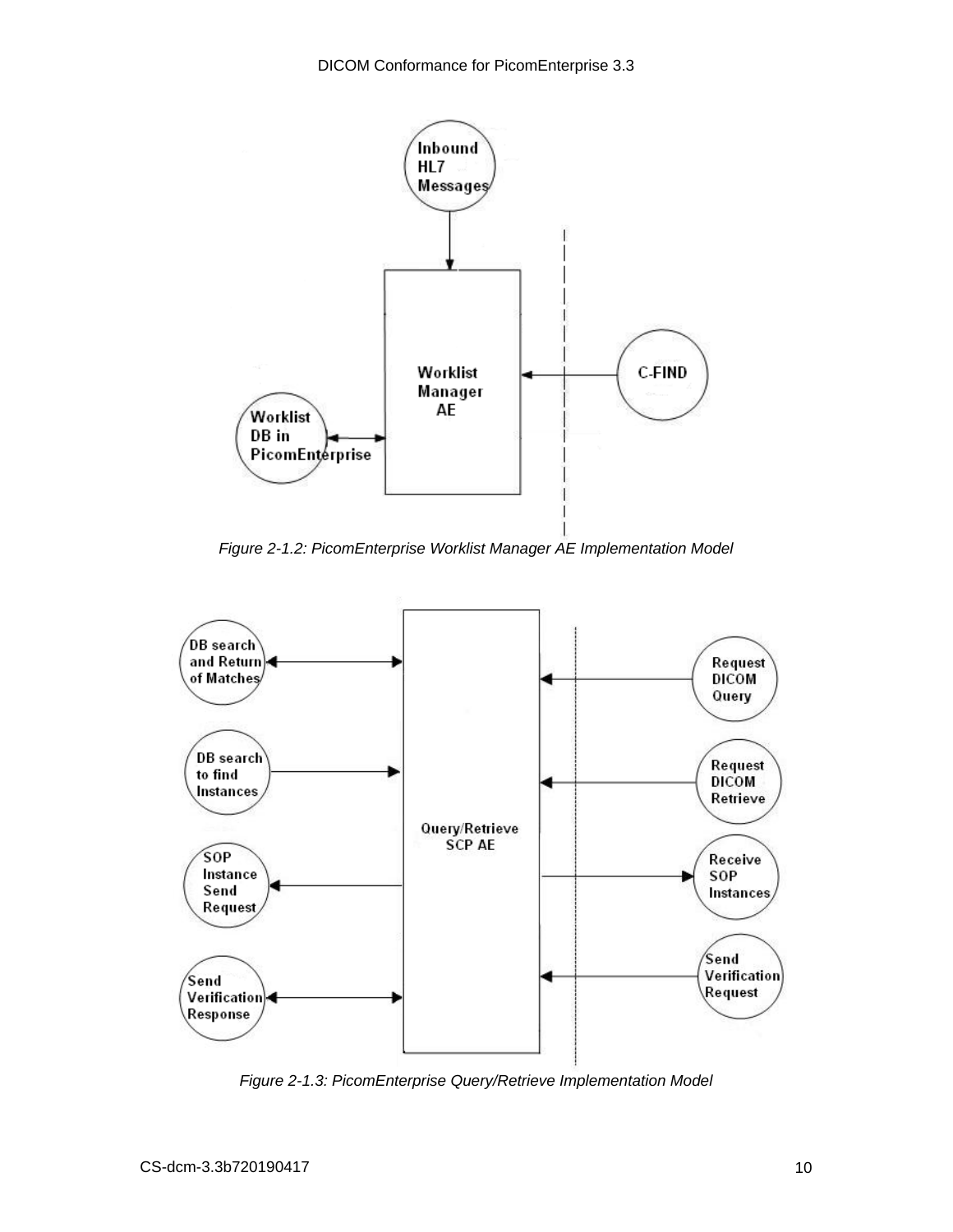

*Figure 2-1.4: PicomEnterprise DICOM PRINT AE Implementation Model*



*Figure 2-1.5: PicomEnterprise Performed Procedure Step AE Manager Implementation Model*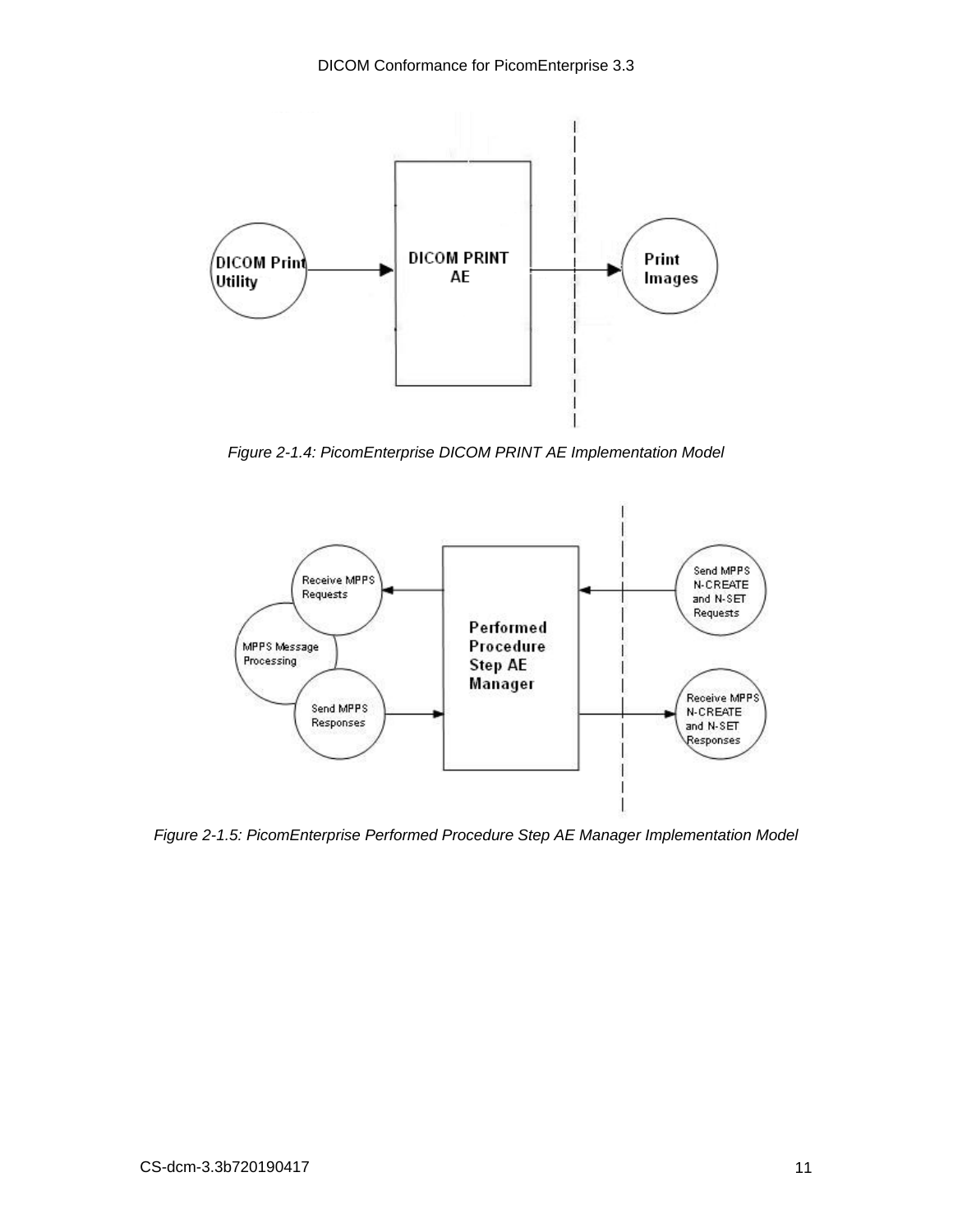## <span id="page-11-0"></span>*2.2 Functional definition of Application Entities*

This implementation provides for simple transfer of images via the DICOM Storage Service Class as a Service Class User (SCU) and a Service Class Provider (SCP).

The NdStoreSCU Application Entity acts as a Service Class User (SCU) of Store service class.

The NdStoreSCP acts as a Service Class Provider (SCP) of Verification and Store service classes.

The NdPrintSCU Application Entity acts as a Service Class User (SCU) for the Print Service Class.

The NdWorklistSCP Application Entity acts as a Service Class Provider for the Modality Worklist Service Class.

The NdQueryRetrieveSCP Application entity acts as a Service Class Provider for the Query Retrieve Service Class.

The NdStoreCommitSCP Application Entity acts as a Service Class Provider for the Storage Commitment Service Class.

# <span id="page-11-1"></span>*2.3 Sequencing of Real World Activities*

All Real World Activities specified in Figure 2-1 may occur independently from each other, except that the two local Print Real World Activities are mutually exclusive. A request for the printer status is not done when a request for the image printing is busy and vice versa.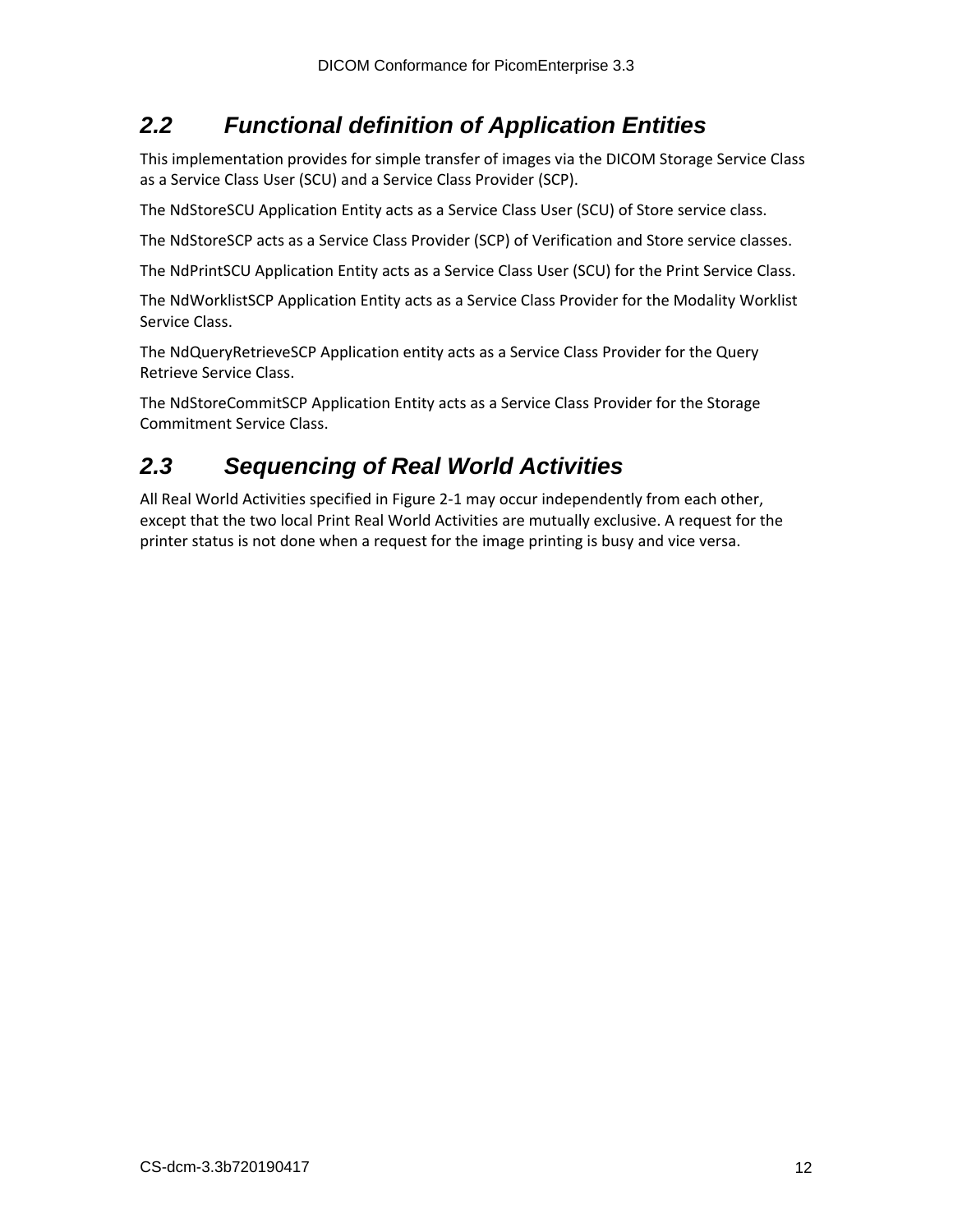# <span id="page-12-0"></span>**3 AE Specifications**

The Network capabilities of the PicomEnterprise DICOM Application Entities are specified in the section 3.1 and the Media capabilities are specified in section 3.2.

# <span id="page-12-1"></span>*3.1 Storage AE Network Specification*

The PicomEnterprise Application Entities provide Standard Conformance to the DICOM V3.0 SOP classes as specified in Table 3-1. The following remarks are important:

- The list of available SOP Classes of the full list in Table 3-1 can be configured per PicomEnterprise system at installation time. The SOP Classes to be used can be configured per remote station. See also section 6.2.
- In case the remote system does not support the import of a specific Image Storage SOP Class, PicomEnterprise can convert (if configured to do so) these objects to a suitable format.
- The Private SOP Classes may be stored in image archives but are to be used in PicomEnterprise systems only. See also section 5.

| <b>SOP Class Name</b>                                        | <b>Role</b> | <b>SOP Class UID</b>          |
|--------------------------------------------------------------|-------------|-------------------------------|
| Verification                                                 | <b>SCP</b>  | 1.2.840.10008.1.1             |
| Basic Study Content Notification (retired Class)             | <b>SCP</b>  | 1.2.840.10008.1.9             |
| Storage Commitment Push Model                                | SCP, SCU    | 1.2.840.10008.1.20.1          |
| Hardcopy Color Image Storage (retired Class)                 | SCP, SCU    | 1.2.840.10008.5.1.1.30        |
| Computed Radiography Image Storage                           | SCP, SCU    | 1.2.840.10008.5.1.4.1.1.1     |
| Digital X-Ray Image Storage - for presentation               | SCP, SCU    | 1.2.840.10008.5.1.4.1.1.1.1   |
| Digital X-RAY Image Storage - for processing                 | SCP, SCU    | 1.2.840.10008.5.1.4.1.1.1.1.1 |
| Digital Mammography Image Storage - for<br>presentation      | SCP, SCU    | 1.2.840.10008.5.1.4.1.1.1.2   |
| Digital Mammography Image Storage – for<br>processing        | SCP, SCU    | 1.2.840.10008.5.1.4.1.1.1.2.1 |
| Digital Intra-oral X-Ray Image Storage - for<br>presentation | SCP, SCU    | 1.2.840.10008.5.1.4.1.1.1.3   |
| Digital Intra-oral X-Ray Image Storage - for<br>processing   | SCP, SCU    | 1.2.840.10008.5.1.4.1.1.1.3.1 |
| CT Image Storage                                             | SCP, SCU    | 1.2.840.10008.5.1.4.1.1.2     |

*Table 3-1: Supported SOP Classes by the NdStoreSCU/NdStoreSCP AE*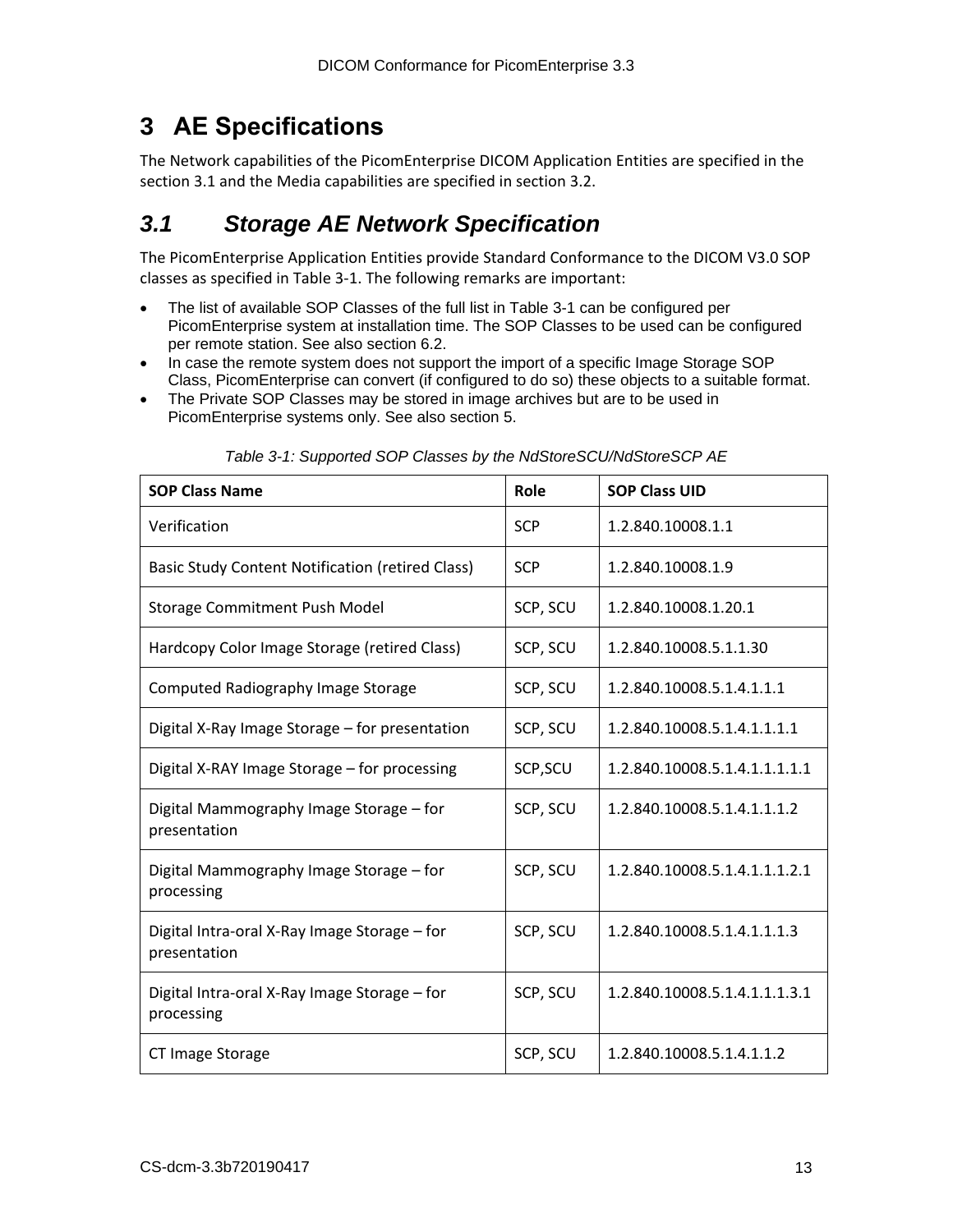| <b>SOP Class Name</b>                          | Role     | <b>SOP Class UID</b>           |
|------------------------------------------------|----------|--------------------------------|
| Ultrasound Multi-frame Image Storage           | SCP, SCU | 1.2.840.10008.5.1.4.1.1.3.1    |
| MR Image Storage                               | SCP, SCU | 1.2.840.10008.5.1.4.1.1.4      |
| Ultrasound Image Storage (retired Class)       | SCP, SCU | 1.2.840.10008.5.1.4.1.1.6      |
| <b>Ultrasound Image Storage</b>                | SCP, SCU | 1.2.840.10008.5.1.4.1.1.6.1    |
| Secondary Image Capture Storage                | SCP, SCU | 1.2.840.10008.5.1.4.1.1.7      |
| Multi-frame Single Bit Secondary Capture       | SCP, SCU | 1.2.840.10008.5.1.4.1.1.7.1    |
| Multi-frame Grayscale Byte Secondary Capture   | SCP, SCU | 1.2.840.10008.5.1.4.1.1.7.2    |
| Multi-frame Grayscale Word Secondary Capture   | SCP, SCU | 1.2.840.10008.5.1.4.1.1.7.3    |
| Multi-frame True Color Secondary Capture       | SCP, SCU | 1.2.840.10008.5.1.4.1.1.7.4    |
| Standard Overlay Image Storage (retired Class) |          | 1.2.840.10008.5.1.4.1.1.8      |
| Standalone Curve Storage (retired Class)       | SCP, SCU | 1.2.840.10008.5.1.4.1.1.9      |
| 12-lead ECG Waveform Storage                   | SCP, SCU | 1.2.840.10008.5.1.4.1.1.9.1.1  |
| General ECG Waveform Storage                   | SCP, SCU | 1.2.840.10008.5.1.4.1.1.9.1.2  |
| Ambulatory ECG Waveform Storage                | SCP, SCU | 1.2.840.10008.5.1.4.1.1.9.1.3  |
| Hemodynamic Waveform Storage                   | SCP, SCU | 1.2.840.10008.5.1.4.1.1.9.2.1  |
| Cardiac Electrophysiology Waveform Storage     | SCP, SCU | 1.2.840.10008.5.1.4.1.1.9.3.1  |
| Basic Audio Waveform Storage                   | SCP, SCU | 1.2.840.10008.5.1.4.1.1.9.4.1  |
| <b>Grayscale Softcopy Presentation State</b>   | SCP, SCU | 1.2.840.10008.5.1.4.1.1.11.1   |
| X-Ray Angiographic Image Storage               | SCP, SCU | 1.2.840.10008.5.1.4.1.1.12.1   |
| X-Ray Radiofluoroscopic Image Storage          | SCP, SCU | 1.2.840.10008.5.1.4.1.1.12.2   |
| <b>Breast Tomosynthesis</b>                    | SCP, SCU | 1.2.840.10008.5.1.4.1.1.13.1.3 |
| Nuclear Medicine Image Storage                 | SCP, SCU | 1.2.840.10008.5.1.4.1.1.20     |
| Raw Data Storage                               | SCP, SCU | 1.2.840.10008.5.1.4.1.1.66     |

*Table 3-1 (continued): Supported SOP Classes by the NdStoreSCU/NdStoreSCP AE*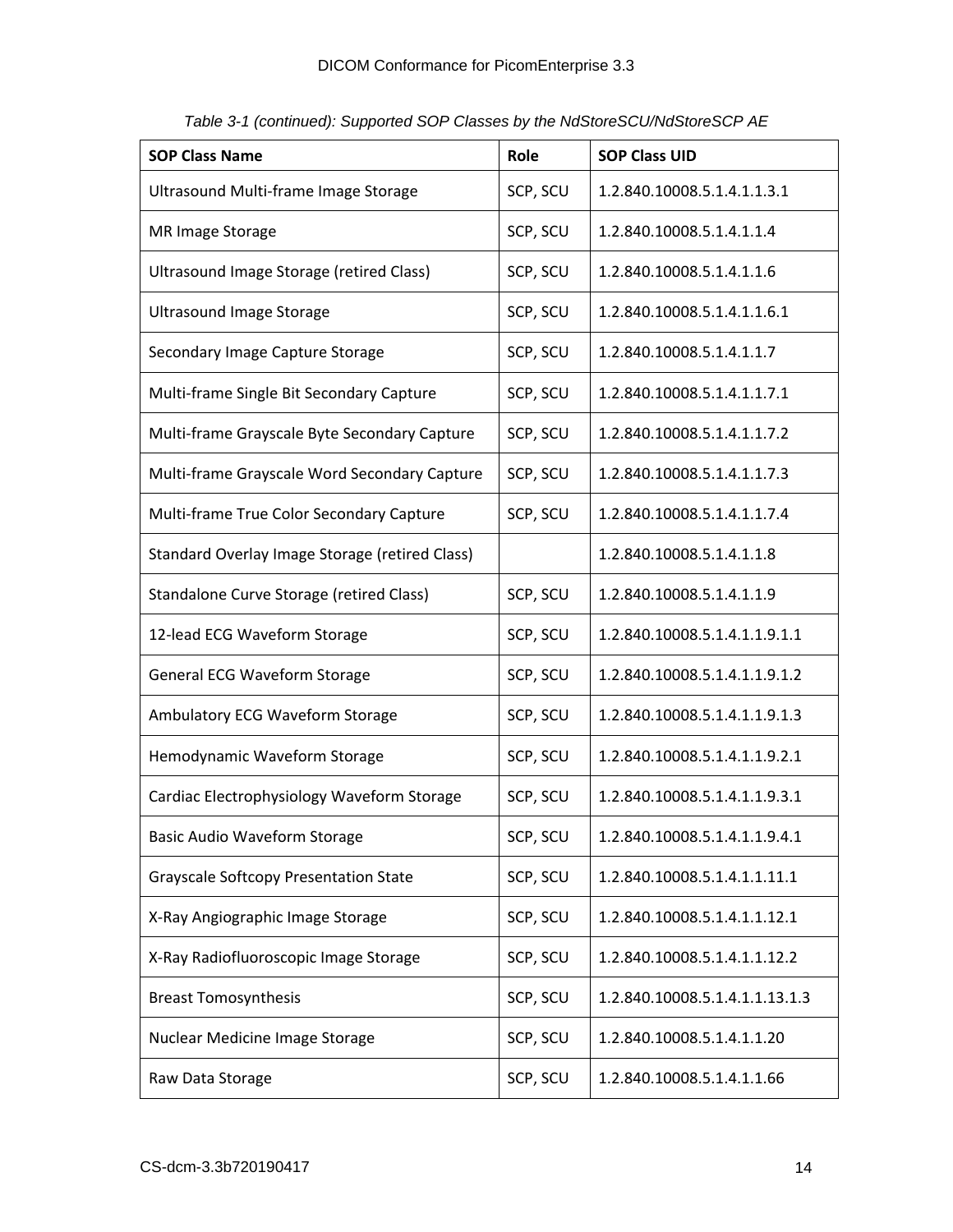| <b>SOP Class Name</b>                                                       | Role       | <b>SOP Class UID</b>             |
|-----------------------------------------------------------------------------|------------|----------------------------------|
| VL Endoscopic Image Storage                                                 | SCP, SCU   | 1.2.840.10008.5.1.4.1.1.77.1.1   |
| Video Endoscopic Image Storage                                              | <b>SCP</b> | 1.2.840.10008.5.1.4.1.1.77.1.1.1 |
| VL Microscopic Image Storage                                                | SCP, SCU   | 1.2.840.10008.5.1.4.1.1.77.1.2   |
| VL Slide-Coordinates Microscopic Image Storage                              | SCP, SCU   | 1.2.840.10008.5.1.4.1.1.77.1.3   |
| VL Photographic Image Storage                                               | SCP, SCU   | 1.2.840.10008.5.1.4.1.1.77.1.4   |
| Ophthalmic Photography 8 Bit Image Storage                                  | SCP, SCU   | 1.2.840.10008.5.1.4.1.1.77.1.5.1 |
| Ophthalmic Photography 16 Bit Image Storage                                 | SCP, SCU   | 1.2.840.10008.5.1.4.1.1.77.1.5.2 |
| Stereometric Relationship Storage                                           | SCP, SCU   | 1.2.840.10008.5.1.4.1.1.77.1.5.3 |
| Ophthalmic Tomography Image Storage                                         | SCP, SCU   | 1.2.840.10008.5.1.4.1.1.77.1.5.4 |
| Wide Field Ophthalmic Photography<br>Stereographic Projection Image Storage | SCP, SCU   | 1.2.840.10008.5.1.4.1.1.77.1.5.5 |
| Wide Field Ophthalmic Photography 3D<br>Coordinates Image Storage           | SCP, SCU   | 1.2.840.10008.5.1.4.1.1.77.1.5.6 |
| Ophthalmic Optical Coherence Tomography En<br>Face Image Storage            | SCP, SCU   | 1.2.840.10008.5.1.4.1.1.77.1.5.7 |
| Ophthalmic Optical Coherence Tomography B-<br>scan Volume Analysis Storage  | SCP, SCU   | 1.2.840.10008.5.1.4.1.1.77.1.5.8 |
| VL Whole Slide Microscopy Image Storage                                     | SCP, SCU   | 1.2.840.10008.5.1.4.1.1.77.1.6   |
| Basic Text Structured Report Storage                                        | SCP, SCU   | 1.2.840.10008.5.1.4.1.1.88.11    |
| <b>Enhanced Structured Report Storage</b>                                   | SCP, SCU   | 1.2.840.10008.5.1.4.1.1.88.22    |
| Comprehensive Structured Report Storage                                     | SCP, SCU   | 1.2.840.10008.5.1.4.1.1.88.33    |
| Mammography CAD SR                                                          | <b>SCP</b> | 1.2.840.10008.5.1.4.1.1.88.50    |
| Key Object Selection Document                                               | SCP, SCU   | 1.2.840.10008.5.1.4.1.1.88.59    |
| <b>Encapsulated PDF Storage</b>                                             | SCP, SCU   | 1.2.840.10008.5.1.4.1.1.104.1    |
| Positron Emission Tomography Image Storage                                  | SCP, SCU   | 1.2.840.10008.5.1.4.1.1.128      |

*Table 3-1 (continued): Supported SOP Classes by the NdStoreSCU/NdStoreSCP AE*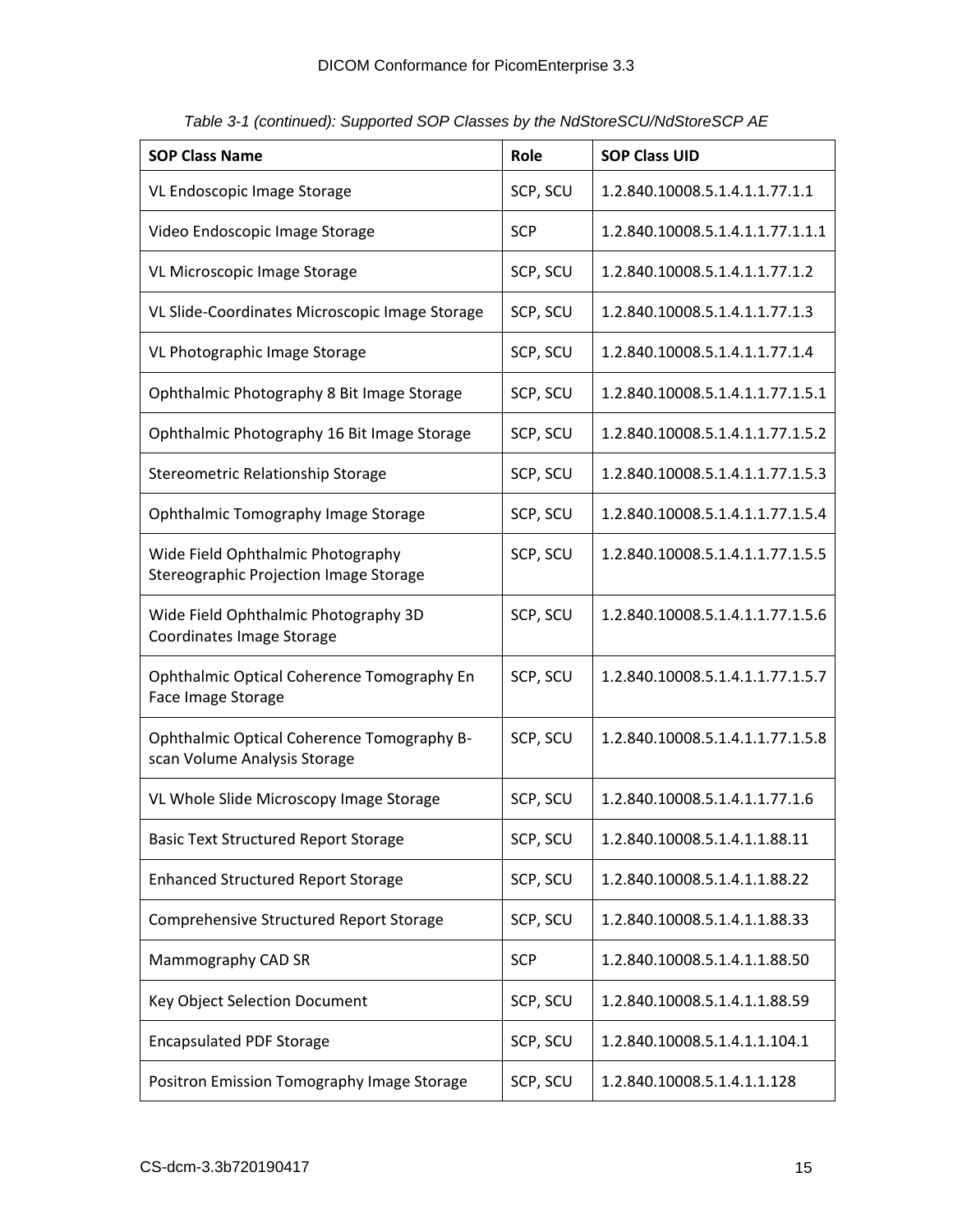| <b>SOP Class Name</b>                                                     | Role       | <b>SOP Class UID</b>        |
|---------------------------------------------------------------------------|------------|-----------------------------|
| Patient Root Q/R Information Model - FIND<br>SCP, SCU                     |            | 1.2.840.10008.5.1.4.1.2.1.1 |
| Patient Root Q/R Information Model - MOVE<br>SCP, SCU                     |            | 1.2.840.10008.5.1.4.1.2.1.2 |
| Study Root Q/R Information Model - FIND                                   | SCP, SCU   | 1.2.840.10008.5.1.4.1.2.2.1 |
| Study Root Q/R Information Model – MOVE                                   | SCP, SCU   | 1.2.840.10008.5.1.4.1.2.2.2 |
| Patient/Study Only Q/R Information Model -<br>FIND (retired Class)        | SCP, SCU   | 1.2.840.10008.5.1.4.1.2.3.1 |
| Patient/Study Only Q/R Information Model -<br><b>MOVE</b> (retired Class) | SCP, SCU   | 1.2.840.10008.5.1.4.1.2.3.2 |
| Modality Worklist Information Model - FIND                                | <b>SCP</b> | 1.2.840.10008.5.1.4.31      |

*Table 3-1 (continued): Supported SOP Classes by the NdStoreSCU/NdStoreSCP AE*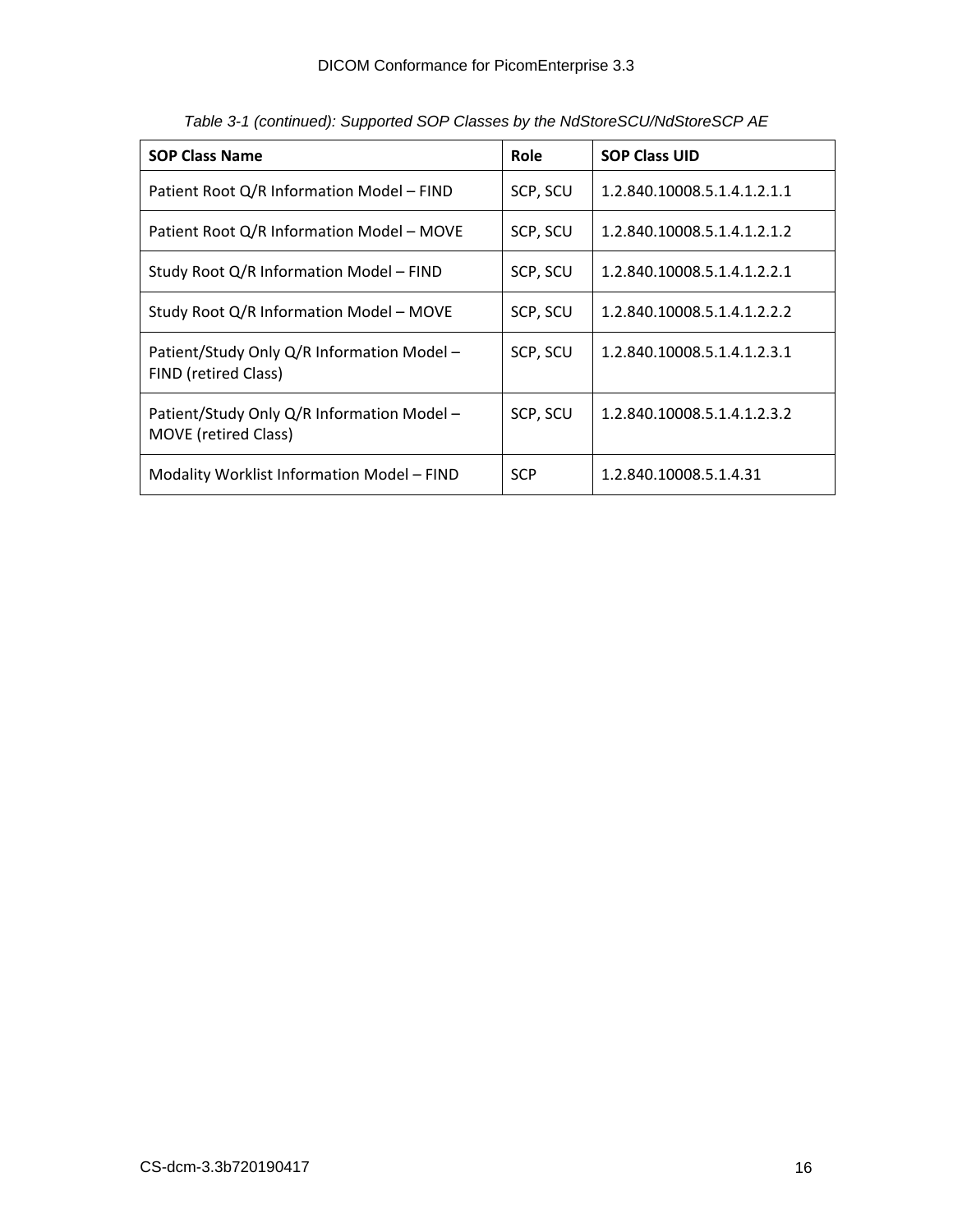## <span id="page-16-0"></span>**Association Establishment Policies**

## <span id="page-16-1"></span>**3.1.1.1 General**

PicomEnterprise SCU will offer unrestricted max PDU size on Associations initiated by PicomEnterprise itself. This is also configurable per remote station, PicomEnterprise as SCP will offer the same PDU size as offered on Associations initiated by remote applications (SCU), this is not configurable, and will then use that same value as its own PDU size.

## <span id="page-16-2"></span>**3.1.1.2 Asynchronous Nature**

The number of simultaneous Associations supported by PicomEnterprise as a Service Class Provider is in principle not limited. The practical maximum number of supported Associations is determined by the amount of resources (CPU, memory, hard disk size).

As a result of local activities, PicomEnterprise will initiate at most 3 simultaneous Associations. One Association is used to issue store requests. The other Association is used to issue retrieve and one for print requests.

PicomEnterprise does not support asynchronous operations (over a single Association) and will not perform asynchronous window negotiation.

## <span id="page-16-3"></span>**3.1.1.3 Implementation Identifying Information**

The Implementation Class UID ID: 1.3.39.19600601.2.3

The Implementation version name is: NetraDICOM V2.0

## <span id="page-16-4"></span>**3.1.2 Association Initiation Policy**

PicomEnterprise initiates Associations as a result of the following events:

- The PicomEnterprise operator sends selected images from the PicomEnterprise database to another database.
- A remote application sends selected images from a remote database to the PicomEnterprise database.
- The PicomEnterprise operator requests to print selected images in the PicomEnterprise database.

## <span id="page-16-6"></span><span id="page-16-5"></span>**3.1.2.1 Send Images from PicomEnterprise**

#### *3.1.2.1.1 Associated Real World Activity*

The PicomEnterprise can send images pertaining to a selected study in a patient folder from the local PicomEnterprise to another database by means of the DICOM Store tool. PicomEnterprise initiates for each selected study an Association to the selected peer entity and uses it to send C-STORE requests (and receive the associated store replies). The Association is released when all selected images in the folder have been transmitted. PicomEnterprise handles operator send requests one after another.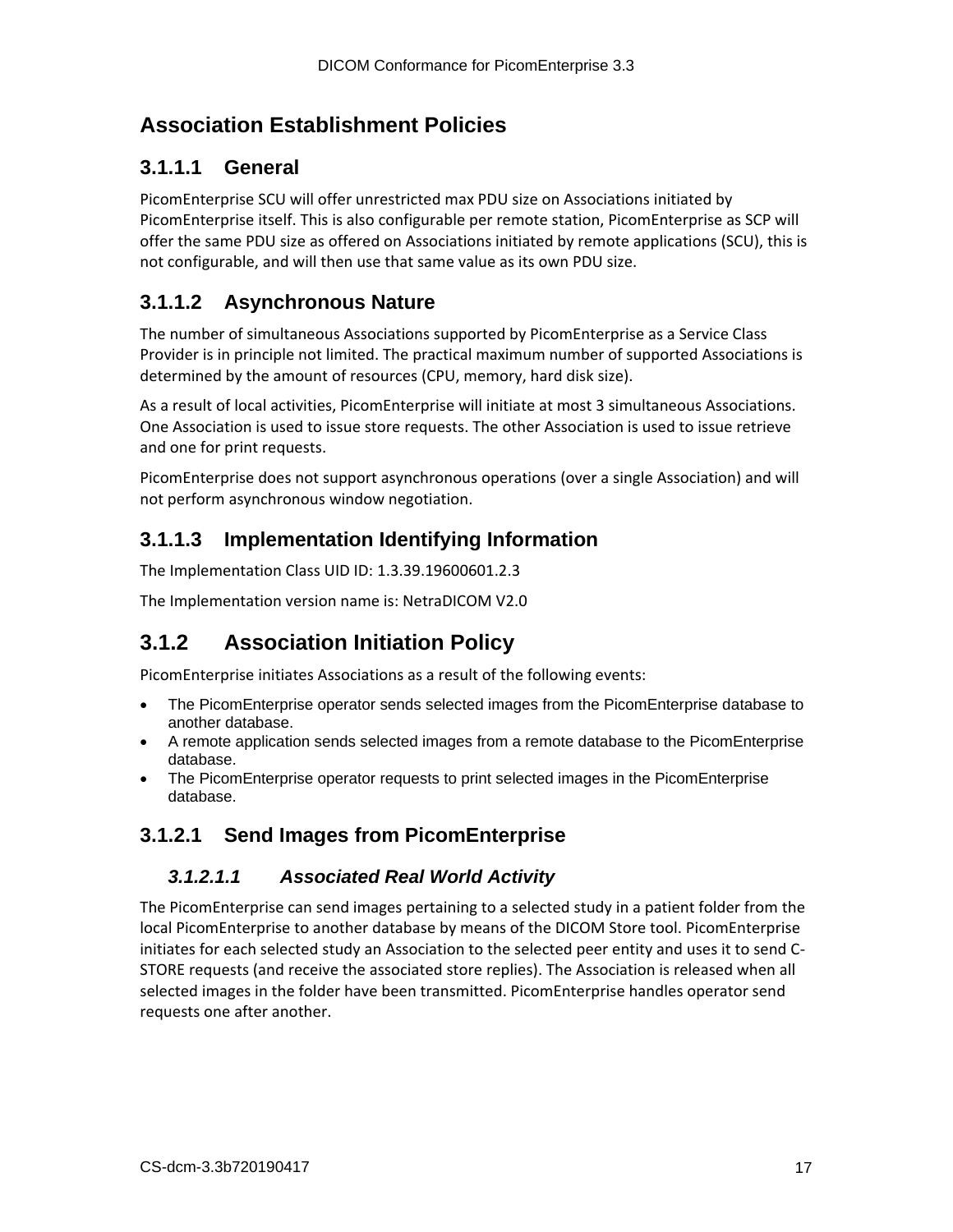#### <span id="page-17-0"></span>*3.1.2.1.2 Proposed Presentation Contexts*

PicomEnterprise will propose the following presentation contexts:

*Table 3-2 Proposed Presentation Contexts for PicomEnterprise to Other*

| <b>Presentation Context Table</b>             |          |                                                                |                        |             |      |  |
|-----------------------------------------------|----------|----------------------------------------------------------------|------------------------|-------------|------|--|
| <b>Abstract Syntax</b>                        |          | <b>Transfer Syntax</b>                                         |                        |             | Ext. |  |
| <b>UID</b><br><b>Name List</b><br><b>Name</b> |          | <b>UID List</b>                                                |                        | Neg.        |      |  |
| See Note                                      | See Note | <b>ILE</b>                                                     | 1.2.840.10008.1.2      | SCP,<br>SCU | None |  |
| See Note                                      | See Note | <b>ELE</b>                                                     | 1.2.840.10008.1.2.1    | SCP,<br>SCU | None |  |
| See Note                                      | See Note | JPEG Baseline (Process 1)                                      | 1.2.840.10008.1.2.4.50 | SCP,<br>SCU | None |  |
| See Note                                      | See Note | JPEG Lossless, Non-<br>Hierarchical, First Order<br>Prediction | 1.2.840.10008.1.2.4.70 | SCP,<br>SCU | None |  |
| See Note                                      | See Note | JPEG 2000 (Lossless only)                                      | 1.2.840.10008.1.2.4.90 | <b>SCP</b>  | None |  |
| See Note                                      | See Note | <b>JPEG 2000</b>                                               | 1.2.840.10008.1.2.4.91 | <b>SCP</b>  | None |  |
| See Note                                      | See Note | <b>RLE Lossless</b>                                            | 1.2.840.10008.1.2.5    | SCP,<br>SCU | None |  |

#### <span id="page-17-1"></span>*3.1.2.1.3 C-STORE SCU Conformance*

Options:

Extended negotiation is not supported.

Status display and error handling:

The store response status is recorded in the application logs.

PicomEnterprise will stop transferring of the images and release the Association if it receives an unsuccessful or warning store response after three retries. Unsuccessful transfers are placed in a queue and are retried on a FIFO basis for a configurable period of time in the range 1-hour to 6 months.

Generation of new images:

Some PicomEnterprise applications are able to generate new derived images from a set of received (original) images. An example is a 3D reconstructed image from a CT or MR image set. The attributes in these generated images are not specified in this Conformance Statement.

Important remarks about the exported images:

- The images are exported in the status "as seen" in private attributes,
- PicomEnterprise allows the operator to modify attributes of the stored images. PicomEnterprise does not modify the pixel values of the stored images. Modified images retain their original Study, Series and Image UID.
- In case the remote system does not support a modality specific Image Storage SOP Class, PicomEnterprise will convert (if configured to do so) the images and sends them via the SC Image SOP Class. These Secondary Capture images and additional information (like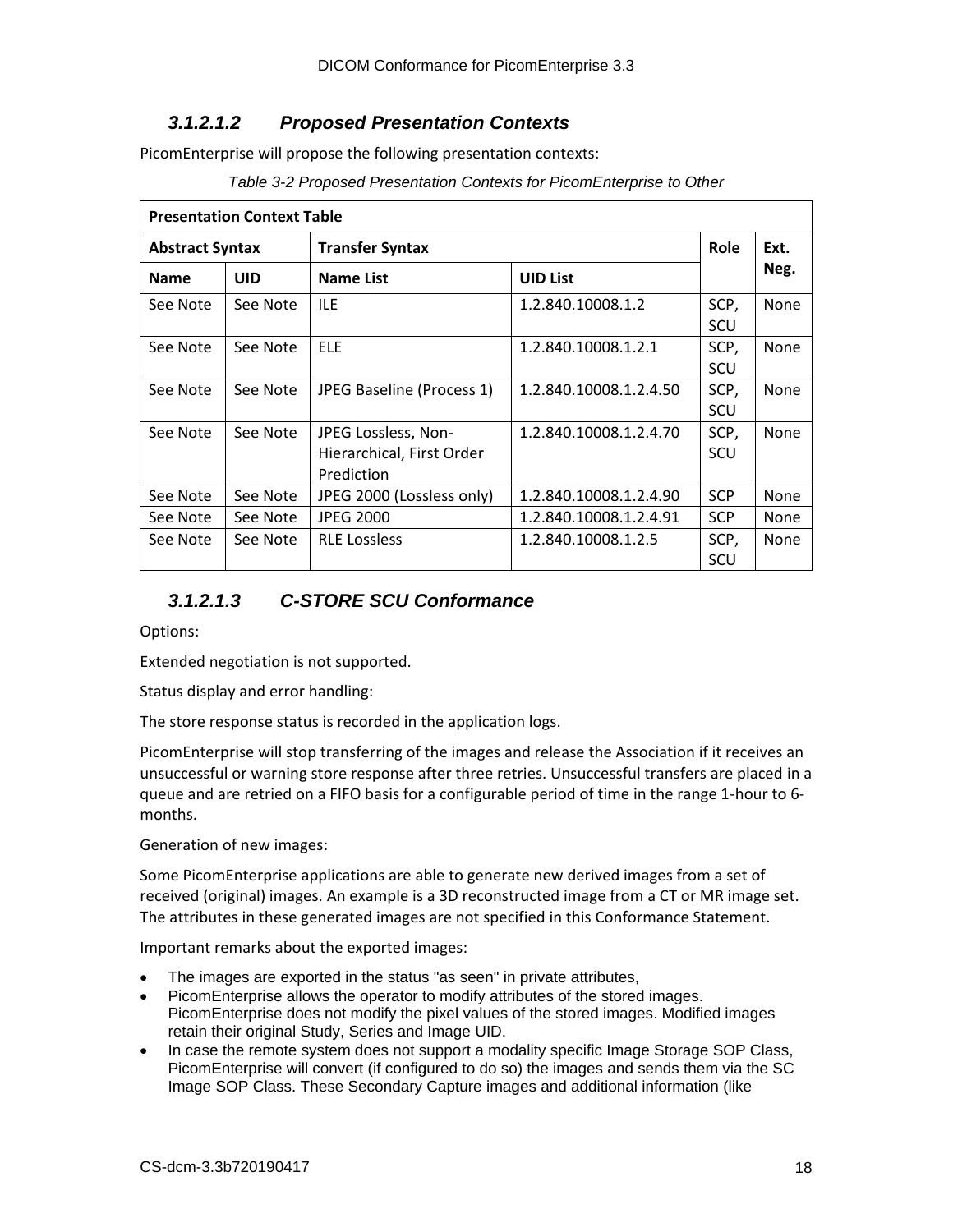graphics, text and important attribute information) are burnt-in (if configured). The original bit depth of the Secondary Capture image is kept.

- In case of color images, all color-coding schemes are sent out just like they are received. However, the image handling is based on RGB color-coding.
- Images imported into PicomEnterprise via a protocol other than DICOM and then exported via DICOM by PicomEnterprise, will conform as much as possible to the DICOM Conformance Statement of the ScImage modality.
- Attributes Study Date and Study Time will be added to images to be exported (if not yet present). This is done because there are imaging systems relying on the existence of these attributes.
- The exported PicomEnterprise images do not contain Image Number if the original images received from modalities (possibly via a non-DICOM interface) do not contain this attribute or provide information in other attributes to PicomEnterprise to generate it.
- A number of attributes (e.g. Window Width and Window Center) are formatted as a floatingpoint numbers.
- For SC images only one Window Width and Window Center value is exported.
- Exported PicomEnterprise images relate Scanogram and Slice images in the following way:
- Attribute 'Referenced Image Sequence' is present in the slice images and points to the related Scanogram image.
- Note that 'Frame of Reference UID' in the Scanogram (Localizer image) and related image slices are not guaranteed to be equal; this depends on the source of the images.
- The user can add Reference Scanogram/Planscan to slices in the UI of the images that do not have a reference, These will be saved/exported as Reference Image Sequence.

Use of optimal, private and retired attributes:

The transmitted Storage SOP instances may include all optional elements specified in the DICOM standard, depending on the source of the images.

The transmitted Storage SOP instances may contain Retired and Private data elements, depending on the source of the images and of the PicomEnterprise configuration.

• A private group with group number 7FE1 can be available to store non-standard pixel data behind the 7FE0 group, which contains the standard pixel data.

## <span id="page-18-1"></span><span id="page-18-0"></span>**3.1.2.2 Verification Application Level Communication**

#### *3.1.2.2.1 Associated Real World Activity*

PicomEnterprise accepts Associations from systems that wish to verify application level communication using the C-ECHO command.

<span id="page-18-2"></span>

| <b>Abstract Syntax</b>          |                      | <b>Transfer Syntax</b>       |                   | Role       | Ext. |
|---------------------------------|----------------------|------------------------------|-------------------|------------|------|
| <b>SOP Class</b><br><b>Name</b> | <b>SOP Class UID</b> | <b>Name</b>                  | UID               |            | Neg. |
| Verification                    | 1.2.840.10008.1.1    | Implicit VR<br>Little Endian | 1.2.840.10008.1.2 | <b>SCP</b> | None |

*3.1.2.2.2 Presentation Context Table*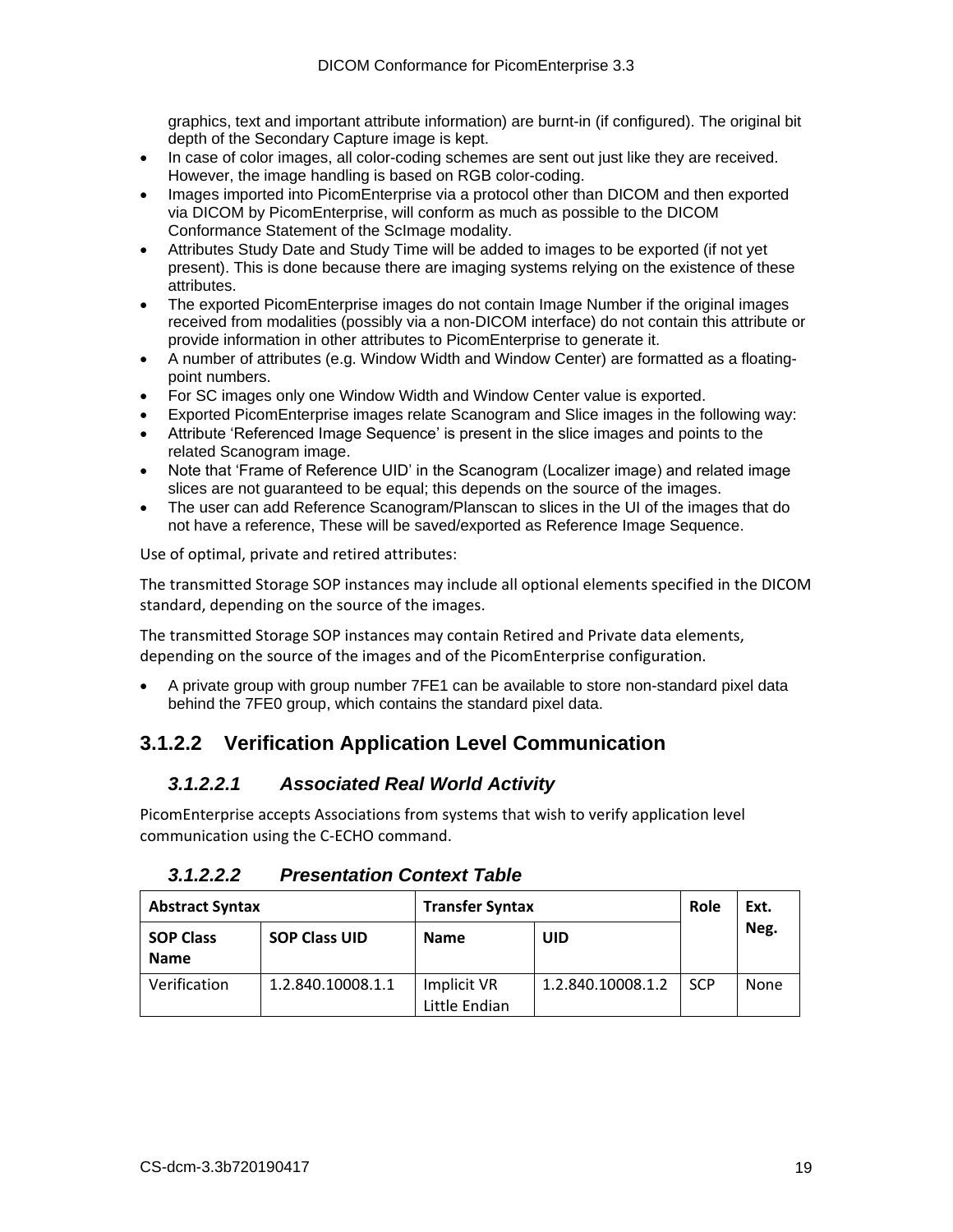#### <span id="page-19-0"></span>*3.1.2.2.3 C-ECHO SCP Conformance*

<span id="page-19-1"></span>PicomEnterprise provides standard conformance.

#### *3.1.2.2.4 Presentation Context Acceptance Criterion*

PicomEnterprise accepts all contexts in the intersection of the proposed and acceptable Presentation Contexts. This means that PicomEnterprise accepts multiple proposed Presentation Contexts with the same SOP Class but different transfer Syntaxes.

#### <span id="page-19-2"></span>*3.1.2.2.5 Transfer Syntax Selection Policies*

Any of the presentation contexts shown in Table 3-2 are acceptable.

### <span id="page-19-4"></span><span id="page-19-3"></span>**3.1.2.3 Store Images in the PicomEnterprise Database**

#### *3.1.2.3.1 Associated Real World Activity*

PicomEnterprise accepts Associations from systems that wish to store images in the PicomEnterprise database using the C-STORE command.

#### <span id="page-19-5"></span>*3.1.2.3.2 Presentation Context Table*

<span id="page-19-6"></span>See Table 3-2 for acceptable values.

#### *3.1.2.3.3 C-STORE SCP Conformance*

PicomEnterprise provides level 2 (Full) conformance for the Store Service Class. In the event of a successful C-STORE operation, the object is stored into the PicomEnterprise database. The duration of storage and further distribution is determined by the way the PicomEnterprise system is configured.

If the PicomEnterprise receives improper DICOM objects, it tries as much as possible (if configured to do so) to fix the tags to conform to DICOM standard. However, the PicomEnterprise tries to change objects as little as possible to provide a transparent storage mechanism.

Error Handling:

The C-STORE is unsuccessful if PicomEnterprise returns one of the following codes:

- A700 Indicates the database is full. Recovery from this condition is left to the Service Class User.
- A900 Indicates that the SOP class of the image does not match the abstract syntax negotiated for the present context.
- C000 Indicates that the image cannot be parsed.

Processing of imported images and interoperability:

- PicomEnterprise allows the operator to modify attributes of the stored images. PicomEnterprise does not modify the pixel values of the stored images. Modified images retain their original Study, Series and Image UID.
- The DICOM standard does not guarantee that the advanced PicomEnterprise applications can process the received images. This depends on the presence and consistency of a set of attributes in these images.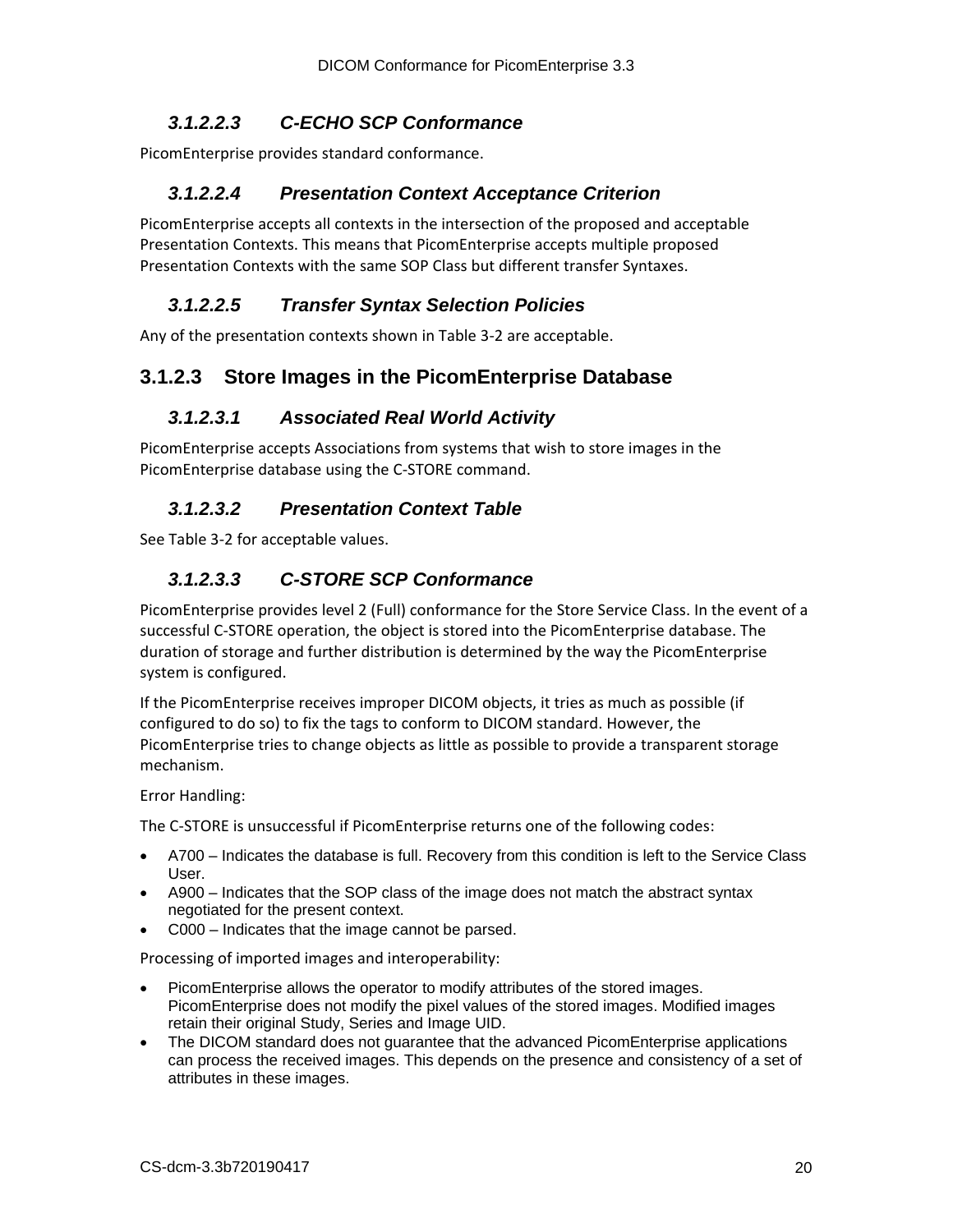#### <span id="page-20-0"></span>*3.1.2.3.4 Presentation Context Acceptance Criterion*

<span id="page-20-1"></span>See section 3.1.3.

#### *3.1.2.3.5 Transfer Syntax Selection Policies*

Any of the Presentation Contexts shown in Table 3-2 are acceptable.

### <span id="page-20-2"></span>**3.1.2.4 Send Modality Worklist Information from PicomEnterprise Database**

#### <span id="page-20-3"></span>*3.1.2.4.1 Associated Real World Activity*

PicomEnterprise accepts associations from remote systems that wish to retrieve Worklist information (patient and study information) from the PicomEnterprise database using the C-FIND command.

*3.1.2.4.2 Presentation Context Table*

<span id="page-20-4"></span>

| Abstract Syntax |                        | <b>Transfer Syntax</b> |                   | Role       | Ext. |
|-----------------|------------------------|------------------------|-------------------|------------|------|
| Name            | UID                    | Name                   | UID               |            | Neg. |
| Modality        | 1.2.840.10008.5.1.4.31 | Implicit               | 1.2.840.10008.1.2 | <b>SCP</b> | None |
| Worklist        |                        | <b>VR Little</b>       |                   |            |      |
| Information     |                        | Endian                 |                   |            |      |
| Model - FIND    |                        |                        |                   |            |      |

#### <span id="page-20-5"></span>*3.1.2.4.3 C-FIND SCP Conformance*

The NdWorklist SCP provides Standard conformance to the DICOM Basic Modality Worklist Management Service Class as an SCP.

The attributes that are returned by the NdWorklist SCP to the remote application SCU are configurable. The SCP can decide the attributes to be returned to a particular remote application based on its AE Title. The NdWorklist SCP also limits the number of records returned to 500.

The NdWorklist SCP accepts matching from the Worklist SCU on the following key attributes:

- Scheduled Procedure Step Start Date (0040, 0002).
- The NSWorklist SCP supports the following date query formats:
- Today: Scheduled Procedure Step Start Date (0040, 0002) set to YYYYMMDD, where this date is the current date.
- Days before today and days after today: Scheduled Procedure Step Start Date (0040, 0002) is set to YYYYMMDD-YYYYMMDD, where this date represents the specified number of days before today and/or after today.
- All Days: Scheduled Procedure Step Start Date (0040, 0002) set to zero-length representing universal matching.
- Scheduled Procedure Step Start Time (0040, 0003)
- Patient Last Name (0010, 0010)
- Patient First Name (0010, 0010)
- Patient ID (0010, 0020)
- Accession Number (0008, 0050)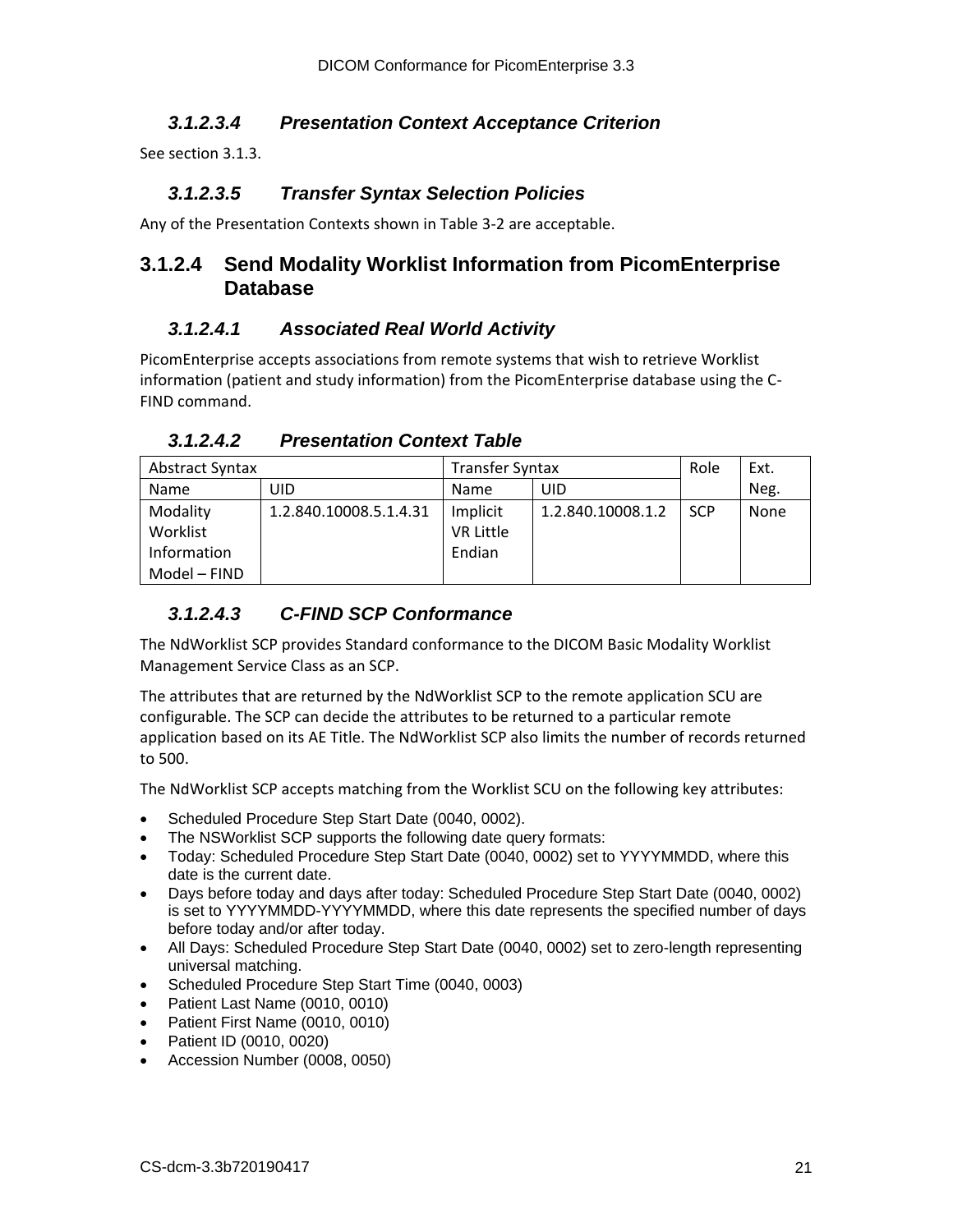The keys returned by NdWorklist SCP are listed in Table below

*Table 3-3 C-FIND tags returned by PicomEnterprise*

| <b>Module</b>                     | <b>Attribute Name</b>                      | <b>Tag</b>   | <b>Notes</b> |
|-----------------------------------|--------------------------------------------|--------------|--------------|
| Scheduled                         | Scheduled Procedure Step Sequence          | (0040, 0100) |              |
| Procedure Step                    |                                            |              |              |
|                                   | >Scheduled Station AE Title                | (0040, 0001) |              |
|                                   | > Scheduled Station Name                   | (0040, 0010) |              |
|                                   | > Scheduled Procedure Step Location        | (0040, 0011) |              |
|                                   | >Scheduled Procedure Step Start Date       | (0040, 0002) |              |
|                                   | > Scheduled Procedure Step Start Time      | (0040, 0003) |              |
|                                   | > Scheduled Procedure Step End Date        | (0040, 0004) |              |
|                                   | > Scheduled Procedure Step End Time        | (0040, 0005) |              |
|                                   | >Scheduled Performing Physician's Name     | (0040, 0006) |              |
|                                   | >Scheduled Procedure Step Description      | (0040, 0007) |              |
|                                   | >Scheduled Protocol Sequence               | (0040, 0008) |              |
|                                   | >> Code Value                              | (0008, 0100) |              |
|                                   | >> Coding Scheme Designator                | (0008, 0102) |              |
|                                   | >> Coding Scheme Version                   | (0008, 0103) |              |
|                                   | >> Code Meaning                            | (0008, 0104) |              |
|                                   | >> Protocol Context Sequence               | (0040, 0440) |              |
|                                   | > Scheduled Procedure Step ID              | (0040, 0009) |              |
|                                   | > Scheduled Procedure Step Status          | (0040, 0020) |              |
|                                   | > Comments on the Scheduled Procedure Step | (0040, 0400) |              |
|                                   | > Modality                                 | (0008, 0060) |              |
|                                   | > Requested Contrast Agent                 | (0032, 1070) |              |
|                                   | Pre-medication                             | (0040, 0012) |              |
| Requested                         | Requested Procedure ID                     | (0040, 1001) |              |
| Procedure                         |                                            |              |              |
|                                   | Reason for Requested Procedure             | (0040, 1002) |              |
|                                   | <b>Requested Procedure Comments</b>        | (0040, 1400) |              |
|                                   | Requested Procedure Code Sequence          | (0032, 1064) |              |
|                                   | > Code Value                               | (0008, 0100) |              |
|                                   | > Coding Scheme Designator                 | (0008, 0102) |              |
|                                   | > Coding Scheme Version                    | (0008, 0103) |              |
|                                   | > Code Meaning                             | (0008, 0104) |              |
|                                   | Study Instance UID                         | (0020, 000D) |              |
|                                   | Requested Procedure Description            | (0032, 1060) |              |
|                                   | <b>Requested Procedure Priority</b>        | (0040, 1003) |              |
|                                   | Requested Procedure Location               | (0040, 1005) |              |
| <b>Imaging Service</b><br>Request | Reason for the Imaging Service Request     | (0040, 2001) |              |
|                                   | <b>Imaging Service Request Comments</b>    | (0040, 2400) |              |
|                                   | <b>Requesting Physician</b>                | (0032, 1032) |              |
|                                   | Referring Physician's Name                 | (0008, 0090) |              |
|                                   | <b>Accession Number</b>                    | (0008, 0052) |              |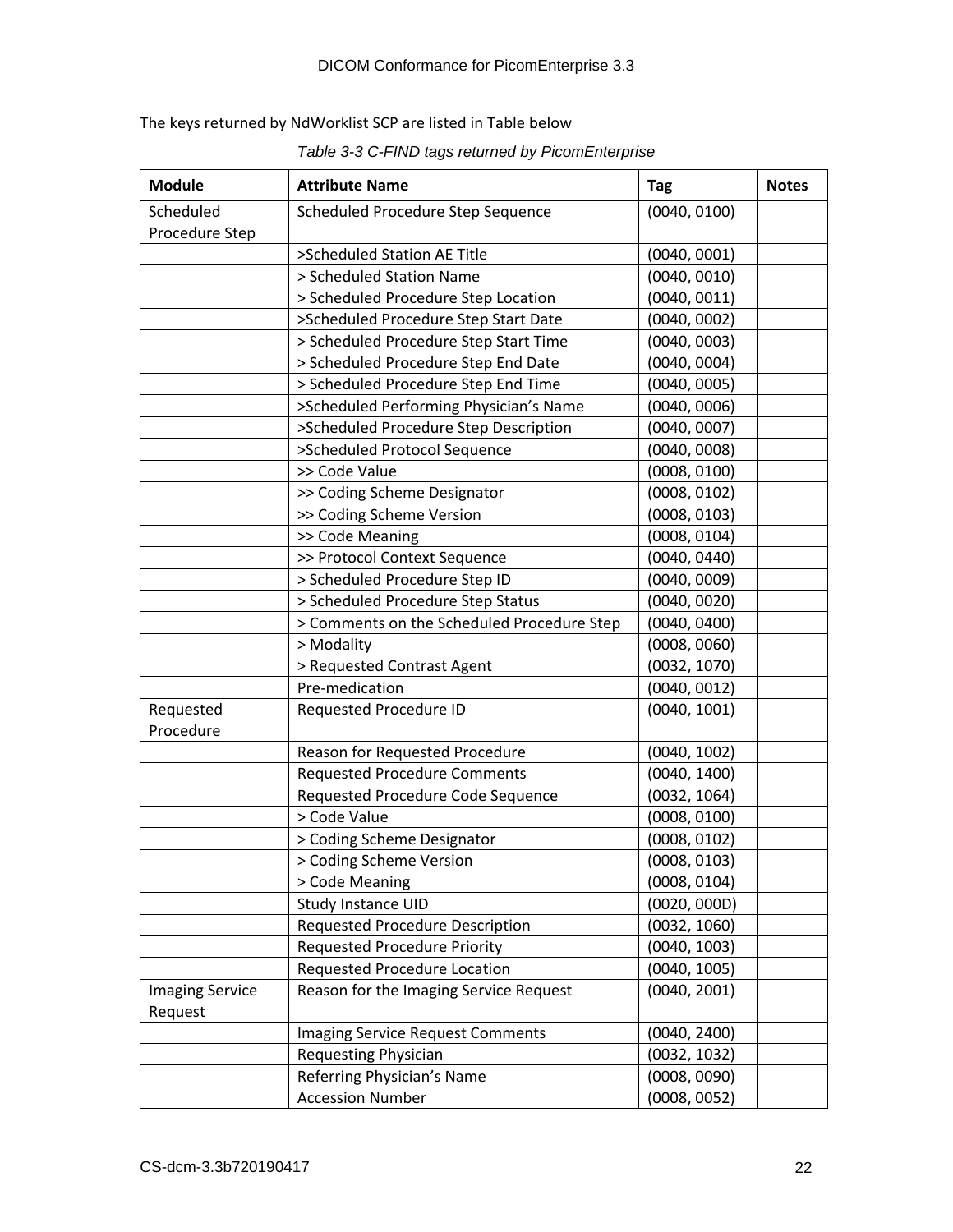| <b>Module</b>          | <b>Attribute Name</b>                  | Tag          | <b>Notes</b> |
|------------------------|----------------------------------------|--------------|--------------|
| Visit Identification   | <b>Institution Name</b>                | (0008, 0080) |              |
|                        | <b>Admission ID</b>                    | (0038, 0010) |              |
|                        | <b>Issuer of Admission ID</b>          | (0038, 0011) |              |
| Patient                | Patient's Name                         | (0010, 0010) |              |
| Identification         |                                        |              |              |
|                        | Patient ID                             | (0010, 0020) |              |
|                        | <b>Issuer of Patient ID</b>            | (0010, 0021) |              |
|                        | <b>Other Patient IDs</b>               | (0010, 1000) |              |
|                        | <b>Other Patient Names</b>             | (0010, 1001) |              |
|                        | Patient's Birth Name                   | (0010, 1005) |              |
|                        | Patient's Mother's Birth Name          | (0010, 1005) |              |
| Patient                | Patient's Age                          | (0010, 1010) |              |
| Demographic            |                                        |              |              |
|                        | Occupation                             | (0010, 2180) |              |
|                        | Patient's Birth Date                   | (0010, 0030) |              |
|                        | Patient's Birth Time                   | (0010, 0032) |              |
|                        | Patient's Sex                          | (0010, 0040) |              |
|                        | Patient's Insurance Plan Code Sequence | (0010, 0050) |              |
|                        | > Code Value                           | (0008, 0100) |              |
|                        | > Code Scheme Designator               | (0008, 0102) |              |
|                        | > Code Scheme Version                  | (0008, 0103) |              |
|                        | > Code Meaning                         | (0008, 0104) |              |
|                        | Patient's Size                         | (0010, 1020) |              |
|                        | Patient's Weight                       | (0010, 1030) |              |
|                        | <b>Patient Address</b>                 | (0010, 1040) |              |
|                        | Patient's Country of Residence         | (0010, 2150) |              |
|                        | Patient's Telephone Numbers            | (0020, 2154) |              |
|                        | <b>Patient Comments</b>                | (0010, 4000) |              |
|                        | <b>Ethnic Group</b>                    | (0010, 2160) |              |
| <b>Patient Medical</b> | <b>Medical Alerts</b>                  | (0010, 2000) |              |
|                        | <b>Contrast Allergies</b>              | (0010, 2110) |              |
|                        | <b>Additional Patient History</b>      | (0010, 21B0) |              |
|                        | <b>Pregnancy Status</b>                | (0010, 21C0) |              |
|                        | <b>Special Needs</b>                   | (0038, 0050) |              |
|                        | <b>Patient State</b>                   | (0038, 0500) |              |

#### <span id="page-22-0"></span>*3.1.2.4.4 Presentation Context Acceptance Criterion*

<span id="page-22-1"></span>No Criterion.

#### *3.1.2.4.5 Transfer Syntax Selection Policies*

Only the Implicit VR Little Endian transfer syntax is supported. Any proposed presentation context that does not include the Implicit VR Little Endian transfer syntax will be rejected.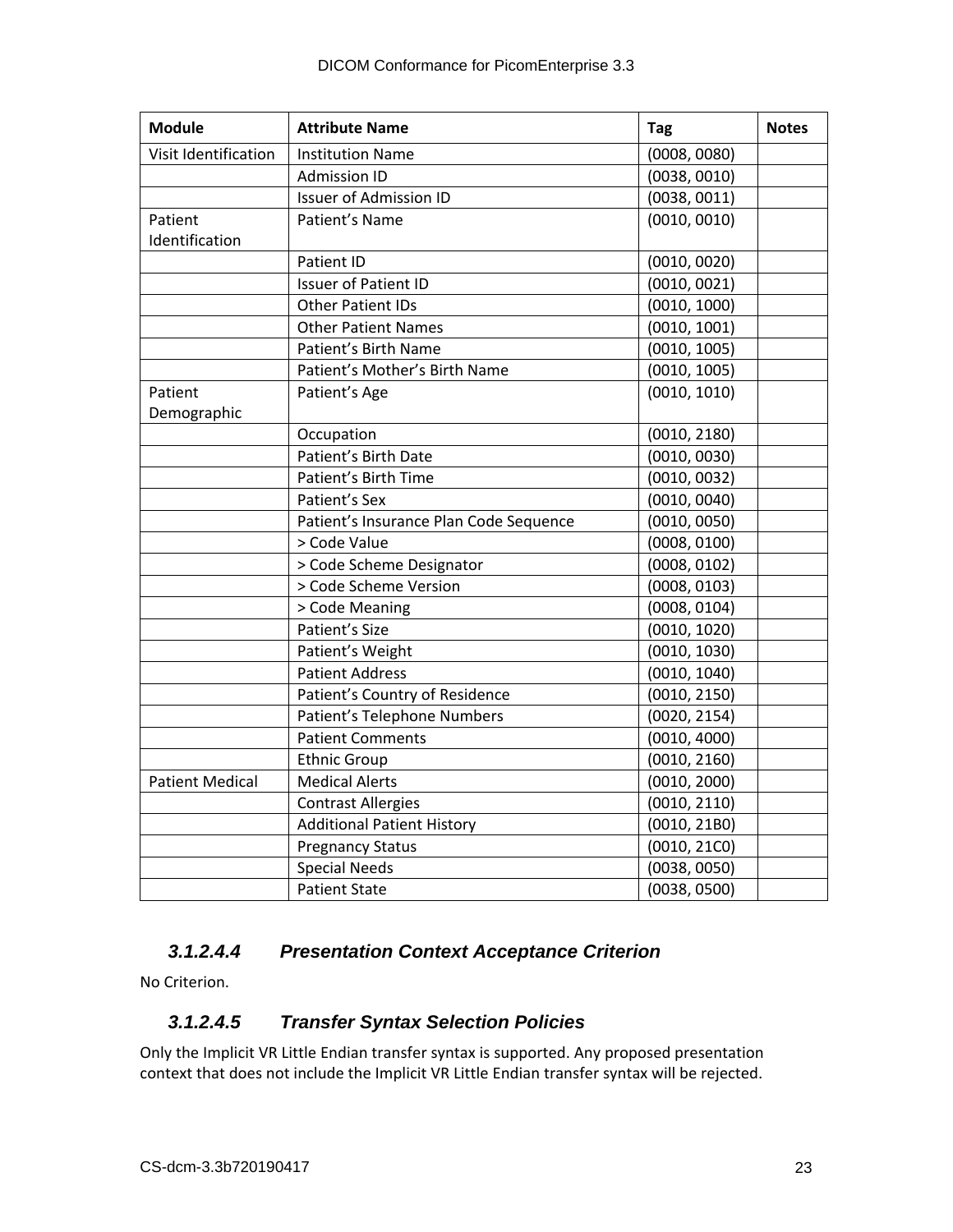## <span id="page-23-1"></span><span id="page-23-0"></span>**3.1.2.5 Query/Retrieve from PicomEnterprise Database**

#### *3.1.2.5.1 Associated Real World Activity*

PicomEnterprise accepts associations from remote systems that wish to retrieve images from the PicomEnterprise database using the C-MOVE request. A C-MOVE response message will be generated synchronously with the associated C-STORE.

This AE accepts associations for the Image Storage Class using any defined IOD class. It accepts associations for the Query/Retrieve (Q/R) SOP using the Patient Root, Study Root, and Patient/Study Only Query Model.

### <span id="page-23-2"></span>*3.1.2.5.2 Presentation Context Table*

| <b>Abstract Syntax</b>                                |                             | <b>Transfer Syntax</b>                 |                   | Role        | Ext.<br>Neg. |
|-------------------------------------------------------|-----------------------------|----------------------------------------|-------------------|-------------|--------------|
| <b>SOP Class Name</b>                                 | <b>SOP Class UID</b>        | <b>Name</b>                            | <b>UID</b>        |             |              |
| Patient Root Q/R<br>Information<br>Model - FIND       | 1.2.840.10008.5.1.4.1.2.1.1 | Implicit<br><b>VR Little</b><br>Endian | 1.2.840.10008.1.2 | SCP,<br>SCU | None         |
| Patient Root Q/R<br>Information<br>Model - MOVE       | 1.2.840.10008.5.1.4.1.2.1.2 | Implicit<br><b>VR Little</b><br>Endian | 1.2.840.10008.1.2 | SCP,<br>SCU | None         |
| Study Root Q/R<br>Information<br>Model - FIND         | 1.2.840.10008.5.1.4.1.2.2.1 | Implicit<br><b>VR Little</b><br>Endian | 1.2.840.10008.1.2 | SCP,<br>SCU | None         |
| Study Root Q/R<br>Information<br>Model - MOVE         | 1.2.840.10008.5.1.4.1.2.2.2 | Implicit<br><b>VR Little</b><br>Endian | 1.2.840.10008.1.2 | SCP,<br>SCU | <b>None</b>  |
| Patient Study Only<br>Q/R Information<br>Model - FIND | 1.2.840.10008.5.1.4.1.2.3.1 | Implicit<br><b>VR Little</b><br>Endian | 1.2.840.10008.1.2 | SCP,<br>SCU | None         |
| Patient Study Only<br>Q/R Information<br>Model - MOVE | 1.2.840.10008.5.1.4.1.2.3.2 | Implicit<br><b>VR Little</b><br>Endian | 1.2.840.10008.1.2 | SCP,<br>SCU | None         |

*Table 3-4 Proposed Presentation Contexts for PicomEnterprise Query/Retrieve*

In addition, the PicomEnterprise Query/Retrieve also supports the following types of attribute matching:

- Single Value Matching
- Universal Matching
- Wild Card Matching
- Range Matching
- List of UID Matching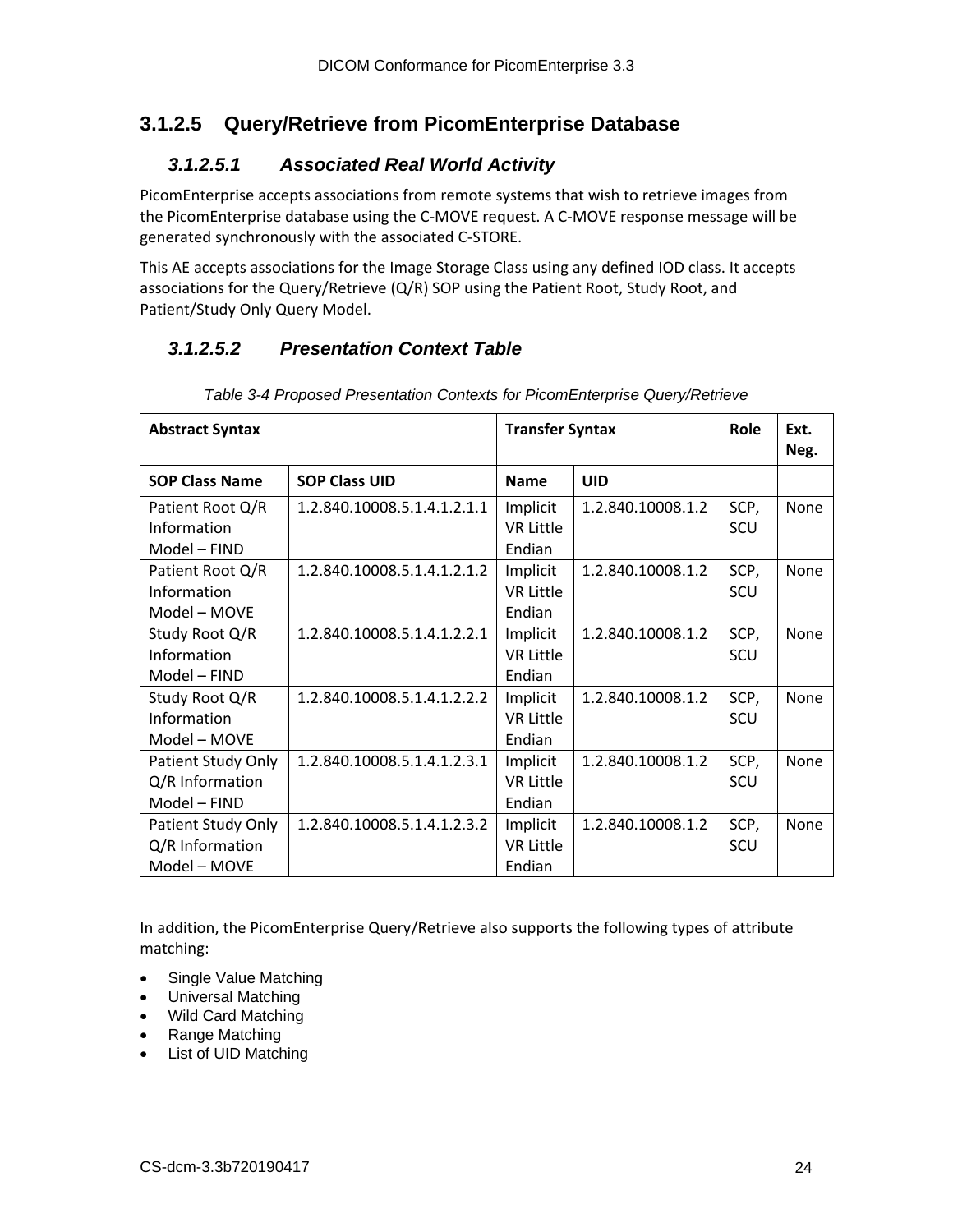#### <span id="page-24-0"></span>*3.1.2.5.3 C-FIND SCP Conformance*

The C-FIND response status values are supported as defined in DICOM c 3.0 Part 4.

All Required (R) and Unique (U) Study, Series, and Image level keys for the Patient Root Study Root Query Retrieve Information Model are supported.

#### <span id="page-24-1"></span>*3.1.2.5.4 C-MOVE SCP Conformance*

There is no prioritization of C-FIND and C-MOVE requests. All are set to normal – 0.

All images requested in a single C-MOVE will be sent over a single association (the association will not be established and torn down for each image)

#### <span id="page-24-2"></span>*3.1.2.5.5 Presentation Context Acceptance Criterion*

<span id="page-24-3"></span>No Criterion.

#### *3.1.2.5.6 Transfer Syntax Selection Policies*

Only the Implicit VR Little Endian transfer syntax is supported. Any proposed presentation context that does not include the Implicit VR Little Endian transfer syntax will be rejected.

#### <span id="page-24-4"></span>*3.1.2.5.7 Implementation Remarks*

The PicomEnterprise Query/Retrieve tool supports Patient Root and Study Root Information models. The following tables list the information model attributes supported.

#### <span id="page-24-5"></span>**3.1.2.5.7.1 Patient Root Query/Retrieve Information Model**

*Table 3-5 Patient Level Keys for Patient Root Query/Retrieve Information Model*

| <b>Attribute Name</b>      | <b>Element Tag</b> | Type     | <b>Notes</b> |
|----------------------------|--------------------|----------|--------------|
| <b>Patient Name</b>        | (0010, 0010)       | Required |              |
| Patient ID                 | (0010, 0020)       | Unique   |              |
| <b>Patient Birth Date</b>  | (0010, 0030)       | Optional |              |
| <b>Patient Sex</b>         | (0010, 0040)       | Optional |              |
| <b>Other Patient IDs</b>   | (0010, 1000)       | Optional |              |
| <b>Other Patient Names</b> | (0010, 1001)       | Optional |              |
| <b>Ethnic Group</b>        | (0010, 2160)       | Optional |              |
| <b>Patient Comments</b>    | (0010, 4000)       | Optional |              |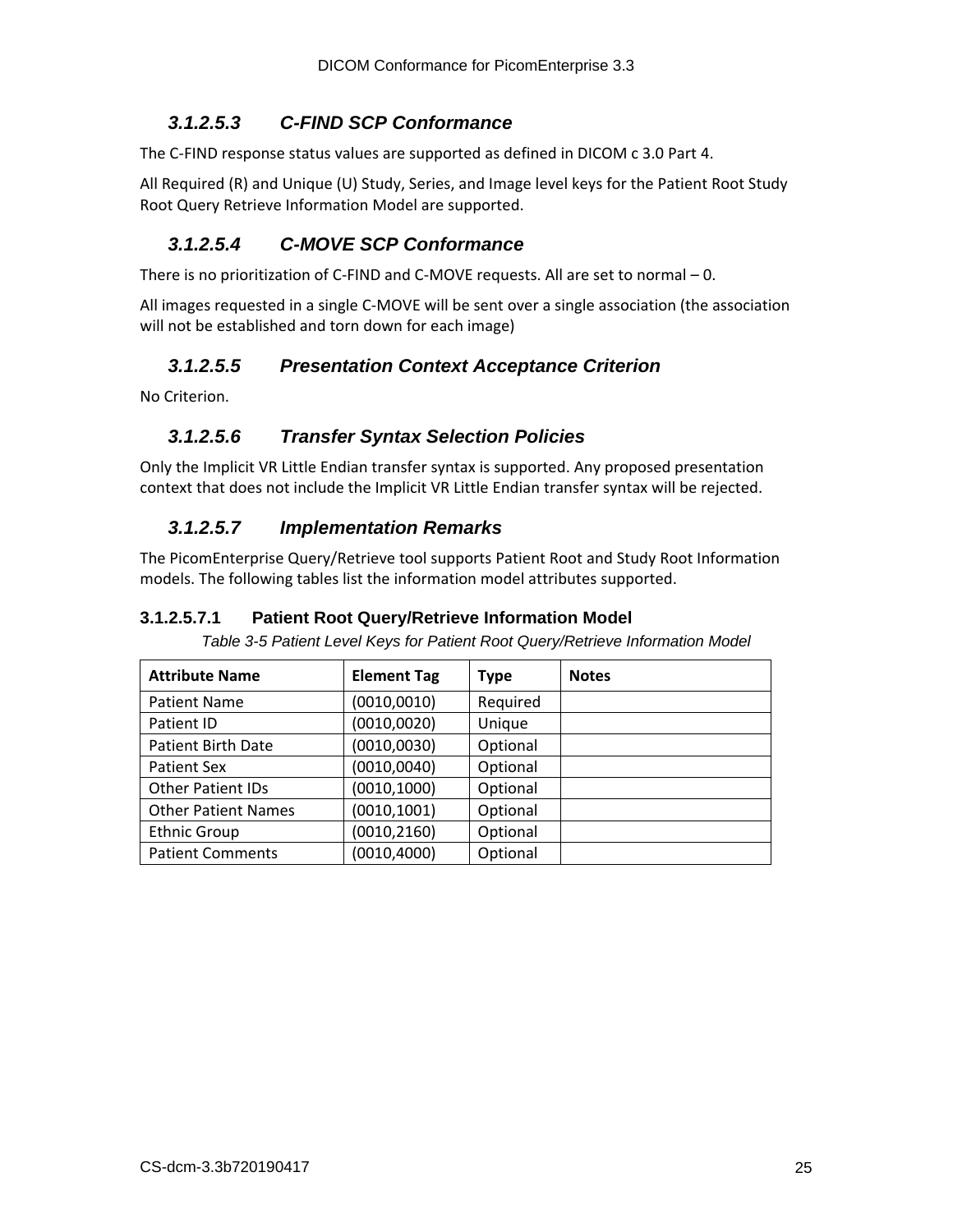| <b>Attribute Name</b>             | <b>Element Tag</b> | <b>Type</b> | <b>Notes</b> |
|-----------------------------------|--------------------|-------------|--------------|
| <b>Study Date</b>                 | (0008, 0020)       | Required    |              |
| <b>Study Time</b>                 | (0008, 0030)       | Required    |              |
| <b>Accession Number</b>           | (0008, 0050)       | Optional    |              |
| Study ID                          | (0020, 0010)       | Required    |              |
| <b>Study Instance UID</b>         | (0020,000D)        | Unique      |              |
| <b>Study Description</b>          | (0008, 1030)       | Optional    |              |
| Modalities in Study               | (0008, 0061)       | Optional    |              |
| Referring Physician               | (0009, 0090)       | Optional    |              |
| <b>Study Description</b>          | (0008, 1030)       | Optional    |              |
| Patients Age                      | (0010, 1010)       | Optional    |              |
| Patients Weight                   | (0010, 1030)       | Optional    |              |
| <b>Study Modality</b>             | (0008, 0061)       | Optional    |              |
| <b>Station Name</b>               | (0008, 1010)       | Optional    |              |
| <b>Department Name</b>            | (0008, 1040)       | Optional    |              |
| <b>Admitting Diagnosis</b>        | (0008, 1080)       | Optional    |              |
| Description                       |                    |             |              |
| Patient's Age                     | (0010, 1010)       | Optional    |              |
| Patient's Size                    | (0010, 1020)       | Optional    |              |
| Patient's Weight                  | (0010,1030)        | Optional    |              |
| <b>Additional Patient History</b> | (0010,21B0)        | Optional    |              |

*Table 3-6 Study Level Keys for Patient Root Query/Retrieve Information Model*

#### <span id="page-25-0"></span>**3.1.2.5.7.2 Study Root Query/Retrieve Information Model**

| <b>Attribute Name</b>     | <b>Element Tag</b> | <b>Type</b> | <b>Notes</b>         |
|---------------------------|--------------------|-------------|----------------------|
|                           |                    |             |                      |
| <b>Patient Name</b>       | (0010, 0010)       | Optional    |                      |
| Patient ID                | (0010, 0020)       | Optional    |                      |
| <b>Study Instance UID</b> | (0020, 000D)       | Unique      |                      |
| <b>Study Date</b>         | (0008, 0020)       | Required    |                      |
| <b>Study Time</b>         | (0008, 0030)       | Required    |                      |
| <b>Study Number</b>       | (0020, 0010)       | Required    | (Official: Study ID) |
| <b>Study Description</b>  | (0008, 1030)       | Optional    |                      |
| <b>Accession Number</b>   | (0008, 0050)       | Optional    |                      |
| Referring Physician       | (0009, 0090)       | Optional    |                      |
| Patients Age              | (0010, 1010)       | Optional    |                      |
| Patients Weight           | (0010, 1030)       | Optional    |                      |
| <b>Study Modality</b>     | (0008, 0061)       | Optional    |                      |
| <b>Station Name</b>       | (0008, 1010)       | Optional    |                      |
| <b>Department Name</b>    | (0008, 1040)       | Optional    |                      |

*Table 3-7 Study Level Keys for Study Root Query/Retrieve Information Model*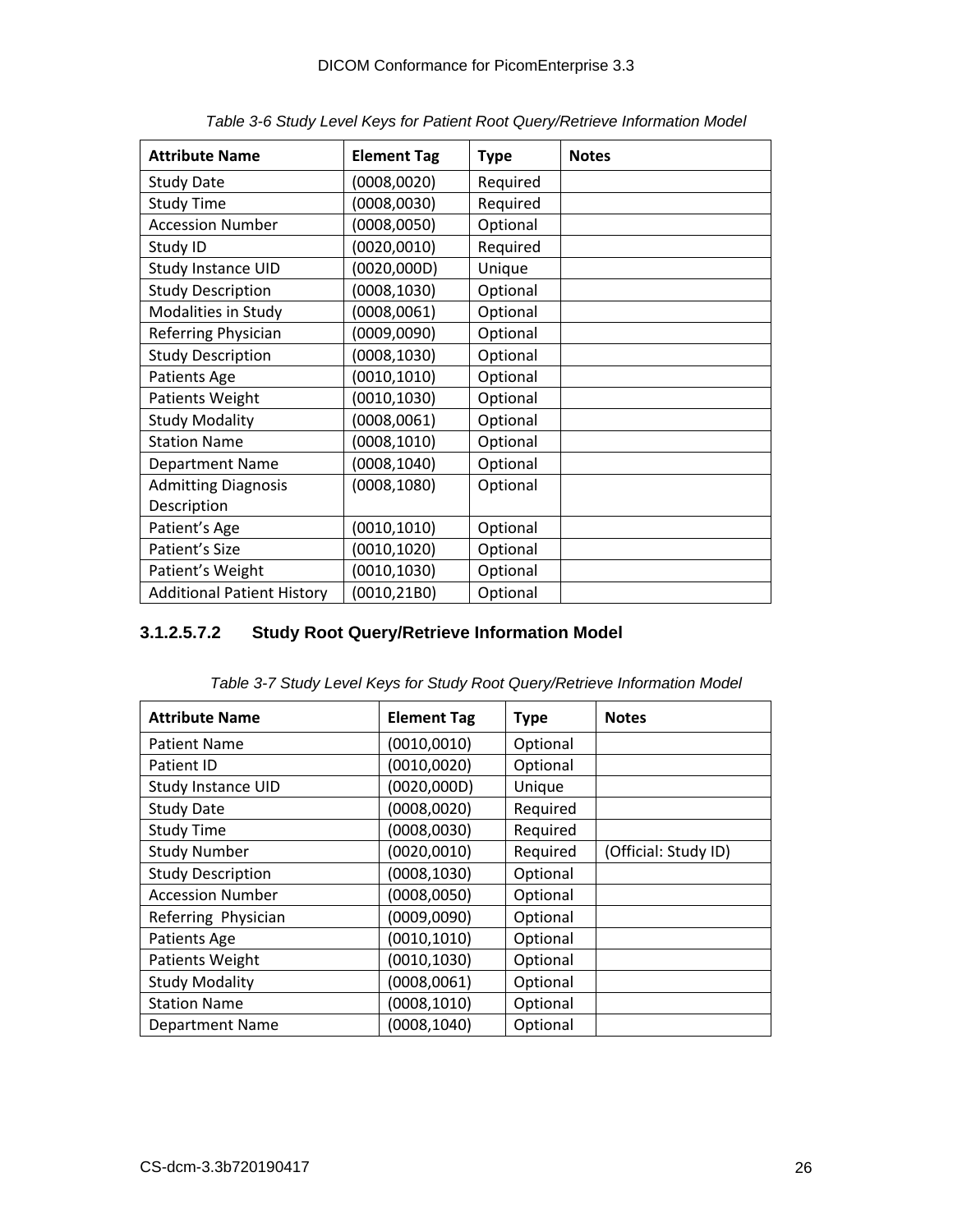#### <span id="page-26-0"></span>**3.1.2.5.7.3 Basic Text SR and Enhanced SR C-FIND Supported Attributes**

| <b>Attribute Name</b>                   | <b>Element Tag</b> | <b>Type</b> | <b>Notes</b> |
|-----------------------------------------|--------------------|-------------|--------------|
| SR Instance Specific Level              |                    |             |              |
| <b>Completion Flag</b>                  | (0040, A491)       |             |              |
| <b>Verification Flag</b>                | (0040, A493)       |             |              |
| <b>Content Date</b>                     | (0008, 0023)       |             |              |
| <b>Content Time</b>                     | (0008, 0033)       |             |              |
| <b>Observation Date Time</b>            | (0040, A032)       |             |              |
| Verifying Observer Sequence             | (0040, A032)       |             |              |
| >Verifying Organization                 | (0040, A027)       |             |              |
| >Verification Observer Name             | (0040, A075)       |             |              |
| >Verifying Observer Identification Code | (0040, A088)       |             |              |
| Referenced Request Sequence             | (0040, A370)       |             |              |
| >Study Instance UID                     | (0020, 000D)       |             |              |
| >Accession Number                       | (0008, 0050)       |             |              |
| >Requested Procedure ID                 | (0040, 1000)       |             |              |
| >Requested Procedure Code Sequence      | (0032, 1064)       |             |              |
| >>Code Value                            | (0008, 0100)       |             |              |
| >>Code Scheme Designator                | (0008, 0102)       |             |              |
| >>Code Scheme Version                   | (0008, 0103)       |             |              |
| >>Code Meaning                          | (0008, 0104)       |             |              |
| Concept Name Code Sequence              | (0008, 0102)       |             |              |
| >Code Value                             | (0008, 0100)       |             |              |
| >Code Scheme Designator                 | (0008, 0102)       |             |              |
| >Code Scheme Version                    | (0008, 0103)       |             |              |
| >Code Meaning                           | (0008, 0104)       |             |              |

*Table 3-8 Basic Text SR and Enhance SR C-Find Supported Atributes*

#### <span id="page-26-1"></span>**3.1.2.5.7.4 Grayscale Soft Copy Presentation State C-FIND Supported Attributes**

*Table 3-9 Grayscale Soft Copy Presentation State C-Find Supported Attributes*

| <b>Attribute Name</b>               | <b>Element Tag</b> | <b>Type</b> | <b>Notes</b> |
|-------------------------------------|--------------------|-------------|--------------|
| <b>GSPS Instance Specific Level</b> |                    |             |              |
| <b>Presentation Label</b>           | (0070, 0080)       |             |              |
| <b>Presentation Description</b>     | (0070, 0081)       |             |              |
| <b>Presentation Creation Date</b>   | (0070, 0082)       |             |              |
| <b>Presentation Creation Time</b>   | (0070, 0083)       |             |              |
| <b>Presentation Creator's Name</b>  | (0070, 0084)       |             |              |
| Referenced Series Sequence          | (0008, 1115)       |             |              |
| >Series Instance UID                | (0020, 000E)       |             |              |
| >Referenced Image Sequence          | (0008, 1140)       |             |              |
| >> Referenced SOP Class UID         | (0008, 1150)       |             |              |
| >> Referenced SOP Instance UID      | (0008, 1155)       |             |              |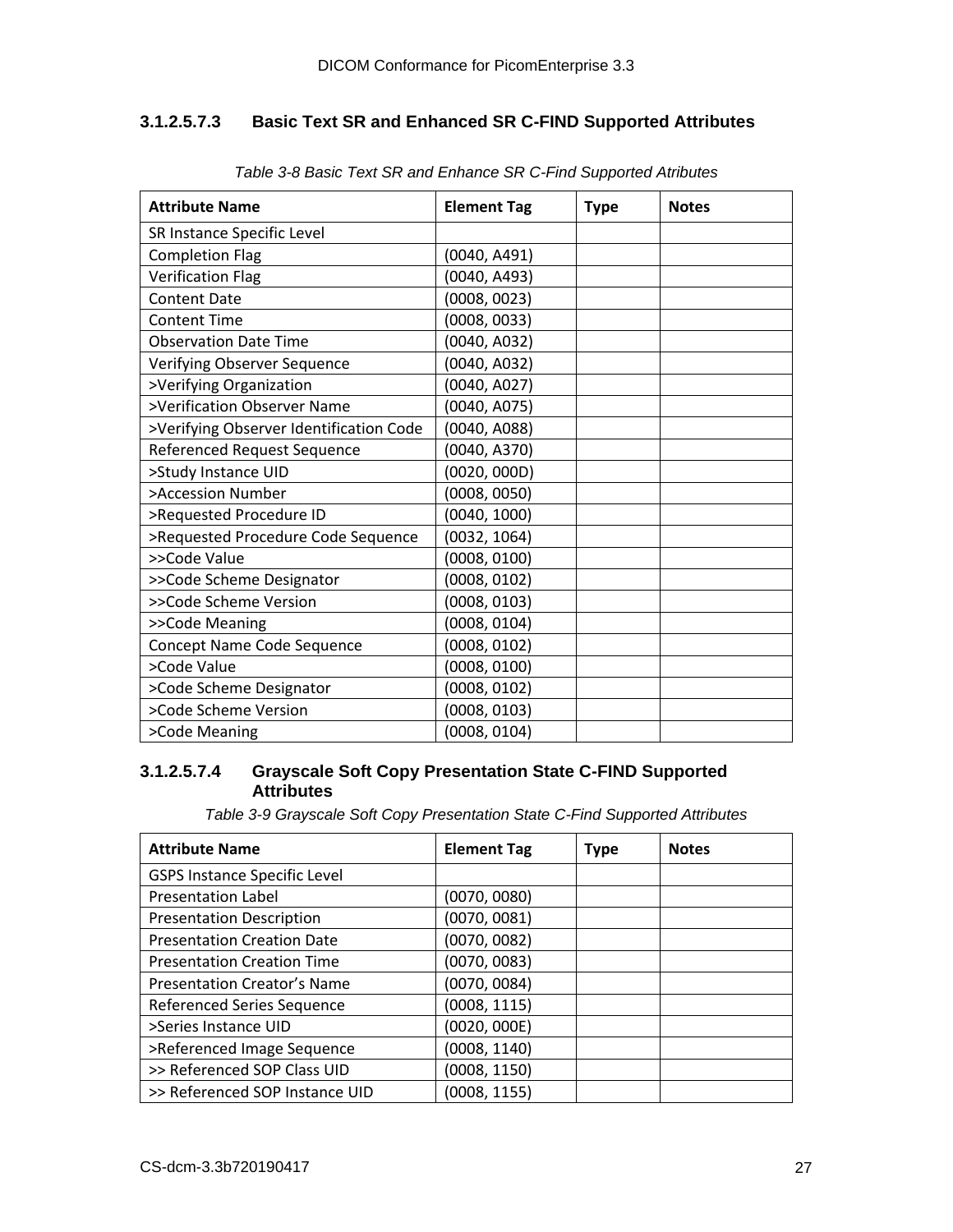## <span id="page-27-1"></span><span id="page-27-0"></span>**3.1.2.6 Response to Storage Commitment Request**

### *3.1.2.6.1 Associated Real World Activity*

The associated real world activity is the receipt of a Storage Commitment request from a remote application entity. When PicomEnterprise receives a storage commitment request (N-ACTION) it will immediately respond with a status of success. It will then try to locate all objects (SOP instances) for which storage commitment was requested. Once the objects are located, it will establish an association back to the requesting entity and will send a storage commitment response (N-EVENT-REPORT). The association will be closed after completion of the N-EVENT-REPORT.

| <b>Abstract Syntax</b> |                      | <b>Transfer Syntax</b> |                   | Ext. Neg,  |      |
|------------------------|----------------------|------------------------|-------------------|------------|------|
| <b>SOP Class</b>       | <b>SOP Class UID</b> | <b>Name</b>            | UID               |            |      |
| <b>Name</b>            |                      |                        |                   |            |      |
| Storage                | 1.2.840.10008.1.20.1 | Implicit               | 1.2.840.10008.1.2 | <b>SCP</b> | None |
| Commitment             |                      | <b>VR Little</b>       |                   |            |      |
| Push Model             |                      | Endian                 |                   |            |      |

<span id="page-27-2"></span>*3.1.2.6.2 Presentation Context Table*

#### <span id="page-27-3"></span>*3.1.2.6.3 SOP Specific Conformance for Storage Commitment Push SOP Class*

The PicomEnterprise Storage Commitment tool conforms fully to the SOP of the Storage Commitment Push Service Class. No extended negotiation is supported.

If PicomEnterprise returns one of the following status codes for N-ACTION, then the request for storage commitment was unsuccessful.

0119 (Class-instance conflict) – Indicates that the SOP instance UID sent in the N-ACTION-RQ did not match the Storage Commitment Push Model SOP Instance UID (1.2.840.10008.1.20.1.1)

0110 (Processing Failure) – Indicates that an unknown error occurred during the storage commitment.

#### <span id="page-27-4"></span>*3.1.2.6.4 Presentation Context Acceptance Criterion*

<span id="page-27-5"></span>No Criterion.

## *3.1.2.6.5 Transfer Syntax Selection Policies*

Only the Implicit VR Little Endian transfer syntax is supported. Any proposed presentation context that does not include the Implicit VR Little Endian transfer syntax will be rejected.

## <span id="page-27-7"></span><span id="page-27-6"></span>**3.1.2.7 Send Storage Commitment Request to a Remote System**

#### *3.1.2.7.1 Associated Real World Activity*

The associated real world activity is the transmission of a Storage Commitment request (N-ACTION) to a remote application entity. When PicomEnterprise receives a storage commitment response (N-EVENT-REPORT), the confirmed studies will be marked in the database as archived.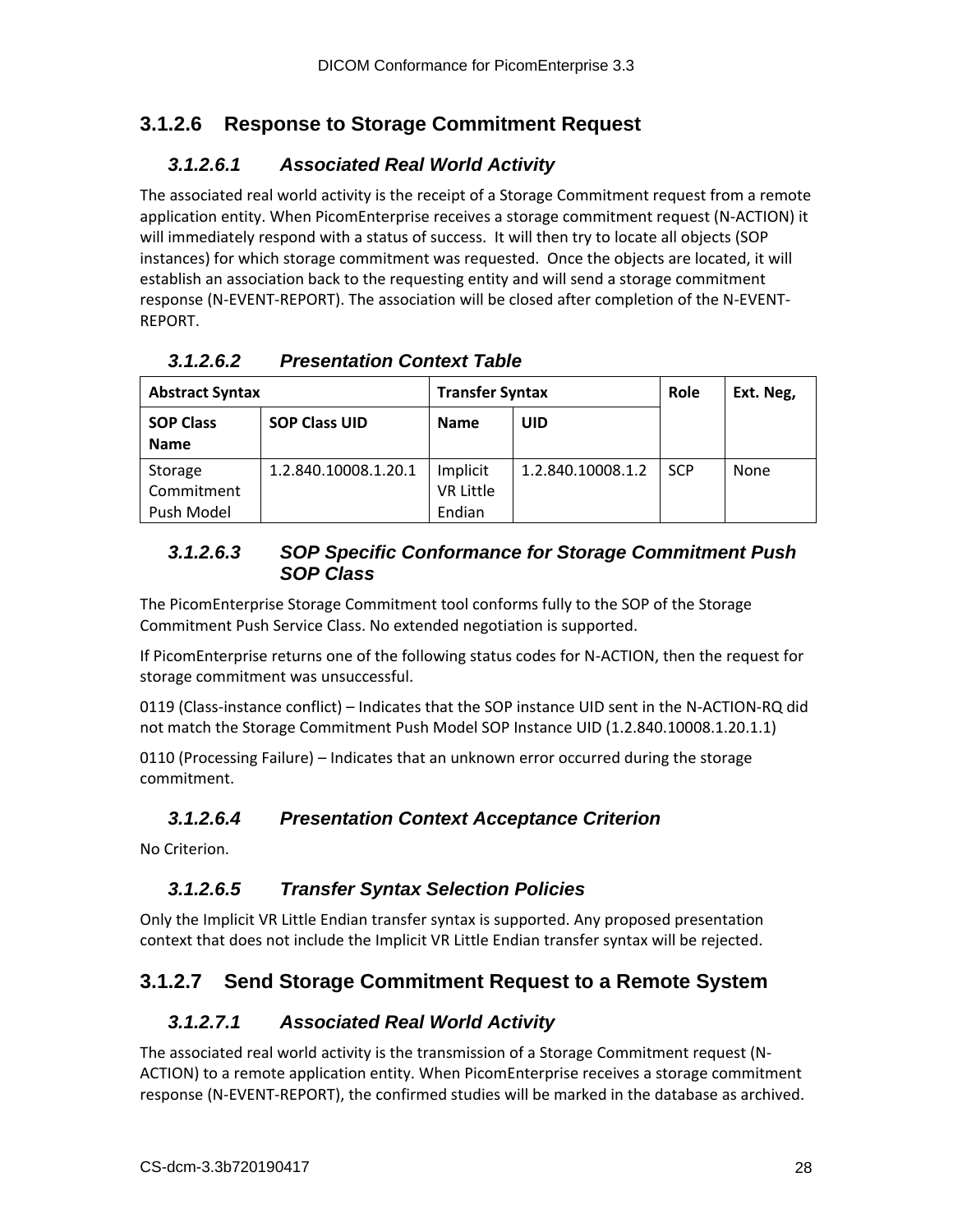<span id="page-28-0"></span>

| <b>Abstract Syntax</b>          |                      | <b>Transfer Syntax</b>       |                   | Role | Ext. Neg, |
|---------------------------------|----------------------|------------------------------|-------------------|------|-----------|
| <b>SOP Class</b><br><b>Name</b> | <b>SOP Class UID</b> | <b>Name</b>                  | UID               |      |           |
| Storage<br>Commitment           | 1.2.840.10008.1.20.1 | Implicit<br><b>VR Little</b> | 1.2.840.10008.1.2 | SCU  | None      |
| Push Model                      |                      | Endian                       |                   |      |           |

*3.1.2.7.2 Presentation Context Table*

#### <span id="page-28-1"></span>*3.1.2.7.3 SOP Specific Conformance for Storage Commitment Push SOP Class*

The PicomEnterprise Storage Commitment tool conforms fully to the SOP of the Storage Commitment Push Service Class. No extended negotiation is supported.

### <span id="page-28-2"></span>*3.1.2.7.4 Presentation Context Acceptance Criterion*

<span id="page-28-3"></span>No Criterion.

### *3.1.2.7.5 Transfer Syntax Selection Policies*

Only the Implicit VR Little Endian transfer syntax is supported. Any proposed presentation context that does not include the Implicit VR Little Endian transfer syntax will be rejected.

## <span id="page-28-5"></span><span id="page-28-4"></span>**3.1.2.8 Send Basic Study Content Notification to a Remote System**

#### *3.1.2.8.1 Associated Real World Activity*

The PicomEnterprise system accepts associations from nodes which want it to be notified about studies that have been performed by other application entities. The application entity performing a study content notification sends a C-STORE request to the PicomEnterprise system. The C-STORE request specifies the content of a study that has been performed. The PicomEnterprise system checks all series and images it is notified about and sends the C-STORE response message containing one of the following status values: complete study content exists, partial study content exists or none of the study content exists on the system supporting the PicomEnterprise system.

#### <span id="page-28-6"></span>*3.1.2.8.2 Proposed Presentation Contexts*

| <b>Abstract Syntax</b>          |                      | <b>Transfer Syntax</b> |                   | Role       | Ext. Neg. |
|---------------------------------|----------------------|------------------------|-------------------|------------|-----------|
| <b>SOP Class</b><br><b>Name</b> | <b>SOP Class UID</b> | <b>Name</b>            | UID               |            |           |
|                                 |                      |                        |                   |            |           |
| <b>Basic Study</b>              | 1.2.840.10008.1.9    | Implicit               | 1.2.840.10008.1.2 | <b>SCP</b> | None      |
| Content                         |                      | <b>VR Little</b>       |                   |            |           |
| Notification                    |                      | Endian                 |                   |            |           |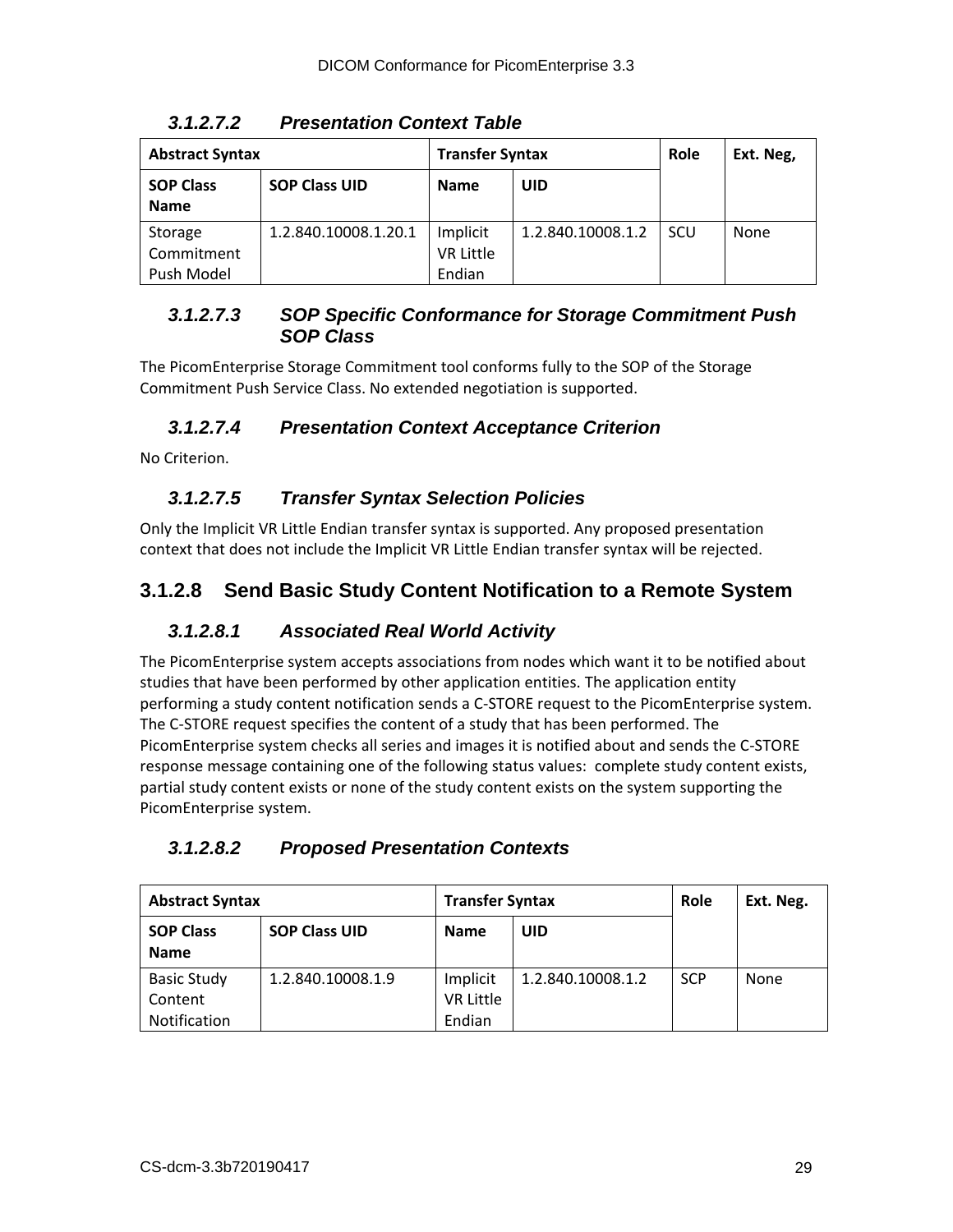#### *3.1.2.8.3 SOP Specific Conformance*

<span id="page-29-0"></span>The PicomEnterprise system does not try to retrieve images, series or studies which don't exist on its system.

#### <span id="page-29-1"></span>*3.1.2.8.4 Presentation Context Acceptance Criterion*

<span id="page-29-2"></span>No Criterion.

#### *3.1.2.8.5 Transfer Syntax Selection Policies*

Only the Implicit VR Little Endian transfer syntax is supported. Any proposed presentation context that does not include the Implicit VR Little Endian transfer syntax will be rejected.

## <span id="page-29-4"></span><span id="page-29-3"></span>**3.1.2.9 Print Images**

#### *3.1.2.9.1 Associated Real World Activity*

The operator can select one or more images from the initial database (via the Data Handling Facility) and perform a print operation on them. The operator will select the print destination from a list of configured printers and some print parameters (depending on the configuration and the selected printer).

As a result, PicomEnterprise will initiate an association to the selected printer and uses it to send the Print Service Elements of the Print SOP Classes.

#### <span id="page-29-5"></span>*3.1.2.9.2 Proposed Presentation Contexts*

<span id="page-29-6"></span>PicomEnterprise will propose the presentation contexts as given in Table 3-2.

#### *3.1.2.9.3 Conformance to the Print SOP Classes*

PicomEnterprise provides standard conformance to the Basic Grayscale Print Management Meta SOP Class.

The application order of Print Service Elements (DIMSE's) is specified in Table 3-10. A description and the applied optional (i.e. non-mandatory attributes as Print SCU) attributes in these Services Elements are specified too. Note that the Service elements order is not specified by the DICOM standard.

PicomEnterprise does not do an explicit N-DELETE Request on the created instances; these are deleted implicitly when releasing the association.

Overlay, Annotation (showing the values of some major identifying attributes) and Shutter Information is processed in the images sent to the printer (i.e. burnt-in image).

The full list of (Mandatory and Optional) attributes applied in these Service Elements is given in section 8.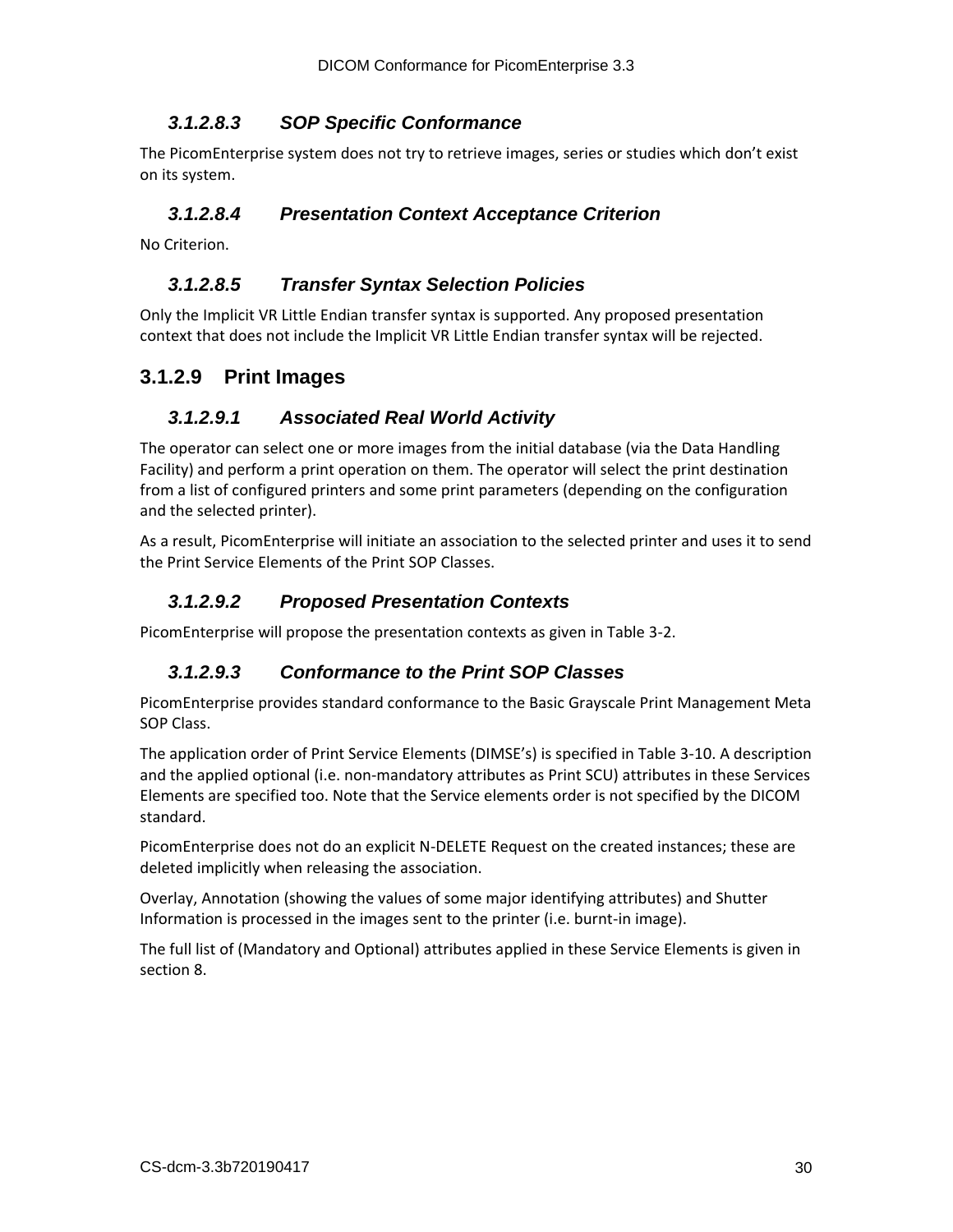| <b>Service Element of SOP Class</b>          | <b>Note</b>                                        |
|----------------------------------------------|----------------------------------------------------|
| N-GNET of the Printer SOP Class              | Purpose is to retrieve printer information         |
| N-CREATE of the Basic Film Session SOP Class | PicomEnterprise specifies the DICOM Printer        |
|                                              | about some general presentation                    |
|                                              | parameters, applicable for all films in the Film   |
|                                              | Session. Applied optional attributes are:          |
|                                              | Number of Copies, Print Priority, Medium           |
|                                              | Type, Film Destination                             |
| N-CREATE of the Basic Film Box SOP Class     | PicomEnterprise specifies the DICOM Printer        |
|                                              | about some general presentation                    |
|                                              | parameters, applicable for all images in the       |
|                                              | Film Box.                                          |
|                                              | Applied optional attributes are:                   |
|                                              | Film Orientation, Film Size ID, Magnification      |
|                                              | Type, Max. Density, Configuration                  |
|                                              | Information, Trim                                  |
| N-SET of the Basis Grayscale/Color Image Box | PicomEnterprise will send images to be             |
| <b>SOP Class</b>                             | printed.                                           |
|                                              | Applied optional attributes are: Polarity          |
| N-ACTION of the Basic Film Box SOP Class     | PicomEnterprise triggers the DICOM Printer         |
|                                              | to print, this actual print action is done at film |
|                                              | box level.                                         |
|                                              | No (optional) attributes are present.              |

*Table 3-10: The applied order of Print Service Elements and its optional attributes*

The table below specifies the supported Service Elements, which may be generated by the Printer at any time during the association.

| Table of The applied sequence of Film ochnice Lichtenis and no optional attitudes |                                                |  |  |  |
|-----------------------------------------------------------------------------------|------------------------------------------------|--|--|--|
| <b>Service Element of SOP Class</b>                                               | <b>Note</b>                                    |  |  |  |
| N-EVENT-REPORT of the Printer SOP Class                                           | May be sent at any moment by the Printer       |  |  |  |
|                                                                                   | SCP (i.e. DICOM Printer). PicomEnterprise will |  |  |  |
|                                                                                   | ignore the contents of these events.           |  |  |  |

However, the printer status is polled via a separate association, see section 3.1.2.5

*Table 3-11: The applied sequence of Print Service Elements and its optional attributes*

The Status Codes of DIMSE Responses (Success, Warning, Failure) as returned by the printer will also be logged (for service purposes) and are mapped onto general print job status messages towards the operator.

The user Interface message indicates:

- "Job Completed" and has the meaning that the print job is accepted by the printer; the actual printing will be done afterwards.
- "General Print Error" indicating that a failure occurred during the DICOM Print. Also, most warning cases (like default printer values applied optimal print attributes) are interpreted as a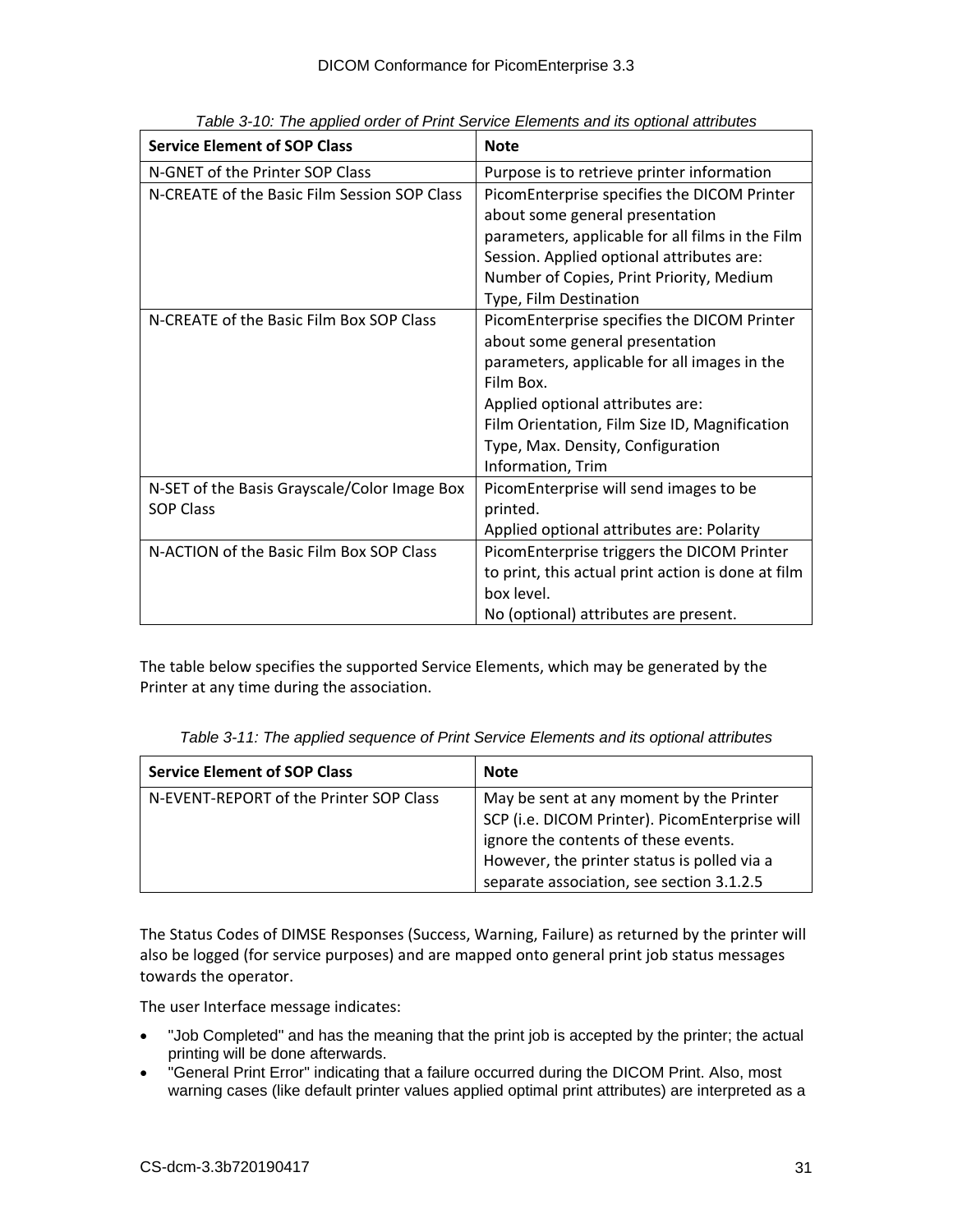print error because this will mostly result in a different print quality or print layout than expected.

The following implementation remarks are important to achieve successful printing:

- PicomEnterprise will release the association when the print command is given (i.e. the N-ACTION Requests); the association is not kept open for receiving N-EVENT-REPORTs of the Printer SOP Class.
- On status-errors/warnings in a DIMSE response, the data transfer will be stopped and film will not be printed.

## <span id="page-31-0"></span>**3.1.3 Association Acceptance Policy**

PicomEnterprise accepts Associations for the following purposes:

- To allow remote applications to verify application level communication with PicomEnterprise.
- To allow remote applications to store images in the PicomEnterprise database (i.e. image import).

The PicomEnterprise Application Entity (if configured to do so) rejects Association requests from unknown applications, i.e., applications that offer an unknown "calling AE title". An application is known if and only if it is defined during configuration of the PicomEnterprise system.

Any of the presentation contexts shown in Table 3-2 are acceptable.

## <span id="page-31-1"></span>*3.2 Performed Procedure Step Manager Specification*

## <span id="page-31-2"></span>**3.2.1 Association Establishment Policies**

## <span id="page-31-3"></span>**3.2.1.1 General**

The Performed Procedure Step Manager functions as a standalone application entity. The Performed Procedure Step N-CREATE message is sent automatically after the acquisition protocol has been selected, and before the acquisition is begun. There is no operator intervention required.

The Performed Procedure Step N-SET message is sent immediately after the acquisition has completed. If the operator aborted the acquisition, a DISCONTINUED status is sent, and no intervention by the operator is needed. In all other cases, the status that is sent is COMPLETED.

The PPS manager immediately and reliably distributes PPS information from the Acquisition Modality Actor or Image Creator Actor to both the Image Manager and the Department System Scheduler/Order Filler. If transmission to one or both destinations fails, the PPS manager tries to repeat the transmission periodically until it succeeds or until a specified time limit for transmission is exceeded. The PPS Manager's reliable delivery service has configurable parameters, including maximum number of attempted re-transmissions and delay between retransmissions.

## <span id="page-31-4"></span>**3.2.1.2 Number of Associations**

The PPS Manager will attempt one association establishment per N-Set or N-Create message received to the remote configured destination. The PPS Manager will accept any number of simultaneous associations, the number of which can be configured.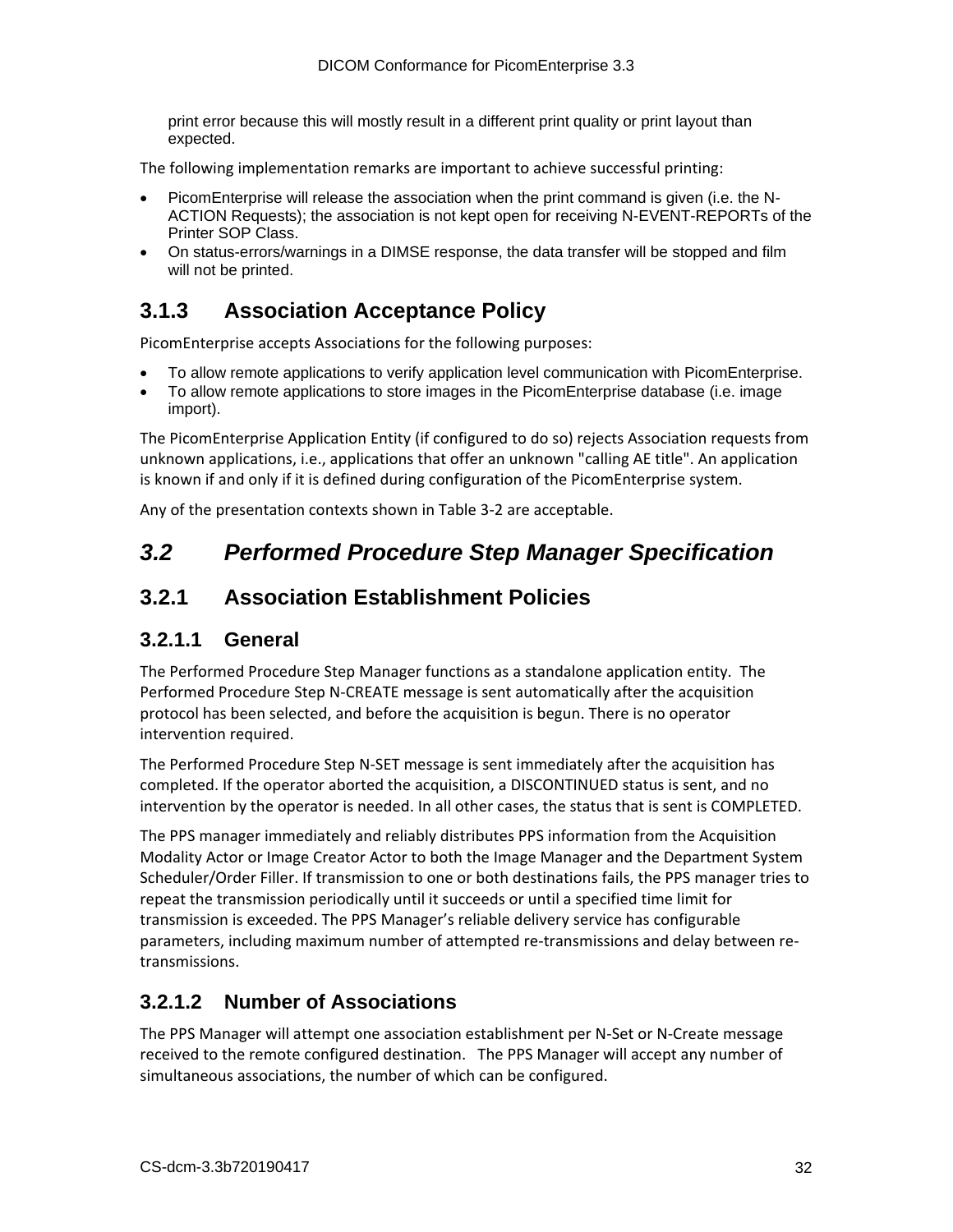## <span id="page-32-0"></span>**3.2.1.3 Asynchronous Nature**

There is no asynchronous activity in this implementation.

### <span id="page-32-1"></span>**3.2.1.4 Implementation Identifying Information**

The Implementation Class UID ID: 1.3.39.19600601.2.2

The Implementation version name is: NetraDICOM V2.0

## <span id="page-32-2"></span>**3.2.2 Association Initiation Policy**

The Performed Procedure Step software attempts to initiate an association once each time it is invoked.

#### <span id="page-32-3"></span>*3.2.2.1.1 Forwarding MPPS Messages*

#### <span id="page-32-4"></span>*3.2.2.1.2 Associated Real-World Activity*

The Performed Procedure Step software attempts to initiate an association once each time it is invoked. There is only one Real World Activity that can cause association establishment: initiating and completing an acquisition. To prevent a potential infinite redistribution of PPS messages, the PPS Manager provides a configuration mechanism that can enable and disable the Performed Procedure Step Manager component.

The MPPS SCP can optionally forward all received N-SET and N-CREATE messages to a second MPPS SCP. The MPPS DICOM service then appears as an MPPS SCU.

All received N-CREATE and N-SET messages are forwarded as they were received. The message is forwarded using the same presentation context negotiated when the originating modality performed the association with the MPPS SCP.

#### <span id="page-32-5"></span>*3.2.2.1.3 Proposed Presentation Contexts*

The PPS Manager will propose the following Transfer Syntaxes for each presentation context in an association it initiates:

| <b>Abstract Syntax</b>                     |                         | <b>Transfer Syntax</b>                 |                   | Role        | Ext. |
|--------------------------------------------|-------------------------|----------------------------------------|-------------------|-------------|------|
| <b>SOP Class</b><br><b>Name</b>            | <b>SOP Class UID</b>    | <b>Name</b>                            | UID               |             | Neg. |
| Modality<br>Performed<br>Procedure<br>Step | 1.2.840.10008.3.1.2.3.3 | Implicit<br><b>VR Little</b><br>Endian | 1.2.840.10008.1.2 | SCP.<br>SCU | None |

*Table 3-2: Supported SOP Classes by the Performed Procedure Step Manager*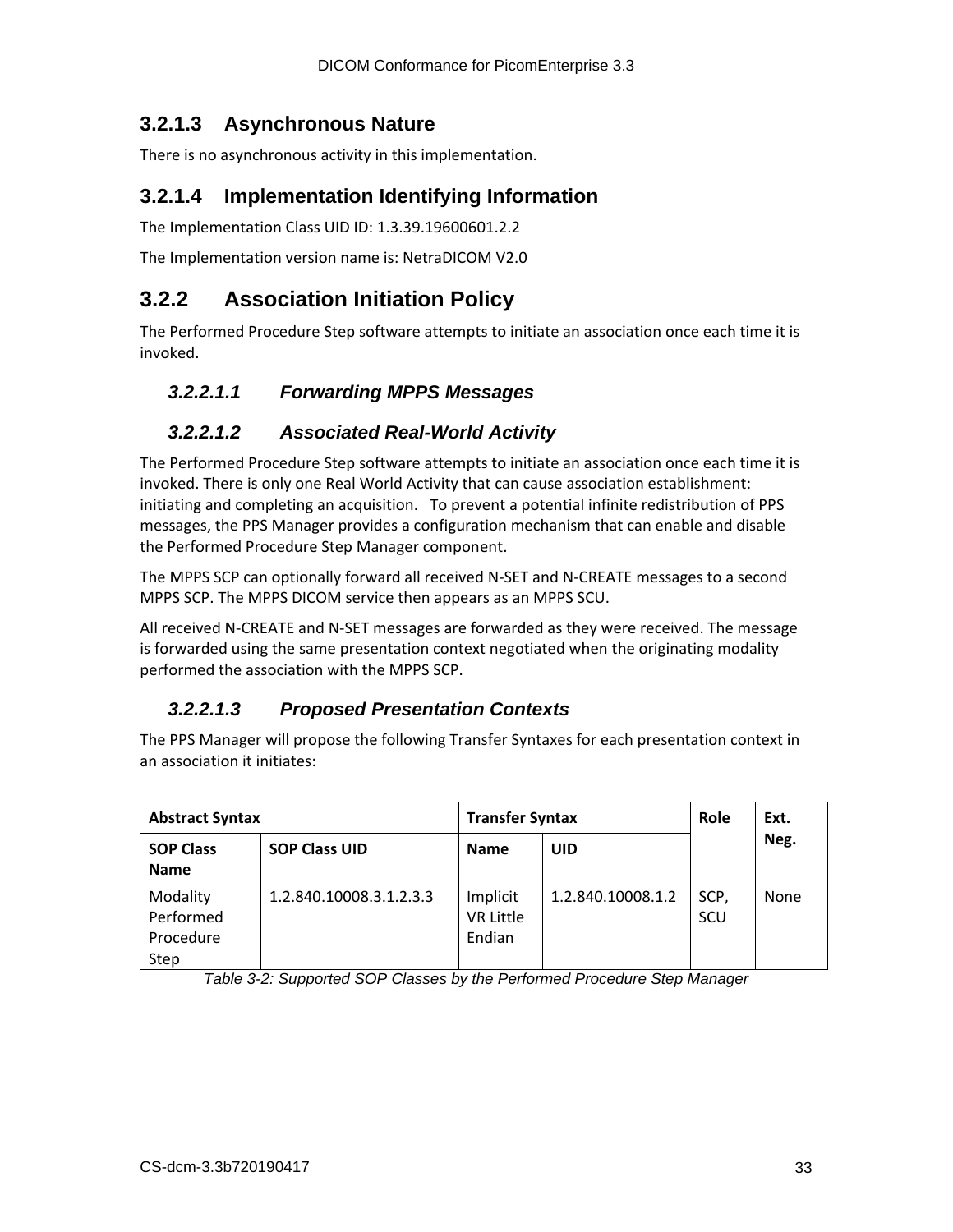## <span id="page-33-0"></span>**3.2.3 Association Acceptance Policy**

When the PPS Manager accepts an association, it will allow the storage MPPS messages and the verification of the Application Entity.

The PPS Manager is configurable to allow security restrictions ranging from promiscuous to limiting a particular remote application entity to specified SOP classes and specified SCU/SCP roles. If security is turned on, association attempts by unknown entities will be rejected outright and proposed presentation contexts from known remote application entities may be rejected.

## <span id="page-33-2"></span><span id="page-33-1"></span>**3.2.3.1 Respond to a Verification Request from a Remote System**

#### *3.2.3.1.1 Associated Real-World Activity*

The Performed Procedure will respond with a status of successful if it receives a verification request.

### <span id="page-33-3"></span>*3.2.3.1.2 Presentation Context Table*

The PPS Manager will accept the following Transfer Syntaxes for each presentation context in an association it receives:

| <b>Abstract Syntax</b>          |                      | <b>Transfer Syntax</b>                 |                   | Role       | Ext. |
|---------------------------------|----------------------|----------------------------------------|-------------------|------------|------|
| <b>SOP Class</b><br><b>Name</b> | <b>SOP Class UID</b> | <b>Name</b>                            | UID               |            | Neg. |
| Verification                    | 1.2.840.10008.1.1    | Implicit<br><b>VR Little</b><br>Endian | 1.2.840.10008.1.2 | <b>SCP</b> | None |

#### <span id="page-33-4"></span>*3.2.3.1.3 SOP Specific Conformance for Verification SOP Class*

The PPS Manager conforms to the SOP of the Verification Service Class fully. The Performed Procedure Step software does not attempt any extended negotiation. If the PPS Manager returns anything other than success, then the C-ECHO operation failed.

## <span id="page-33-6"></span><span id="page-33-5"></span>**3.2.3.2 Receiving MPPS Messages**

#### *3.2.3.2.1 Associated Real-World Activity*

The PPS manager receives an N-Create or N-Set operation; it will process it accordingly and respond with a status of Success to the MPPS SCU. The received message will then be forwarded reliably to the remote configured MPPS SCP. For this operation the PPS manager is serving the role of the MPPS SCU.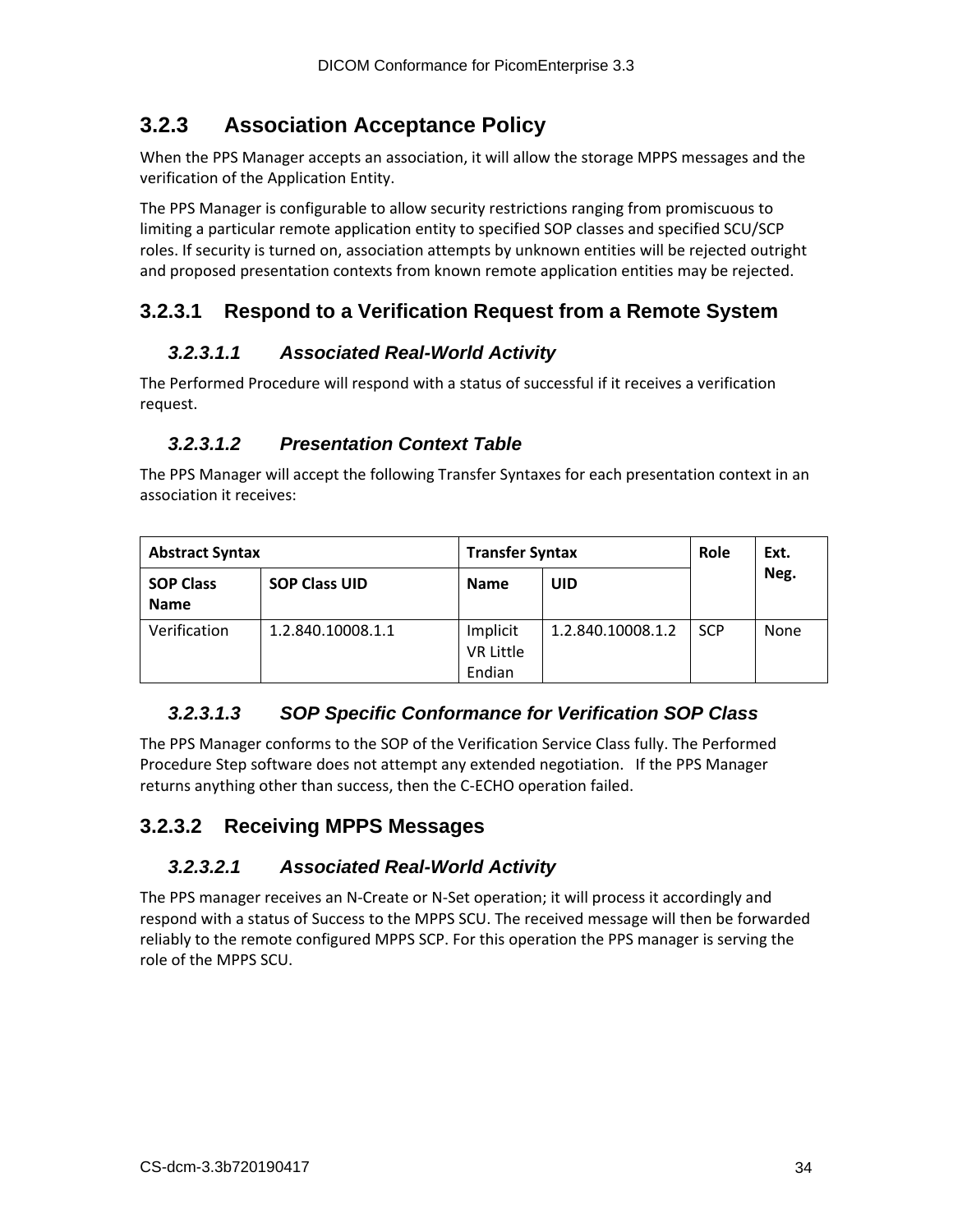### *3.2.3.2.2 Presentation Context Table*

<span id="page-34-0"></span>The PPS Manager will accept the following Transfer Syntaxes for each presentation context in an association it receives:

| <b>Abstract Syntax</b>                     |                         | <b>Transfer Syntax</b>                 |                   | Role        | Ext. |
|--------------------------------------------|-------------------------|----------------------------------------|-------------------|-------------|------|
| <b>SOP Class</b><br><b>Name</b>            | <b>SOP Class UID</b>    | <b>Name</b>                            | <b>UID</b>        |             | Neg. |
| Modality<br>Performed<br>Procedure<br>Step | 1.2.840.10008.3.1.2.3.3 | Implicit<br><b>VR Little</b><br>Endian | 1.2.840.10008.1.2 | SCP.<br>SCU | None |

## <span id="page-34-1"></span>*3.2.3.2.3 SOP Specific Conformance Statement for MPPS*

The PPS Manager provides standard conformance to the DICOM Modality Performed Procedure Step SOP Class as an SCP.

### <span id="page-34-2"></span>*3.2.3.2.4 Presentation Context Acceptance Criterion*

<span id="page-34-3"></span>No Criterion.

### *3.2.3.2.5 Transfer Syntax Selection Policies*

The PPS Manager only supports the Implicit VR Little Endian transfer syntax. Any proposed presentation context that does not include the Implicit VR Little Endian transfer syntax will be rejected.

## <span id="page-34-4"></span>*3.3 Media Storage AE Specification*

The NdStoreMedia AE provides Standard Conformance to the DICOM Media Storage Service and File Format (PS 3.10) and the Media Storage Application Profiles (PS 3.11) as far as reading of uncompressed images on DICOM Storage Media is concerned.

## <span id="page-34-5"></span>**3.3.1 File Meta Information**

The (Source) Application Entity Title is specified in section 3.2.1.4. The Implementation Class UID and the Implementation Version Name in the File Meta Header is specified in section 3.2.1.4.

## <span id="page-34-6"></span>**3.3.2 Media Related Real World Activities**

## <span id="page-34-7"></span>**3.3.2.1 RWA Display Directory**

The NdStoreMedia AE will act as a FSR when reading the directory of the medium. This will result in an overview of the patients, studies, series and images on the PicomEnterprise screen.

Implementation restriction:

• PicomEnterprise is not guaranteed to display the directory listing of DICOM Storage media on which the data is pressed by the disk producer (like is the case with software CD's).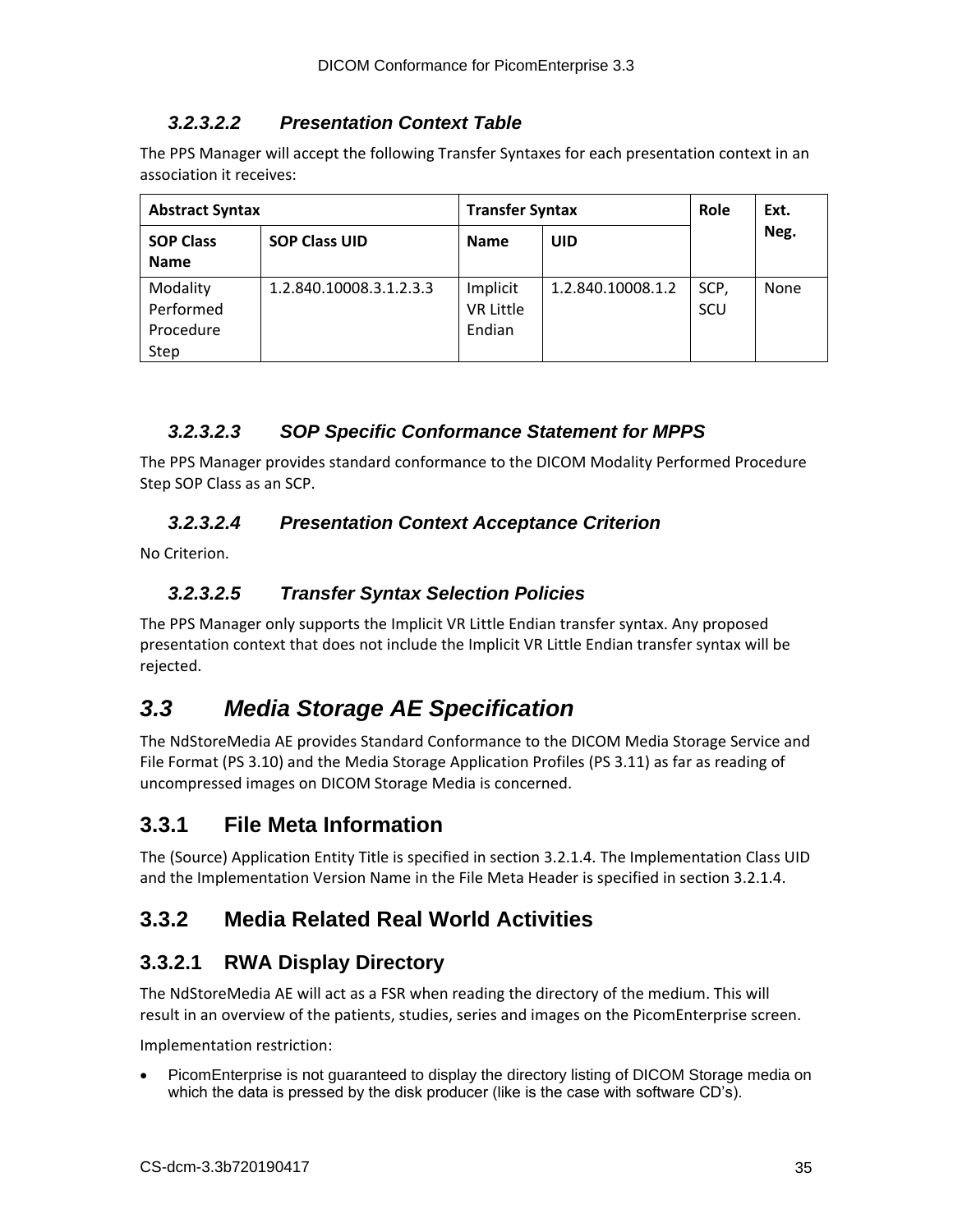#### <span id="page-35-0"></span>*3.3.2.1.1 Application Profile(s) for this RWA*

<span id="page-35-1"></span>See Table 3-1.

#### *3.3.2.1.2 Required and Optional DICOMDIR Keys*

The Mandatory DICOMDIR Keys are required for the correct display of Directory Information. The display is structured according to the DICOM Composite Information Model: Patient. Possibly present optional DICOMDIR Keys are not displayed.

#### <span id="page-35-2"></span>**3.3.2.2 RWA Write Images to DICOM Storage Media**

The NdStoreMedia AE will act as a FSC when writing all/selected images in a patient folder onto the DICOM Storage media. Note that the images are written in ELE (by default), so are compressed, as specified in the STD-GEN-CD Application Profile. Other Presentation contexts are configurable.

#### <span id="page-35-3"></span>*3.3.2.2.1 Application Profile(s) for this RWA*

<span id="page-35-4"></span>See Table 3-1.

#### *3.3.2.2.2 RWA Write Images to DICOM Storage media*

The same remarks as section 3.1.2.1 about the existence of Optional, Retired and Private attributes are applicable. The DICOMDIR file will be extended when new images are written. In case some attributes are not present in the images but are specified Mandatory in the DICOMDIR definition in the DICOM Media, a dummy ID will be filled in.

Implementation Remarks:

When writing the DICOMDIR records, the key's values are generated when no value of the corresponding attribute is supplied:

- PATIENT\_ID
- STUDY\_ID
- STUDY\_INSTANCE\_UID
- SERIES\_NUMBER
- SERIES\_INSTANCE\_UID
- IMAGE\_NUMBER
- SOP\_INSTANCE\_UID
- The mechanism of generating a value for PATIENT ID creates each time a new value based on PATIENT\_NAME for each new study for the DICOM Storage media, even if the study belongs to a patient recorded earlier.
- The default value for the Pixel Intensity Relationship (0028, 1040) is set to DISP.
- A number of attributes (e.g. Window Width and Window Center) can be formatted as floating point numbers.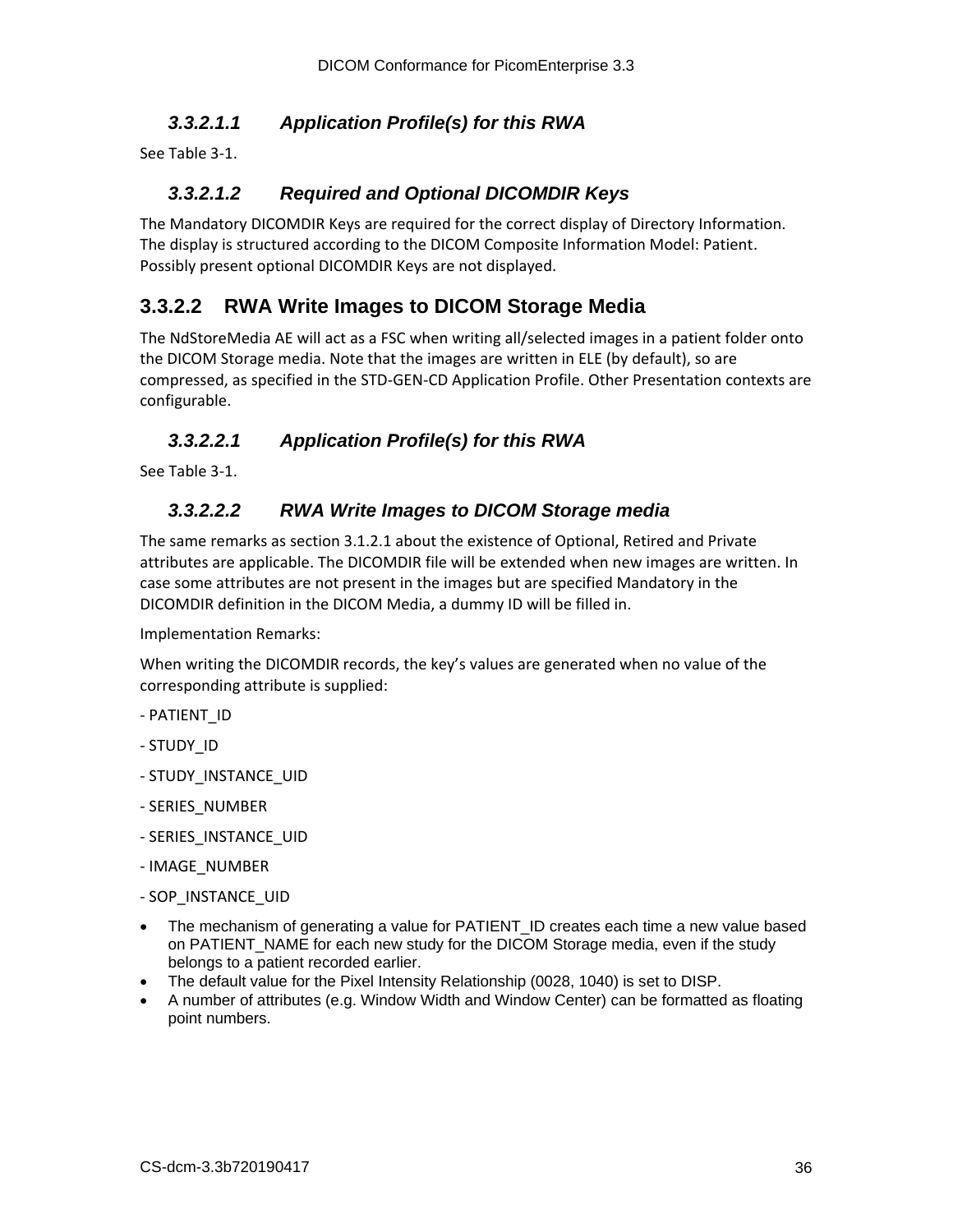## <span id="page-36-0"></span>**3.3.2.3 RWA Read Images from DICOM Storage media**

The PicomEnterprise AE will act as a FSR when reading all/selected images from the DICOM Storage media.

Implementation remarks and restrictions:

- PicomEnterprise is also able to read images coded in all of the JPEG codes as specified in Table 3-2, "Proposed Presentation Contexts for PicomEnterprise to Other".
- <span id="page-36-1"></span>• For the CD-Medical medium only the standard XA STILL file is being read, the non-standard XA MOVIE files are not accessible.

#### *3.3.2.3.1 Application Profile(s) for this RWA*

<span id="page-36-2"></span>See Table 3-1.

#### *3.3.2.3.2 Support for attributes in images*

The Mandatory attribute of the DICOM images is required for the correct storage of the images in the PicomEnterprise internal image database. Optional Attributes and Retired/Private Attributes are stored too if present; this is equivalent with the level 2 (Full) conformance for the Storage Service Class in the Network support, see section 3.1.2.1.

The same remarks as in section 3.1.2.1 about that storage of multi-frame/Bi-plane images and about requirements to process read images via the dedicated PicomEnterprise application functions, are applicable.

## <span id="page-36-3"></span>**3.3.3 Augmented Application Profile**

PicomEnterprise supports all transfer syntaxes as mentioned in Table 3-2.

Instances of the Private SOP Classes (see Table 3-1) may be written on the DICOM Storage media.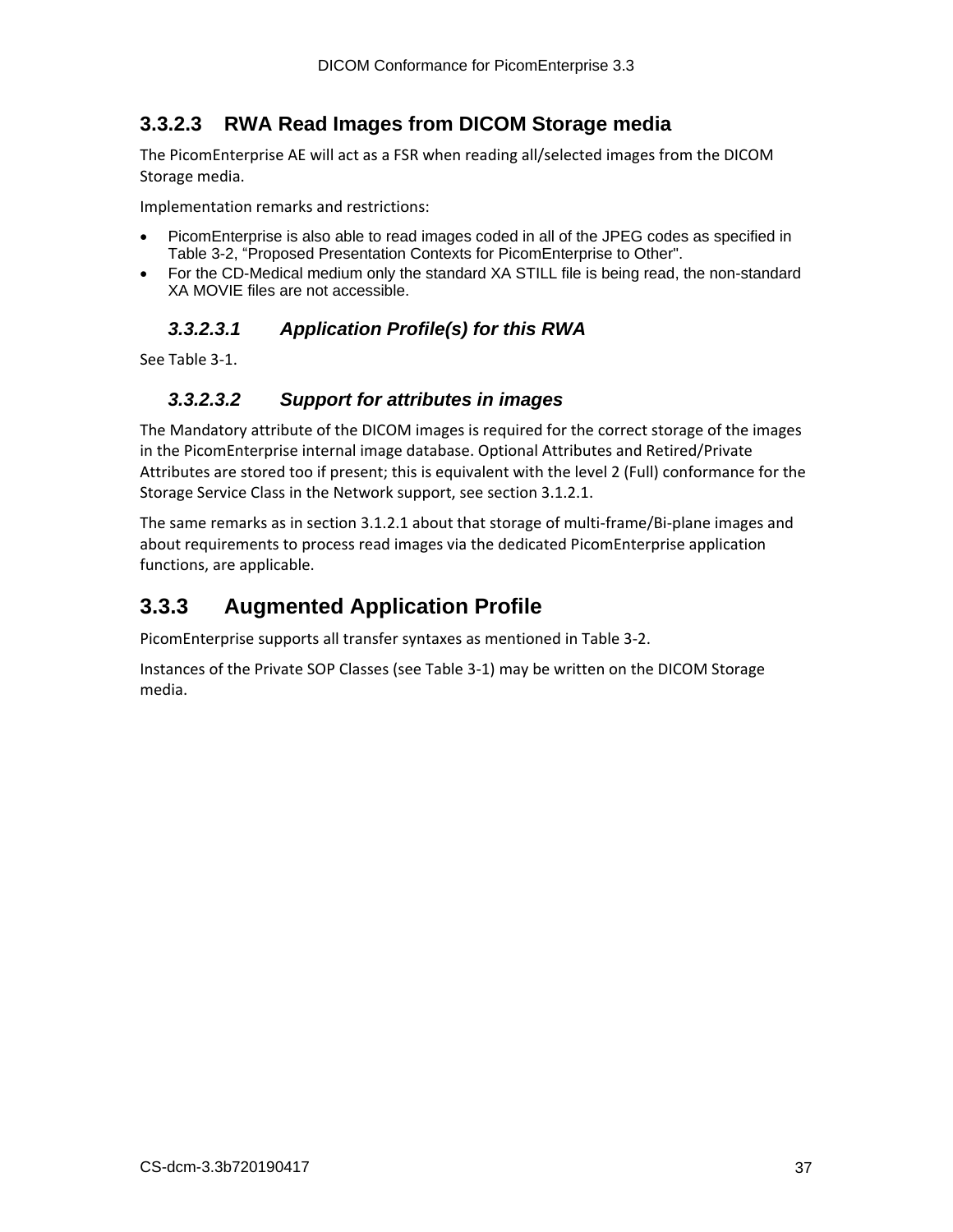# <span id="page-37-0"></span>**4 Communication Profiles**

## <span id="page-37-1"></span>*4.1 Supported Communication Stacks*

The PicomEnterprise application provides DICOM V3.0 TCP/IP Network Communication Support as defined in Part 8 of the DICOM standard.

## <span id="page-37-2"></span>*4.2 TCP/IP Stack*

PicomEnterprise inherits its TCP/IP stack from the IBM compatible system upon which it executes.

## <span id="page-37-3"></span>**4.2.1 Physical Media Support**

Ethernet ISO 8802-3. Standard AUI, optional twisted pair 10-BaseT.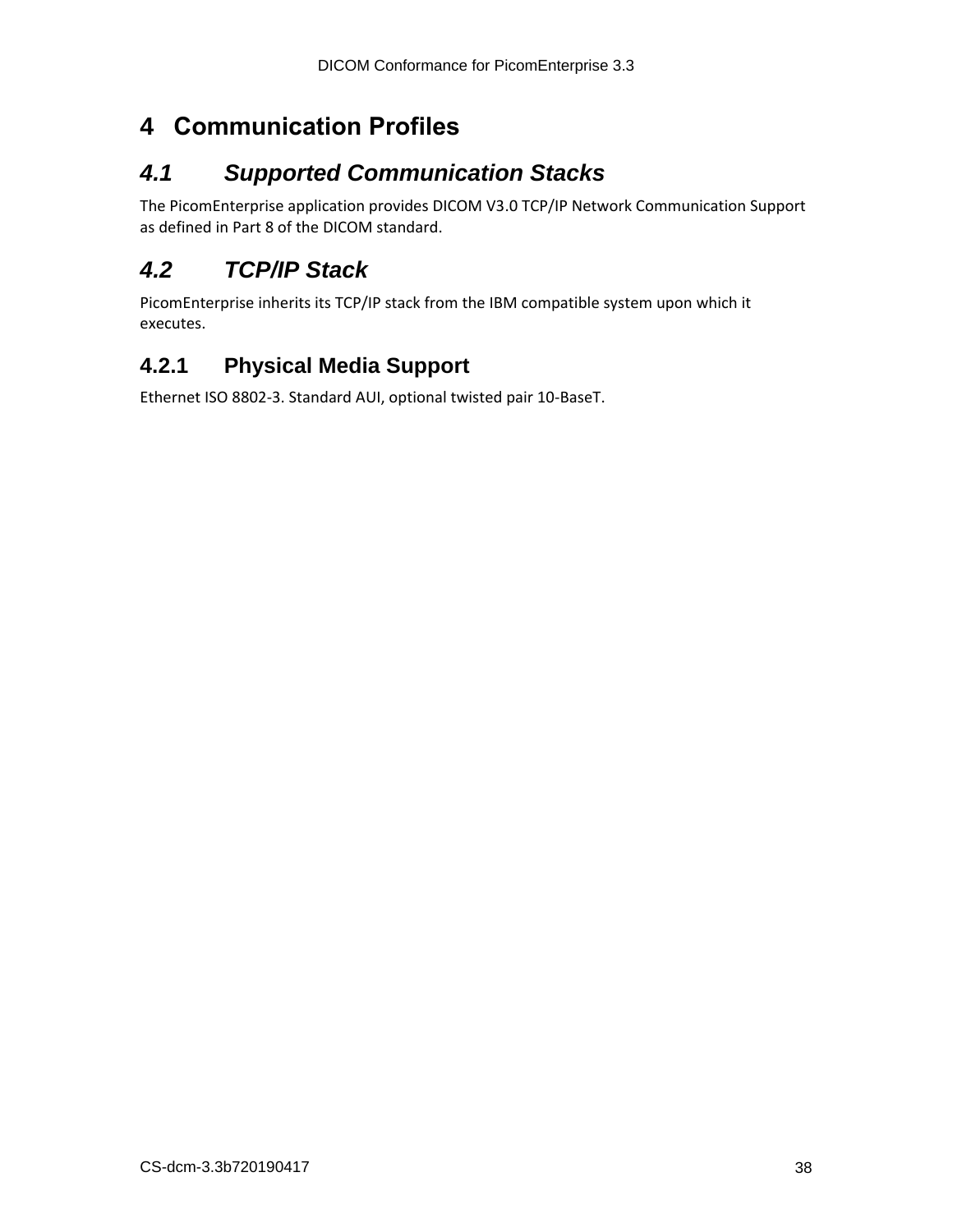# <span id="page-38-0"></span>**5 Extensions/Specializations/Privatizations**

The standard DICOM SOP Classes may be extended with additional attributes:

- Standard attributes of the SOP Classes; the presence of these attributes in exported images can be configured, see section 6.2.
- Retired (from ACR NEMA 1.0 or 2.0) attributes; the presence of these attributes in exported images can be configured, see section 6.2.
- Private attributes; the presence of these attributes in exported images can be configured, see section 6.2.

There are no Specialized SOP Classes.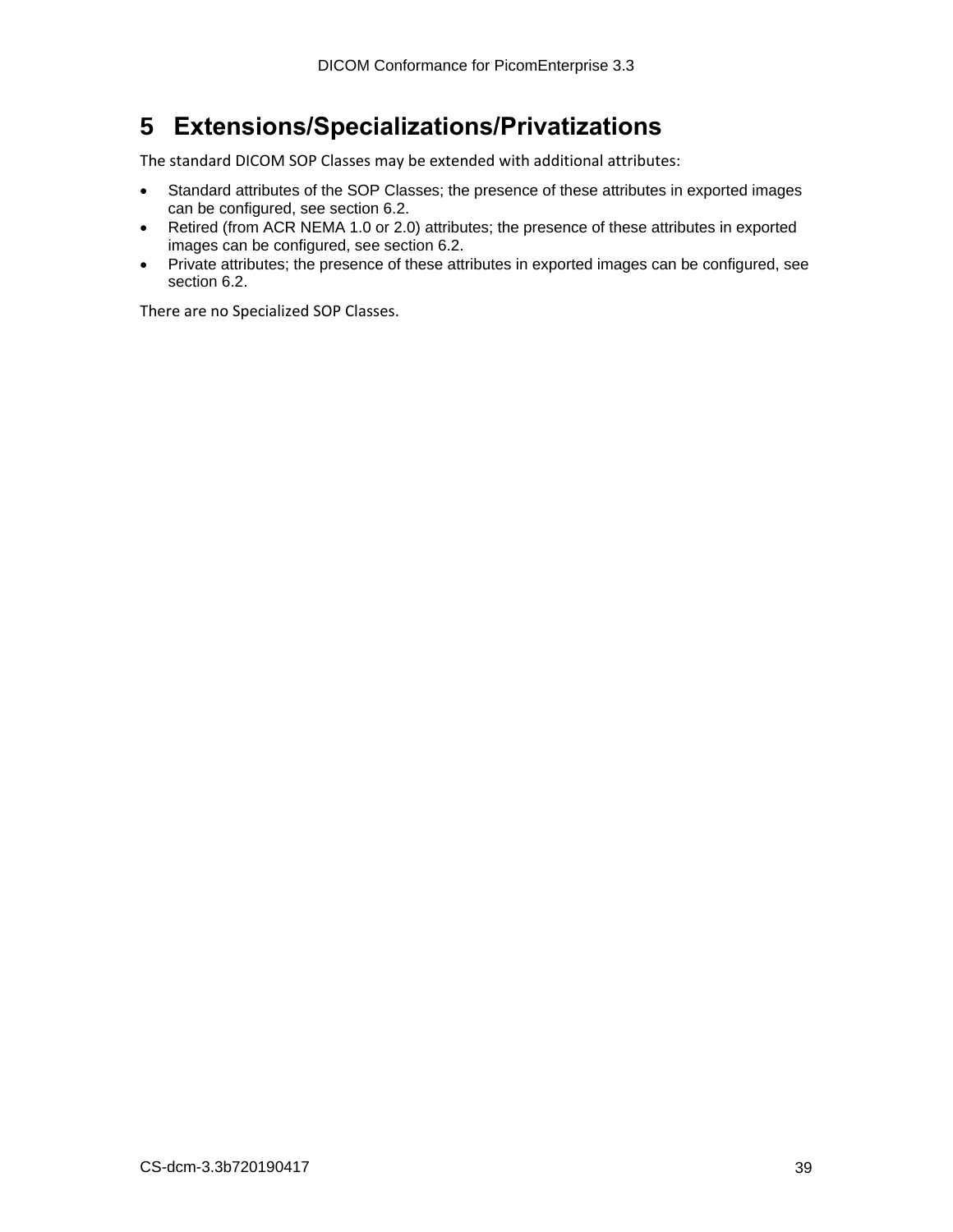# <span id="page-39-0"></span>**6 Configuration**

The PicomEnterprise system is configured by means of a configuration program. This program is accessible at the startup of the PicomEnterprise system. It is intended to be used by ScImage Customer Support Engineers only. This program prompts the Customer Support Engineer to enter configuration information needed for the PicomEnterprise application.

# <span id="page-39-1"></span>*6.1 AE Title/Presentation Address mapping*

## <span id="page-39-2"></span>**6.1.1 Local AE Titles and Presentation Addresses**

The PicomEnterprise AE title is default equal to the IP host name. This host name can be changed by the Customer Support Engineer at installation.

## <span id="page-39-3"></span>**6.1.2 Remote AE Titles and Presentation Addresses**

All relevant remote applications able to setup a DICOM Association towards PicomEnterprise must be configured at PicomEnterprise configuration time. The Customer Support Engineer must provide the following information for each application:

- **The Application Entity Title**
- The SOP classes and Transfer Syntaxes for which PicomEnterprise accepts Associations.
- All relevant remote applications able to accept DICOM Associations from PicomEnterprise must be configured at PicomEnterprise configuration time. The Customer Support Engineer must provide the following information for each remote application:
- The Application Entity Title
- The host name/IP address on which the remote application resides.
- <span id="page-39-4"></span>• The port number at which the remote application accepts Association requests.

## *6.2 Configurable parameters*

## <span id="page-39-5"></span>**6.2.1 Configurable per PicomEnterprise system**

The following items are configurable per PicomEnterprise installation:

- The SOP classes (out of the full list of SOP Classes in Table 3-1 and Table 3-2) and the Transfer Syntaxes (out of the full list in Presentation Context Tables in this statement) to be used.
- The maximum PDU size for associations initiated by PicomEnterprise (default is 0 meaning unlimited PDU size).

## <span id="page-39-6"></span>**6.2.2 Configuration per remote system**

The following items are configurable per remote system:

- The SOP classes and Transfer Syntaxes for which PicomEnterprise sets-up and accepts associations.
- Automatic conversion of images of SOP classes not supported by remote systems into SC Image Storage SOP instances.
- The maximum PDU size for Associations initiated by PicomEnterprise.
- Export of 'pure' DICOM images (i.e. only the standard DICOM attributes defined in the related IOD) or 'rich' DICOM images (with additional Standard DICOM, Private and Retired attributes).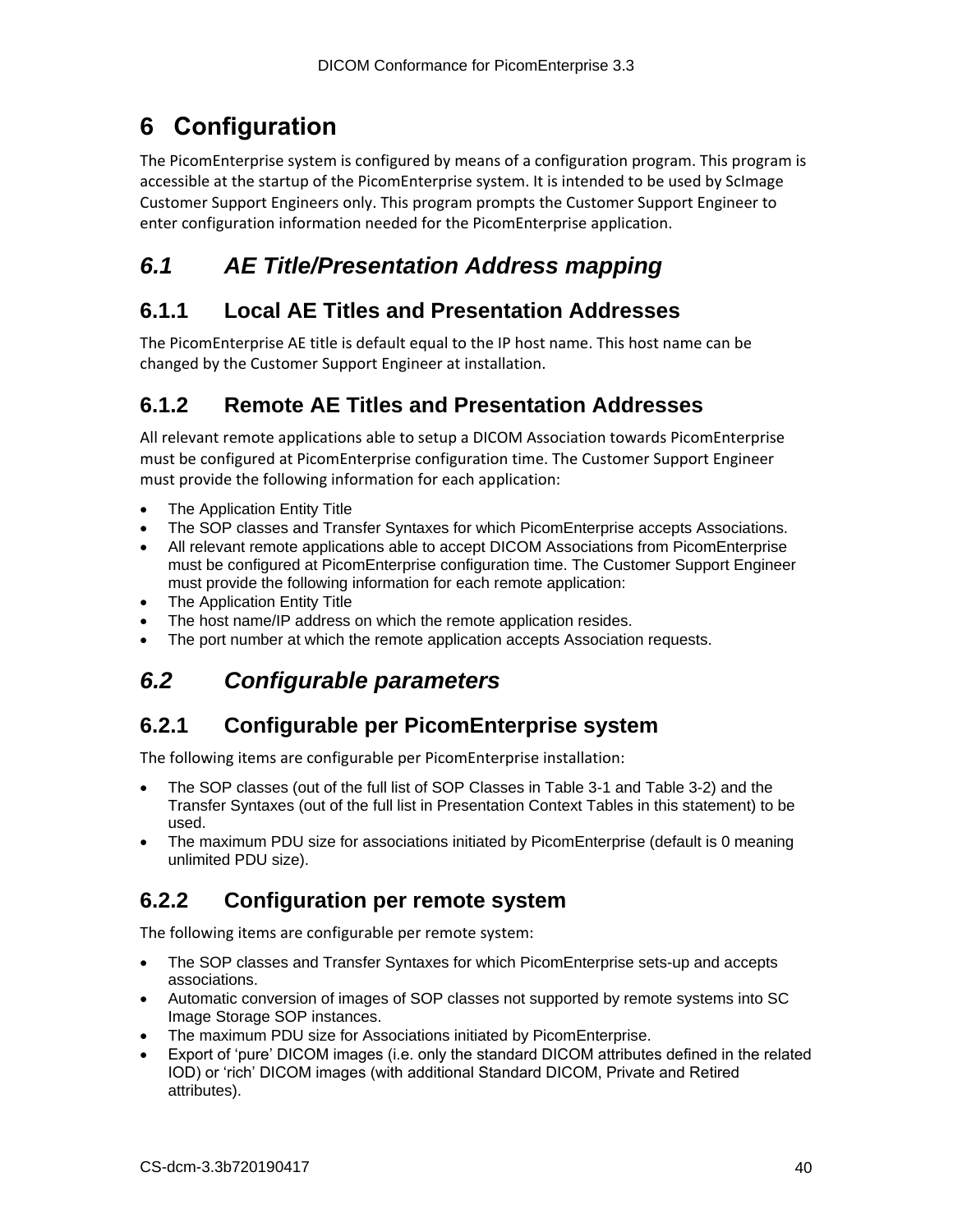## <span id="page-40-0"></span>**6.2.3 Print Configuration**

Configurable per PicomEnterprise installation:

• The DICOM printers to be selected by the operator.

The following print parameters are configurable per DICOM printer type (see also the Print Management overview if the supported attributes in section 8):

- The Medium Type
- Film Size ID (i.e. Media Size)
- Film Orientation
- Image Display Format
- Film Size in X and Y direction (this influences the Rows and Columns in the Image Box instances).
- Configuration Information (configurable per print destination). This is a character string containing implementation specific print parameters.
- Magnification Type.
- Trim.
- Film Destination.
- Max. Density.

These print parameters can be selected from choice lists. These choice lists are defined via socalled protocols for each type of printer and print medium. These prototypes are also configurable.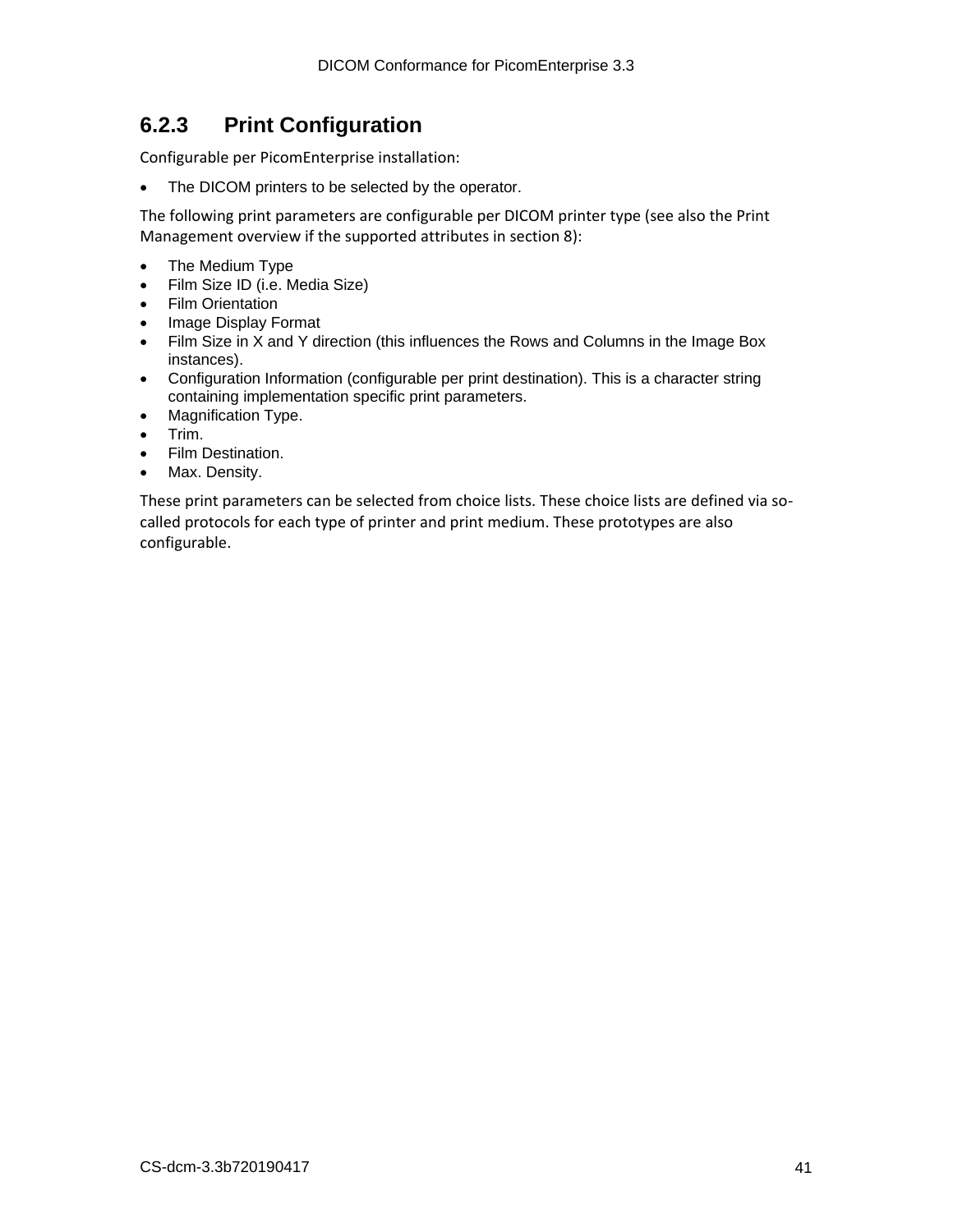# <span id="page-41-0"></span>**7 Support of Extended Character Sets**

PicomEnterprise supports Extended Character Set "ISO\_IR 100" which is the Latin alphabet No 1, supplementary set. Overview of the applied Print Management Service Elements

# <span id="page-41-1"></span>*7.1 Basic Film Session SOP Class*

*Table 8-1: Basic Film Session SOP Class – N-CREATE*

| <b>Attribute Name</b>   | Tag       | <b>Note</b>                              |
|-------------------------|-----------|------------------------------------------|
| Number of Copies        | 2000,0010 | Between 1 and 99                         |
| <b>Print Priority</b>   | 2000,0020 | Applied value(s): MED, HIGH              |
| Medium Type             | 2000,0030 | Applied value(s): BLUE FILM, CLEAR FILM, |
|                         |           | <b>PAPER</b>                             |
| <b>Film Destination</b> | 2000,0040 | Applied value(s): MAGAZINE, PROCESSOR    |

# <span id="page-41-2"></span>*7.2 Basic Film Box SOP*

| <b>Attribute Name</b>     | Tag       | <b>Note</b>                                                                                                                                                                                                                                                                                                                                                                                                                                                                                        |
|---------------------------|-----------|----------------------------------------------------------------------------------------------------------------------------------------------------------------------------------------------------------------------------------------------------------------------------------------------------------------------------------------------------------------------------------------------------------------------------------------------------------------------------------------------------|
| Image Display Format      | 2010,0010 | The applied value is below a PicomEnterprise<br>specific value indicating that one (large)<br>image is contained in a Film Box.<br>Applied value(s): CUSTOM\1,<br>STANDARD\1,1 (1 is a vendor specific index,<br>i.e. an integer) is applied in the Standard<br>Image Display Format does not result in<br>acceptable films. Purpose of this value is to<br>use the film surface as much as possible for<br>image printing (and avoid large margins). This<br>should be agreed per printer vendor. |
| <b>Film Orientation</b>   | 2010,0040 | Applied value(s): LANDSCAPE, PORTRAIT                                                                                                                                                                                                                                                                                                                                                                                                                                                              |
| Film Size ID              | 2010,0050 | DICOM specifies a number of Defined Terms;<br>more values are possible and are print<br>configuration dependent.                                                                                                                                                                                                                                                                                                                                                                                   |
| <b>Magnification Type</b> | 2010,0060 | Normally sent out, however sometimes sent<br>out empty because some DICOM printers<br>and not able to handle (value NONE for) this<br>attribute.<br>Applied value(s): NONE                                                                                                                                                                                                                                                                                                                         |
| <b>Trim</b>               | 2010,0140 |                                                                                                                                                                                                                                                                                                                                                                                                                                                                                                    |
| Configuration Information | 2010,0150 | Contains a vendor specific Lookup Table<br>(LUT); should be applied by the DICOM<br>printer if LUT data is present.                                                                                                                                                                                                                                                                                                                                                                                |

*Table 8-2; Basic Film Box SOP Class – N-CREATE*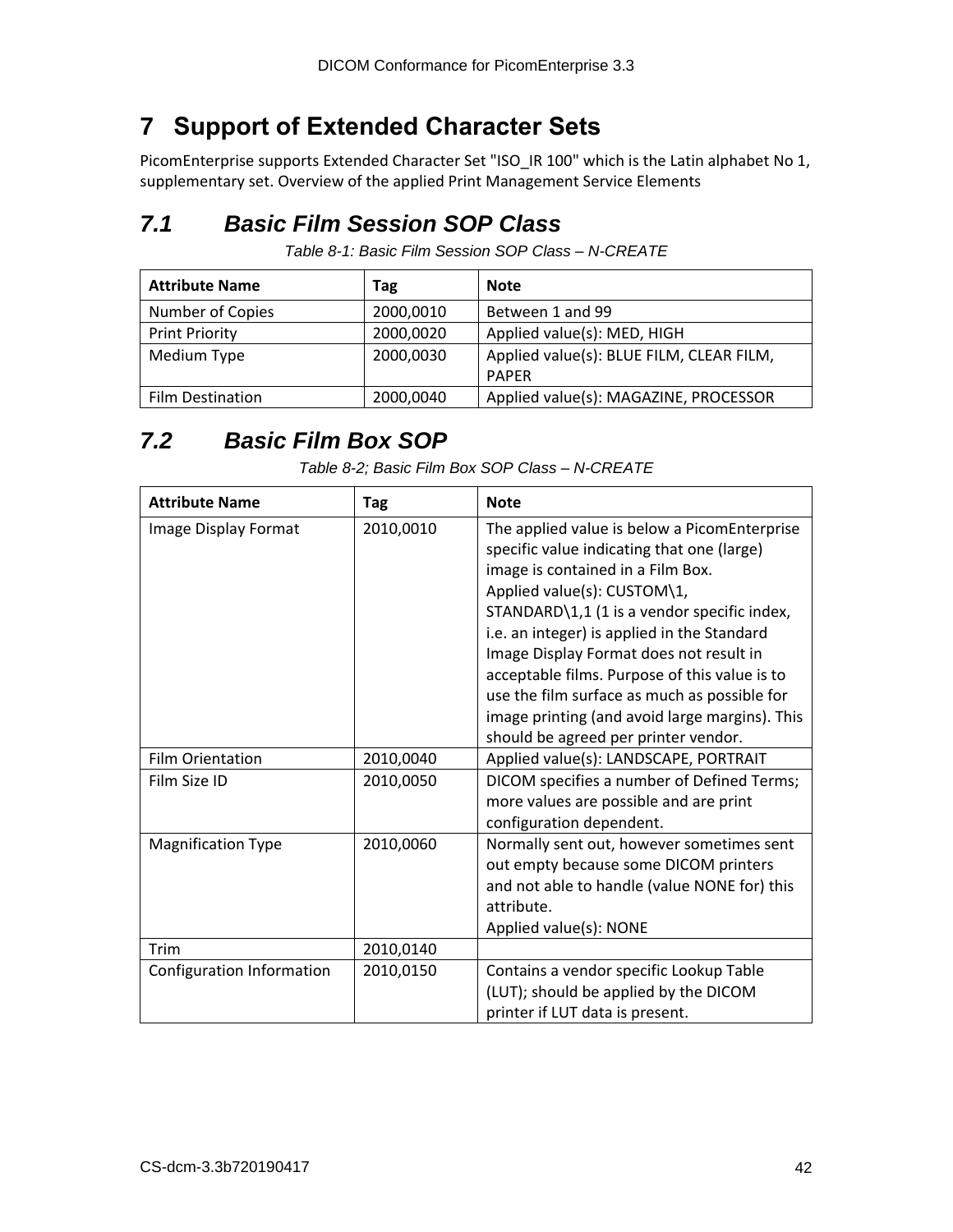| <b>Attribute Name</b>          | Tag       | <b>Note</b>                |
|--------------------------------|-----------|----------------------------|
| <b>Referenced Film Session</b> | 2010,0500 | <b>Parent Film Session</b> |
| Sequence                       |           |                            |
| >Reference SOP Class UID       | 0008,1150 |                            |
| >Referenced SOP Instance       | 0008,1155 |                            |
| UID                            |           |                            |

*Table 8-3: Basic Film Session SOP Class – Basic Film Box Relationship Module*

*Table 8-4: Basic Film Session SOP Class – N-ACTION*

| Attribute Name        | Tag | <b>Note</b> |
|-----------------------|-----|-------------|
| No attributes present |     |             |

## <span id="page-42-0"></span>*7.3 Basic Grayscale Image Box SOP class*

*Table 8-5: Basic Grayscale Image SOP Class – N-SET*

| <b>Attribute Name</b>         | Tag       | <b>Note</b>                                |
|-------------------------------|-----------|--------------------------------------------|
| Image Position                | 2020,0010 | Applied value(s): 1                        |
| Polarity                      | 2020,0020 | Applied value(s): NORMAL                   |
| <b>Preformatted Grayscale</b> | 2020,0110 |                                            |
| Image Sequence                |           |                                            |
| >Samples per Pixel            | 0028,0002 | Applied value(s): 1                        |
| >Photometric Interpretation   | 0028,0004 | Applied value(s): MONOCHROME2              |
| >Rows                         | 0028,0010 | Depending on the selected printer type and |
|                               |           | film size                                  |
| >Columns                      | 0028,0011 | Depending on the selected printer type and |
|                               |           | film size                                  |
| >Bits Allocated               | 0028,0100 | Applied value(s): 16,8                     |
| >Bits Stored                  | 0028,0101 | Applied value(s): 12,8                     |
| >High Bit                     | 0028,0102 | Applied value(s): 11,7                     |
| >Pixel Representation         | 0028,0103 | Applied value(s): 0x0000                   |
| >Pixel Data UID               | 7FE0,0010 |                                            |

# <span id="page-42-1"></span>*7.4 Color Grayscale Image Box SOP Class*

*Table 8-6: Basic Color Image Box SOP Class – Image Box Pixel Presentation Module*

| <b>Attribute Name</b>         | Tag       | <b>Note</b>                           |
|-------------------------------|-----------|---------------------------------------|
| <b>Image Position</b>         | 2020,0010 | Applied value(s): 1                   |
| Polarity                      | 2020,0020 | Applied value(s): NORMAL              |
| <b>Preformatted Grayscale</b> | 2020,0111 |                                       |
| Image Sequence                |           |                                       |
| >Samples per Pixel            | 0028,0002 | Applied value(s): 3                   |
| >Photometric Interpretation   | 0028,0004 | Applied value(s): RGB                 |
| >Planar Interpretation        | 0028.0006 | Applied value(s): 0000,0001           |
|                               |           | 0000, is not interleaved, 0001, frame |
|                               |           | interleaved                           |